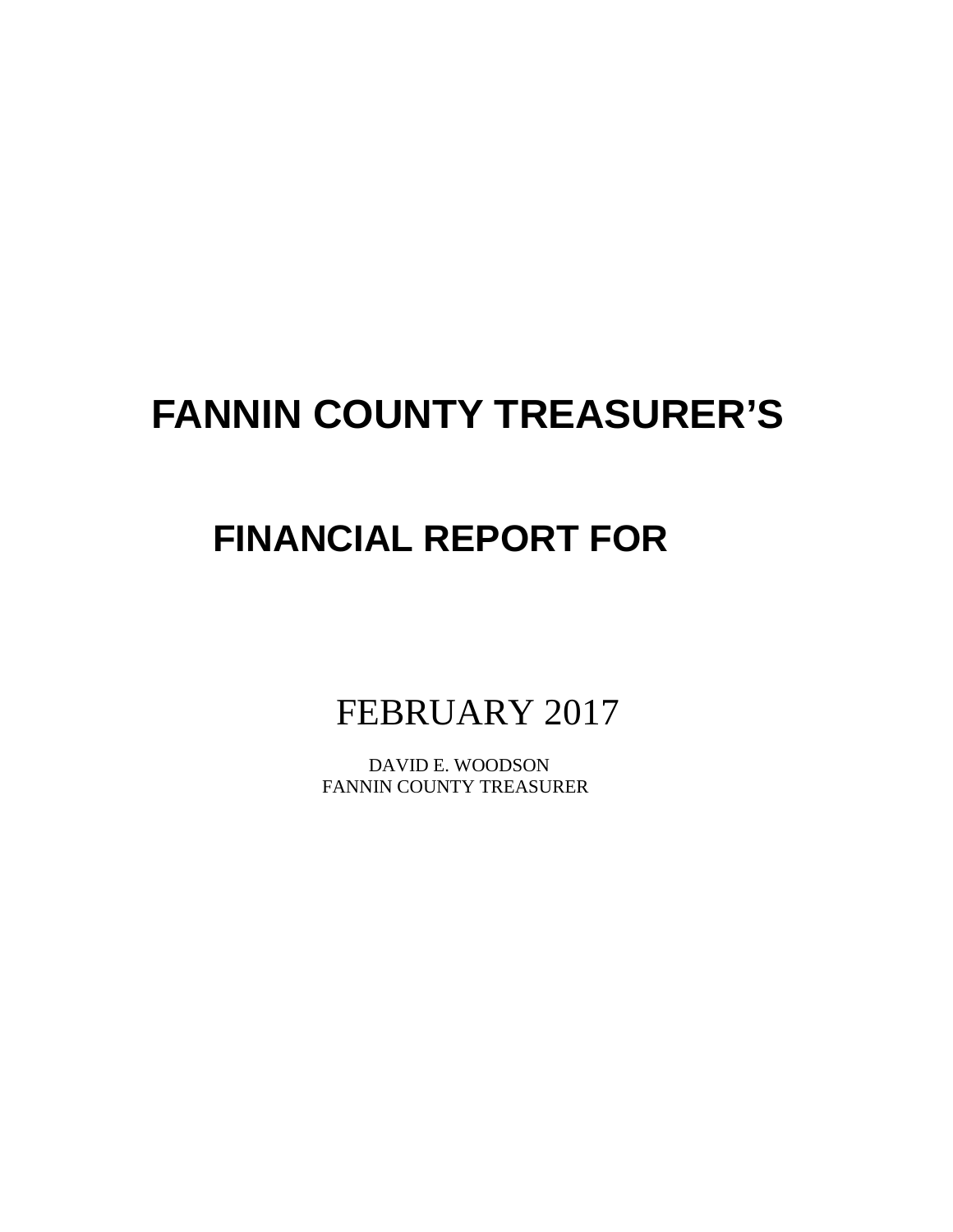## 03/01/2017 FUND DEPOSIT LISTING PAGE 1

| RECEIPT | <b>RECEIVED</b> | DATE            | DATE    | DE SCRIPTIONI     | <b>BANK</b> | <b>NCOME</b> | REPORT | MOUNT    |
|---------|-----------------|-----------------|---------|-------------------|-------------|--------------|--------|----------|
| NUMBER  | FROM            | <b>RECEIVED</b> | DEPOSIT | OF MONEY RECEIVED | ACCOUNT     | ACCOUNT      | CODES  | RECEIVED |
|         |                 |                 |         |                   |             |              |        |          |

GENERAL FUND

| ====================================                                                         |                                 |                                                              |                  |                                      |             |
|----------------------------------------------------------------------------------------------|---------------------------------|--------------------------------------------------------------|------------------|--------------------------------------|-------------|
| 0000170357-01 DISTRICT ATTORNEY TRUST                                                        |                                 | 02-01-2017 02-01-2017 ADMIN. FEES                            | $10 - 103 - 100$ | $10 - 340 - 475$                     | 14.00       |
| 0000170357-02 DISTRICT ATTORNEY TRUST                                                        |                                 | 02-01-2017 02-01-2017 CERTIFIED MAIL                         | $10 - 103 - 100$ | $10 - 475 - 311$                     | 30.77       |
| 0000170358-01 TEXAS A&M AGRILIFE EXTENS 02-01-2017 02-01-2017 12 MONTHS CABLE INT 10-103-100 |                                 |                                                              |                  | $10 - 370 - 147$                     | 672.00      |
| 0000170359-01 TEXPOOL                                                                        |                                 | 02-01-2017 02-01-2017 JAN. 2017 INTEREST                     | 10-103-175       | $10 - 360 - 100$                     | 1,615.73    |
| 0000170360-01 VISION MEDIA GROUP, INC.                                                       |                                 | 02-01-2017 02-01-2017 FEB. 2017 TOWER REN 10-103-100         |                  | $10 - 370 - 100$                     | 200.00      |
| 0000170361-01 JP PCT. # 1                                                                    | 02-01-2017 02-01-2017 NOV. 2016 |                                                              | $10 - 103 - 100$ | $10 - 318 - 130$                     | 4,861.87    |
| 0000170361-02 JP PCT. # 1                                                                    | 02-01-2017 02-01-2017 NOV. 2016 |                                                              | $10 - 103 - 100$ | $10 - 340 - 560$                     | 144.52      |
| 0000170361-03 JP PCT. # 1                                                                    | 02-01-2017 02-01-2017 NOV. 2016 |                                                              | $10 - 103 - 100$ | $10 - 350 - 455$                     | 1,183.00    |
| 0000170361-04 JP PCT. # 1                                                                    | 02-01-2017 02-01-2017 NOV. 2016 |                                                              | $10 - 103 - 100$ | $10 - 370 - 166$                     | 29.64       |
| 0000170361-05 JP PCT. # 1                                                                    | 02-01-2017 02-01-2017 NOV. 2016 |                                                              | $10 - 103 - 100$ | $10 - 370 - 167$                     | 197.72      |
| 0000170361-06 JP PCT. # 1                                                                    | 02-01-2017 02-01-2017 NOV. 2016 |                                                              | $10 - 103 - 100$ | $10 - 340 - 455$                     | 2,097.35    |
| 0000170361-07 JP PCT. # 1                                                                    | 02-01-2017 02-01-2017 NOV. 2016 |                                                              | $10 - 103 - 100$ | $10 - 340 - 550$                     | 420.00      |
| 0000170361-08 JP PCT. # 1                                                                    | 02-01-2017 02-01-2017 NOV. 2016 |                                                              | $10 - 103 - 100$ | $10 - 360 - 100$                     | 0.40        |
| 0000170362-01 JP PCT. # 1                                                                    | 02-01-2017 02-01-2017 DEC. 2016 |                                                              | $10 - 103 - 100$ | $10 - 318 - 130$                     | 4,508.60    |
| 0000170362-02 JP PCT. # 1                                                                    | 02-01-2017 02-01-2017 DEC. 2016 |                                                              | $10 - 103 - 100$ | $10 - 340 - 560$                     | 97.70       |
| 0000170362-03 JP PCT. # 1                                                                    | 02-01-2017 02-01-2017 DEC. 2016 |                                                              | $10 - 103 - 100$ | $10 - 350 - 455$                     | 572.35      |
| 0000170362-04 JP PCT. # 1                                                                    | 02-01-2017 02-01-2017 DEC. 2016 |                                                              | $10 - 103 - 100$ | $10 - 370 - 163$                     | 17.55       |
| 0000170362-05 JP PCT. # 1                                                                    | 02-01-2017 02-01-2017 DEC. 2016 |                                                              | $10 - 103 - 100$ | $10 - 370 - 164$                     | 70.22       |
| 0000170362-06 JP PCT. # 1                                                                    | 02-01-2017 02-01-2017 DEC. 2016 |                                                              | 10-103-100       | $10 - 370 - 166$                     | 25.53       |
| 0000170362-07 JP PCT. # 1                                                                    | 02-01-2017 02-01-2017 DEC. 2016 |                                                              | $10 - 103 - 100$ | $10 - 370 - 167$                     | 170.18      |
| 0000170362-08 JP PCT. # 1                                                                    | 02-01-2017 02-01-2017 DEC. 2016 |                                                              | $10 - 103 - 100$ | $10 - 340 - 455$                     | 2,240.35    |
| 0000170362-09 JP PCT. # 1                                                                    | 02-01-2017 02-01-2017 DEC. 2016 |                                                              | $10 - 103 - 100$ | $10 - 340 - 550$                     | 320.00      |
| 0000170362-10 JP PCT. # 1                                                                    | 02-01-2017 02-01-2017 DEC. 2016 |                                                              | $10 - 103 - 100$ | $10 - 360 - 100$                     | 0.36        |
| 0000170363-01 FANNIN COUNTY HEALTH DEPT 02-02-2017 02-02-2017 DEC. 2016 PERMITS & 10-103-100 |                                 |                                                              |                  | $10 - 320 - 545$                     | 950.00      |
| 0000170365-01 APPRAISAL DISTRICT                                                             | 02-02-2017 02-02-2017 TAXES     |                                                              | $10 - 103 - 100$ | $10 - 310 - 110$                     | 850,071.00  |
| 0000170365-02 APPRAISAL DISTRICT                                                             | 02-02-2017 02-02-2017 TAXES     |                                                              | $10 - 103 - 100$ | $10 - 321 - 901$                     | 474.90      |
| 0000170365-07 APPRAISAL DISTRICT                                                             | 02-02-2017 02-02-2017 TAXES     |                                                              | $10 - 103 - 100$ | $10 - 310 - 120$                     | 4,195.91    |
| 0000170366-01 DISTRICT COURTS                                                                | 02-03-2017 02-03-2017 LONGEVITY |                                                              | $10 - 103 - 100$ | $10 - 370 - 151$                     | 1,200.00    |
| 0000170368-01 FANNIN COUNTY BAIL BONDS                                                       |                                 | 02-03-2017 02-03-2017 SETTLEMENT AGREEMEN 10-103-100         |                  | $10 - 352 - 201$                     | 1,250.00    |
| 0000170369-01 CONSTABLE PCT. # 2                                                             |                                 | 02-03-2017 02-03-2017 SERVE PAPERS                           | 10-103-100       | $10 - 340 - 550$                     | 45.78       |
| 0000170370-01 UHS OF TEXOMA INC.                                                             |                                 | 02-03-2017 02-03-2017 REIMBURSEMENT FOR I 10-103-100         |                  | $10 - 370 - 130$                     | 2,810.61    |
| 0000170371-01 BOND SUPERVISION                                                               |                                 | 02-06-2017 02-06-2017 WEEK OF 01/30/17 TH 10-103-100         |                  | $10 - 340 - 573$                     | 1,589.00    |
| 0000170374-01 LEGEND BANK                                                                    |                                 | 02-06-2017 02-06-2017 JAN. 2017 INTEREST                     | 10-103-100       | $10 - 360 - 100$                     | 221.56      |
| 0000170374-29 LEGEND BANK                                                                    |                                 | 02-06-2017 02-06-2017 JAN. 2017 INTEREST                     | 10-100-100       | $10 - 360 - 100$                     | 1.60        |
| 0000170376-01 JP PCT. # 3                                                                    | 02-07-2017 02-07-2017 DEC. 2016 |                                                              | $10 - 103 - 100$ | $10 - 318 - 130$                     | 3,248.57    |
| 0000170376-02 JP PCT. # 3                                                                    | 02-07-2017 02-07-2017 DEC. 2016 |                                                              | $10 - 103 - 100$ | $10 - 340 - 560$                     | 65.73       |
| 0000170376-03 JP PCT. # 3                                                                    | 02-07-2017 02-07-2017 DEC. 2016 |                                                              | $10 - 103 - 100$ | $10 - 350 - 457$                     | 1,062.20    |
| 0000170376-04 JP PCT. # 3                                                                    | 02-07-2017 02-07-2017 DEC. 2016 |                                                              | $10 - 103 - 100$ | $10 - 370 - 163$                     | 6.45        |
| 0000170376-05 JP PCT. # 3                                                                    | 02-07-2017 02-07-2017 DEC. 2016 |                                                              | $10 - 103 - 100$ | $10 - 370 - 164$                     | 25.79       |
| 0000170376-06 JP PCT. # 3                                                                    | 02-07-2017 02-07-2017 DEC. 2016 |                                                              | $10 - 103 - 100$ | $10 - 370 - 166$                     | 23.60       |
| 0000170376-07 JP PCT. # 3                                                                    | 02-07-2017 02-07-2017 DEC. 2016 |                                                              | $10 - 103 - 100$ | $10 - 370 - 167$                     | 157.16      |
| 0000170376-08 JP PCT. # 3                                                                    | 02-07-2017 02-07-2017 DEC. 2016 |                                                              | $10 - 103 - 100$ | $10 - 340 - 457$                     | 964.20      |
| 0000170376-09 JP PCT. # 3                                                                    | 02-07-2017 02-07-2017 DEC. 2016 |                                                              | $10 - 103 - 100$ | $10 - 340 - 550$                     | 290.00      |
| 0000170382-01 SECURUS                                                                        |                                 | 02-07-2017 02-07-2017 TRUE-UP APRIL THRU 10-103-100          |                  | $10 - 319 - 420$                     | 29,691.38   |
| 0000170383-01 DISTRICT COURTS                                                                |                                 | 02-08-2017 02-08-2017 COUNTY SUPPLEMENT F 10-103-100         |                  | $10 - 370 - 152$                     | 719.62      |
| 0000170384-01 DISTRICT COURTS                                                                |                                 | 02-08-2017 02-08-2017 JUROR REIMB. CY17 Q 10-103-100         |                  | $10 - 370 - 139$                     | 3,604.00    |
| 0000170385-01 APPRAISAL DISTRICT                                                             | 02-09-2017 02-09-2017 TAXES     |                                                              | $10 - 103 - 100$ | $10 - 310 - 110$                     | 823, 482.04 |
| 0000170385-06 APPRAISAL DISTRICT                                                             | 02-09-2017 02-09-2017 TAXES     |                                                              | $10 - 103 - 100$ | $10 - 310 - 120$                     | 5,545.20    |
| 0000170388-01 TAX A/C                                                                        |                                 | 02-09-2017 02-09-2017 WEEK OF 01/27/17 18 10-103-100         |                  | $10 - 321 - 250$                     | 925.00      |
| 0000170389-01 TAX A/C                                                                        |                                 | 02-09-2017 02-09-2017 WEEK OF 01/27/17                       | $10 - 103 - 100$ | $10 - 321 - 200$                     | 2,051.90    |
| 0000170390-01 TAX A/C                                                                        |                                 | $02-09-2017$ $02-09-2017$ TABC-JAN. $2017$ - CO $10-103-100$ |                  | $10 - 320 - 200$                     | 85.00       |
| 0000170391-01 TAX A/C                                                                        |                                 | 02-09-2017 02-09-2017 WEEK OF 02/03/17 15 10-103-100         |                  | $10 - 321 - 250$                     | 770.00      |
| 0000170392-01 TAX A/C                                                                        |                                 | 02-09-2017 02-09-2017 WEEK OF 02/03/17                       | $10 - 103 - 100$ |                                      | 2,307.10    |
| 0000170396-01 COMPTROLLER - STATE FISCA 02-10-2017 02-10-2017 DEC. 2016 LOCAL SAL 10-103-100 |                                 |                                                              |                  | $10 - 321 - 200$<br>$10 - 318 - 160$ | 81,736.92   |
|                                                                                              |                                 |                                                              |                  |                                      |             |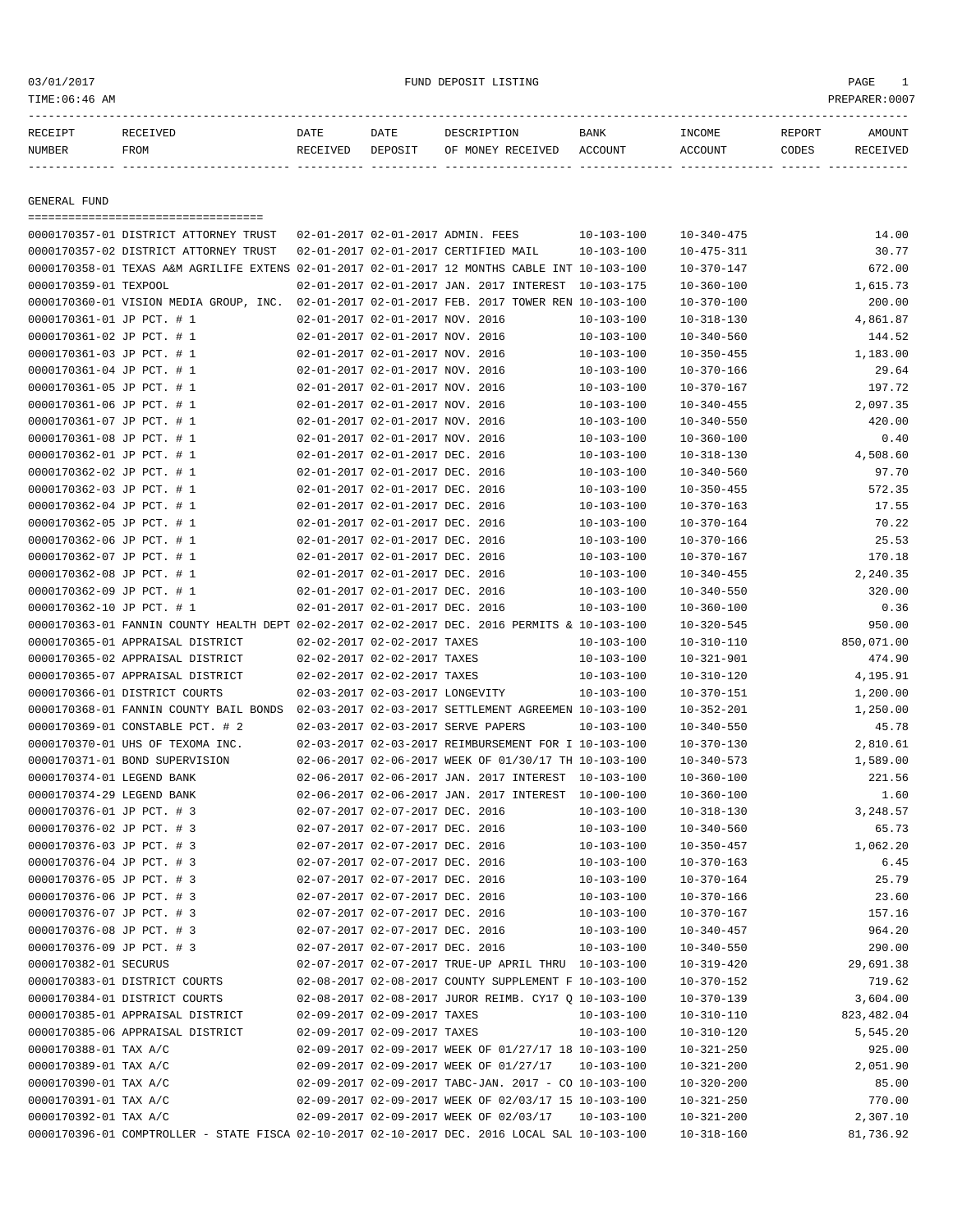## 03/01/2017 FUND DEPOSIT LISTING PAGE 2

| RECEIPT | RECEIVED | DATE     | DATE    | DESCRIPTION       | <b>BANK</b> | INCOME  | <b>REPORT</b> | AMOUNT          |
|---------|----------|----------|---------|-------------------|-------------|---------|---------------|-----------------|
| NUMBER  | FROM     | RECEIVED | DEPOSIT | OF MONEY RECEIVED | ACCOUNT     | ACCOUNT | CODES         | <b>RECEIVED</b> |
|         |          |          |         |                   |             |         |               |                 |

GENERAL FUND

===================================

|                              | 0000170397-01 FANNIN COUNTY HEALTH INSP 02-10-2017 02-10-2017 JAN. 2017 PERMITS A 10-103-100 |                                       |                                                      |                  | $10 - 320 - 300$ | 5,280.03   |
|------------------------------|----------------------------------------------------------------------------------------------|---------------------------------------|------------------------------------------------------|------------------|------------------|------------|
|                              | 0000170398-01 BOND SUPERVISION                                                               |                                       | 02-13-2017 02-13-2017 WEEK OF 02/06/17 TH 10-103-100 |                  | $10 - 340 - 573$ | 1,318.00   |
|                              | 0000170402-01 DISTRICT CLERK                                                                 |                                       | 02-15-2017 02-15-2017 NOV. 1-30, 2016                | $10 - 103 - 100$ | $10 - 318 - 130$ | 6,329.39   |
|                              | 0000170402-02 DISTRICT CLERK                                                                 |                                       | 02-15-2017 02-15-2017 NOV. 1-30, 2016                | $10 - 103 - 100$ | $10 - 318 - 132$ | 21.62      |
|                              | 0000170402-03 DISTRICT CLERK                                                                 |                                       | 02-15-2017 02-15-2017 NOV. 1-30, 2016                | $10 - 103 - 100$ | $10 - 340 - 135$ | 135.00     |
|                              | 0000170402-04 DISTRICT CLERK                                                                 |                                       | 02-15-2017 02-15-2017 NOV. 1-30, 2016                | $10 - 103 - 100$ | $10 - 340 - 450$ | 7,399.59   |
|                              | 0000170402-05 DISTRICT CLERK                                                                 |                                       | 02-15-2017 02-15-2017 NOV. 1-30, 2016                | $10 - 103 - 100$ | $10 - 340 - 560$ | 1,415.89   |
|                              | 0000170402-06 DISTRICT CLERK                                                                 |                                       | 02-15-2017 02-15-2017 NOV. 1-30, 2016                | $10 - 103 - 100$ | $10 - 340 - 600$ | 95.00      |
|                              | 0000170402-07 DISTRICT CLERK                                                                 |                                       | 02-15-2017 02-15-2017 NOV. 1-30, 2016                | $10 - 103 - 100$ | $10 - 370 - 162$ | 285.00     |
|                              | 0000170402-08 DISTRICT CLERK                                                                 |                                       | 02-15-2017 02-15-2017 NOV. 1-30, 2016                | $10 - 103 - 100$ | $10 - 370 - 163$ | 44.62      |
|                              | 0000170402-09 DISTRICT CLERK                                                                 |                                       | 02-15-2017 02-15-2017 NOV. 1-30, 2016                | $10 - 103 - 100$ | $10 - 370 - 164$ | 178.49     |
|                              | 0000170402-10 DISTRICT CLERK                                                                 | 02-15-2017 02-15-2017 NOV. 1-30, 2016 |                                                      | $10 - 103 - 100$ | $10 - 370 - 166$ | 10.42      |
|                              | 0000170402-11 DISTRICT CLERK                                                                 |                                       | 02-15-2017 02-15-2017 NOV. 1-30, 2016                | $10 - 103 - 100$ | $10 - 370 - 167$ | 71.98      |
|                              | 0000170402-12 DISTRICT CLERK                                                                 |                                       | 02-15-2017 02-15-2017 NOV. 1-30, 2016                | $10 - 103 - 100$ | $10 - 370 - 450$ | 120.00     |
|                              | 0000170402-13 DISTRICT CLERK                                                                 | 02-15-2017 02-15-2017 NOV. 1-30, 2016 |                                                      | $10 - 103 - 100$ | $10 - 360 - 100$ | 9.86       |
|                              | 0000170403-01 DISTRICT CLERK                                                                 | 02-15-2017 02-15-2017 DEC. 1-31, 2016 |                                                      | $10 - 103 - 100$ | $10 - 318 - 130$ | 4,763.57   |
|                              | 0000170403-02 DISTRICT CLERK                                                                 |                                       | 02-15-2017 02-15-2017 DEC. 1-31, 2016                | $10 - 103 - 100$ | $10 - 318 - 132$ | 41.62      |
|                              | 0000170403-03 DISTRICT CLERK                                                                 |                                       | 02-15-2017 02-15-2017 DEC. 1-31, 2016                | $10 - 103 - 100$ | $10 - 340 - 135$ | 44.73      |
|                              | 0000170403-04 DISTRICT CLERK                                                                 |                                       | 02-15-2017 02-15-2017 DEC. 1-31, 2016                | $10 - 103 - 100$ | $10 - 340 - 450$ | 3,749.09   |
|                              | 0000170403-05 DISTRICT CLERK                                                                 |                                       | 02-15-2017 02-15-2017 DEC. 1-31, 2016                | $10 - 103 - 100$ | $10 - 340 - 560$ | 810.62     |
|                              | 0000170403-06 DISTRICT CLERK                                                                 |                                       | 02-15-2017 02-15-2017 DEC. 1-31, 2016                | $10 - 103 - 100$ | $10 - 340 - 600$ | 64.91      |
|                              | 0000170403-07 DISTRICT CLERK                                                                 |                                       |                                                      |                  |                  | 194.73     |
|                              |                                                                                              |                                       | 02-15-2017 02-15-2017 DEC. 1-31, 2016                | $10 - 103 - 100$ | $10 - 370 - 162$ |            |
|                              | 0000170403-08 DISTRICT CLERK                                                                 | 02-15-2017 02-15-2017 DEC. 1-31, 2016 |                                                      | $10 - 103 - 100$ | $10 - 370 - 163$ | 36.49      |
|                              | 0000170403-09 DISTRICT CLERK                                                                 |                                       | 02-15-2017 02-15-2017 DEC. 1-31, 2016                | $10 - 103 - 100$ | $10 - 370 - 164$ | 145.98     |
|                              | 0000170403-10 DISTRICT CLERK                                                                 |                                       | 02-15-2017 02-15-2017 DEC. 1-31, 2016                | $10 - 103 - 100$ | $10 - 370 - 166$ | 8.29       |
|                              | 0000170403-11 DISTRICT CLERK                                                                 |                                       | 02-15-2017 02-15-2017 DEC. 1-31, 2016                | $10 - 103 - 100$ | $10 - 370 - 167$ | 51.33      |
|                              | 0000170403-12 DISTRICT CLERK                                                                 | 02-15-2017 02-15-2017 DEC. 1-31, 2016 |                                                      | $10 - 103 - 100$ | $10 - 370 - 450$ | 140.00     |
| 0000170404-01 JP PCT. # 2    |                                                                                              | 02-15-2017 02-15-2017 DEC. 2016       |                                                      | $10 - 103 - 100$ | $10 - 318 - 130$ | 1,232.23   |
| 0000170404-02 JP PCT. # 2    |                                                                                              | 02-15-2017 02-15-2017 DEC. 2016       |                                                      | $10 - 103 - 100$ | $10 - 340 - 560$ | 12.00      |
| 0000170404-03 JP PCT. # 2    |                                                                                              | 02-15-2017 02-15-2017 DEC. 2016       |                                                      | $10 - 103 - 100$ | $10 - 350 - 456$ | 450.00     |
| 0000170404-04 JP PCT. # 2    |                                                                                              | 02-15-2017 02-15-2017 DEC. 2016       |                                                      | $10 - 103 - 100$ | $10 - 370 - 166$ | 7.93       |
| 0000170404-05 JP PCT. # 2    |                                                                                              | 02-15-2017 02-15-2017 DEC. 2016       |                                                      | $10 - 103 - 100$ | $10 - 370 - 167$ | 52.87      |
| 0000170404-06 JP PCT. # 2    |                                                                                              | 02-15-2017 02-15-2017 DEC. 2016       |                                                      | $10 - 103 - 100$ | $10 - 340 - 456$ | 267.98     |
| 0000170404-07 JP PCT. # 2    |                                                                                              | 02-15-2017 02-15-2017 DEC. 2016       |                                                      | $10 - 103 - 100$ | $10 - 340 - 550$ | 70.00      |
|                              | 0000170405-01 FANNIN COUNTY CSCD                                                             |                                       | 02-16-2017 02-16-2017 RESTITUTION - RONNI 10-103-100 |                  | $10 - 370 - 130$ | 66.26      |
|                              | 0000170408-01 OFFICE OF COURT ADMIN.                                                         |                                       | 02-16-2017 02-16-2017 FY17 FORMULA GRANT- 10-103-100 |                  | $10 - 330 - 437$ | 8,679.00   |
|                              | 0000170409-01 CARPENTER'S BAIL BONDS                                                         |                                       | 02-16-2017 02-16-2017 SETTLEMENT AGREEMEN 10-103-100 |                  | $10 - 352 - 201$ | 350.00     |
|                              | 0000170410-01 APPRAISAL DISTRICT                                                             | 02-16-2017 02-16-2017 TAXES           |                                                      | $10 - 103 - 100$ | $10 - 310 - 110$ | 607,836.21 |
|                              | 0000170410-02 APPRAISAL DISTRICT                                                             | 02-16-2017 02-16-2017 TAXES           |                                                      | $10 - 103 - 100$ | $10 - 321 - 901$ | 566.52     |
|                              | 0000170410-07 APPRAISAL DISTRICT                                                             | 02-16-2017 02-16-2017 TAXES           |                                                      | $10 - 103 - 100$ | $10 - 310 - 120$ | 4,621.51   |
|                              | 0000170411-01 DISTRICT CLERK                                                                 |                                       | 02-17-2017 02-17-2017 JAN. 1-31, 2017                | $10 - 103 - 100$ | $10 - 318 - 130$ | 6, 200.03  |
| 0000170411-02 DISTRICT CLERK |                                                                                              | 02-17-2017 02-17-2017 JAN. 1-31, 2017 |                                                      | 10-103-100       | $10 - 318 - 132$ | 34.14      |
|                              | 0000170411-03 DISTRICT CLERK                                                                 | 02-17-2017 02-17-2017 JAN. 1-31, 2017 |                                                      | $10 - 103 - 100$ | $10 - 340 - 135$ | 60.00      |
|                              | 0000170411-04 DISTRICT CLERK                                                                 | 02-17-2017 02-17-2017 JAN. 1-31, 2017 |                                                      | $10 - 103 - 100$ | $10 - 340 - 450$ | 9,711.40   |
|                              | 0000170411-05 DISTRICT CLERK                                                                 |                                       | 02-17-2017 02-17-2017 JAN. 1-31, 2017                | $10 - 103 - 100$ | $10 - 340 - 560$ | 739.31     |
|                              | 0000170411-06 DISTRICT CLERK                                                                 |                                       | 02-17-2017 02-17-2017 JAN. 1-31, 2017                | $10 - 103 - 100$ | $10 - 340 - 600$ | 85.00      |
|                              | 0000170411-07 DISTRICT CLERK                                                                 | 02-17-2017 02-17-2017 JAN. 1-31, 2017 |                                                      | $10 - 103 - 100$ | $10 - 370 - 162$ | 255.00     |
|                              | 0000170411-08 DISTRICT CLERK                                                                 | 02-17-2017 02-17-2017 JAN. 1-31, 2017 |                                                      | $10 - 103 - 100$ | $10 - 370 - 163$ | 38.41      |
|                              | 0000170411-09 DISTRICT CLERK                                                                 |                                       | 02-17-2017 02-17-2017 JAN. 1-31, 2017                | $10 - 103 - 100$ | $10 - 370 - 164$ | 153.66     |
|                              | 0000170411-10 DISTRICT CLERK                                                                 | 02-17-2017 02-17-2017 JAN. 1-31, 2017 |                                                      | $10 - 103 - 100$ | $10 - 370 - 166$ | 8.20       |
|                              | 0000170411-11 DISTRICT CLERK                                                                 |                                       | 02-17-2017 02-17-2017 JAN. 1-31, 2017                | $10 - 103 - 100$ | $10 - 370 - 167$ | 50.67      |
|                              | 0000170411-12 DISTRICT CLERK                                                                 | 02-17-2017 02-17-2017 JAN. 1-31, 2017 |                                                      | $10 - 103 - 100$ | $10 - 370 - 450$ | 170.00     |
|                              | 0000170415-01 BOND SUPERVISION                                                               |                                       | 02-21-2017 02-21-2017 WEEK OF 02/13/17 TH 10-103-100 |                  | $10 - 340 - 573$ | 930.00     |
| 0000170418-01 TAX A/C        |                                                                                              |                                       | 02-21-2017 02-21-2017 WEEK OF 01/27/17               | $10 - 103 - 100$ | $10 - 321 - 200$ | 13.80      |
|                              |                                                                                              |                                       |                                                      |                  |                  |            |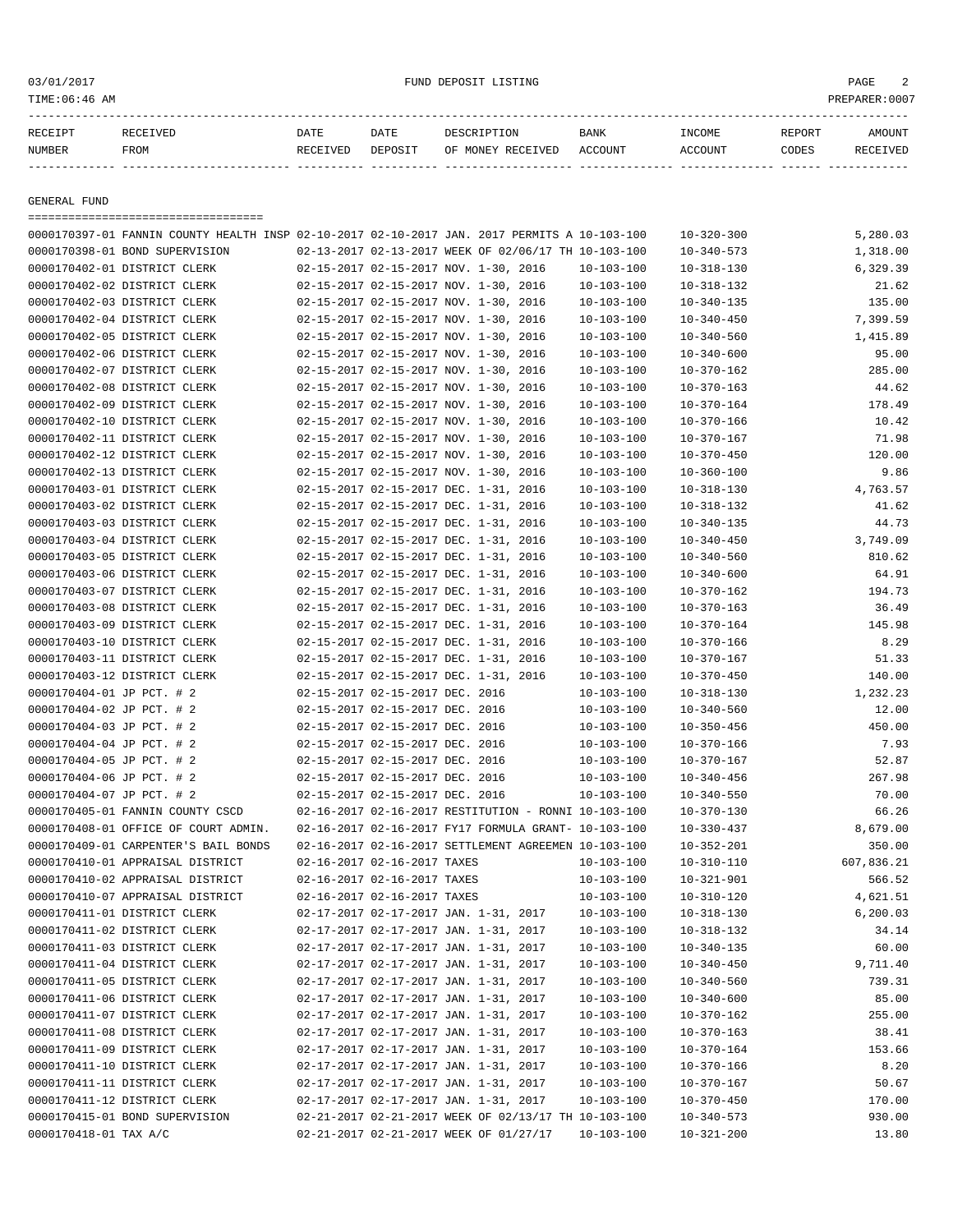03/01/2017 FUND DEPOSIT LISTING PAGE 3

| RECEIPT | RECEIVED | DATE     | DATE    | DESCRIPTION               | BANK | INCOME  | REPORT | <b>AMOUNT</b> |
|---------|----------|----------|---------|---------------------------|------|---------|--------|---------------|
| NUMBER  | FROM     | RECEIVED | DEPOSIT | OF MONEY RECEIVED ACCOUNT |      | ACCOUNT | CODES  | RECEIVED      |
|         |          |          |         |                           |      |         |        |               |
|         |          |          |         |                           |      |         |        |               |
|         |          |          |         |                           |      |         |        |               |

### GENERAL FUND

| 0000170419-01 TAX A/C            | 02-21-2017 02-21-2017 WEEK OF 02/03/17                                                       | 10-103-100       | $10 - 321 - 200$ | 4.60      |
|----------------------------------|----------------------------------------------------------------------------------------------|------------------|------------------|-----------|
| 0000170420-01 TAX A/C            | 02-21-2017 02-21-2017 WEEK OF 02/10/17 19 10-103-100                                         |                  | $10 - 321 - 250$ | 985.00    |
| 0000170421-01 TEXAS COMPTROLLER  | 02-21-2017 02-21-2017 REIMBURSEMENT                                                          | $10 - 103 - 100$ | $10 - 370 - 147$ | 1,122.93  |
| 0000170423-01 CONSTABLE PCT. # 3 | 02-21-2017 02-21-2017 SERVE PAPERS                                                           | $10 - 103 - 100$ | $10 - 340 - 550$ | 70.00     |
| 0000170424-01 CONSTABLE PCT. # 3 | 02-21-2017 02-21-2017 SERVE PAPERS                                                           | $10 - 103 - 100$ | $10 - 340 - 550$ | 70.00     |
| 0000170425-01 APPRAISAL DISTRICT | 02-23-2017 02-23-2017 TAXES                                                                  | $10 - 103 - 100$ | $10 - 310 - 110$ | 65,523.55 |
| 0000170425-06 APPRAISAL DISTRICT | 02-23-2017 02-23-2017 TAXES                                                                  | 10-103-100       | $10 - 310 - 120$ | 6,379.47  |
| 0000170427-01 DISTRICT COURTS    | $02-24-2017$ $02-24-2017$ CCL JUD. SUPP. $02$ F $10-103-100$                                 |                  | $10 - 370 - 410$ | 21,000.00 |
| 0000170430-01 BOND SUPERVISION   | 02-27-2017 02-27-2017 WEEK OF 02/21/17 TH 10-103-100                                         |                  | $10 - 340 - 573$ | 1,430.00  |
| 0000170438-01 AMERICAN TOWER     | $0.2 - 2.7 - 2.017$ $0.2 - 2.7 - 2.017$ MAR, $2.017 -$ TOWER RE 10-103-100                   |                  | $10 - 370 - 115$ | 925.75    |
|                                  | 0000170440-01 TEXAS DEPT. OF PUBLIC SAF 02-28-2017 02-28-2017 ERROR ON STATES PAR 10-103-100 |                  | $10 - 370 - 130$ | 21,945.00 |

FUND TOTAL 2,633,946.74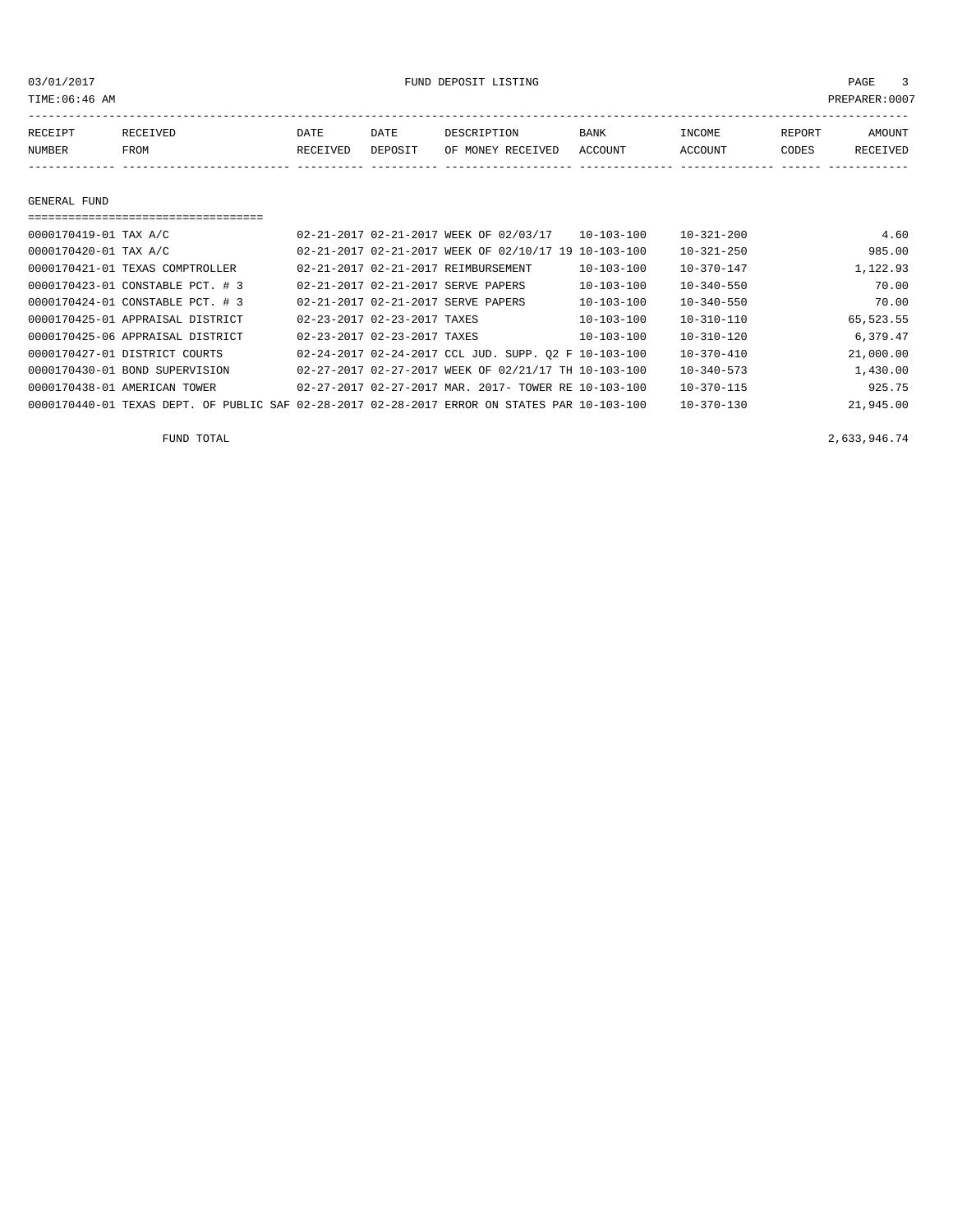03/01/2017 FUND DEPOSIT LISTING PAGE 1

| RECEIPT | RECEIVED | DATE     | DATE    | DESCRIPTION       | <b>BANK</b> | INCOME  | REPORT | <b>AMOUNT</b> |
|---------|----------|----------|---------|-------------------|-------------|---------|--------|---------------|
| NUMBER  | FROM     | RECEIVED | DEPOSIT | OF MONEY RECEIVED | ACCOUNT     | ACCOUNT | CODES  | RECEIVED      |
|         |          |          |         |                   |             |         |        |               |
|         |          |          |         |                   |             |         |        |               |

## COURTHOUSE SECURITY

| ----------------------------------- |                                          |                  |                  |        |
|-------------------------------------|------------------------------------------|------------------|------------------|--------|
| 0000170361-09 JP PCT. # 1           | 02-01-2017 02-01-2017 NOV. 2016          | 11-103-100       | $11 - 340 - 651$ | 148.29 |
| 0000170362-11 JP PCT. # 1           | 02-01-2017 02-01-2017 DEC. 2016          | 11-103-100       | $11 - 340 - 651$ | 127.64 |
| 0000170374-02 LEGEND BANK           | 02-06-2017 02-06-2017 JAN. 2017 INTEREST | $11 - 103 - 100$ | $11 - 360 - 100$ | 6.25   |
| 0000170376-10 JP PCT. # 3           | 02-07-2017 02-07-2017 DEC. 2016          | $11 - 103 - 100$ | $11 - 340 - 651$ | 117.87 |
| 0000170402-14 DISTRICT CLERK        | 02-15-2017 02-15-2017 NOV. 1-30, 2016    | $11 - 103 - 100$ | $11 - 340 - 650$ | 222.84 |
| 0000170403-13 DISTRICT CLERK        | 02-15-2017 02-15-2017 DEC. 1-31, 2016    | $11 - 103 - 100$ | $11 - 340 - 650$ | 151.64 |
| 0000170404-08 JP PCT. # 2           | 02-15-2017 02-15-2017 DEC. 2016          | $11 - 103 - 100$ | $11 - 340 - 651$ | 45.65  |
| 0000170411-13 DISTRICT CLERK        | 02-17-2017 02-17-2017 JAN. 1-31, 2017    | 11-103-100       | $11 - 340 - 650$ | 187.04 |

FUND TOTAL  $1,007.22$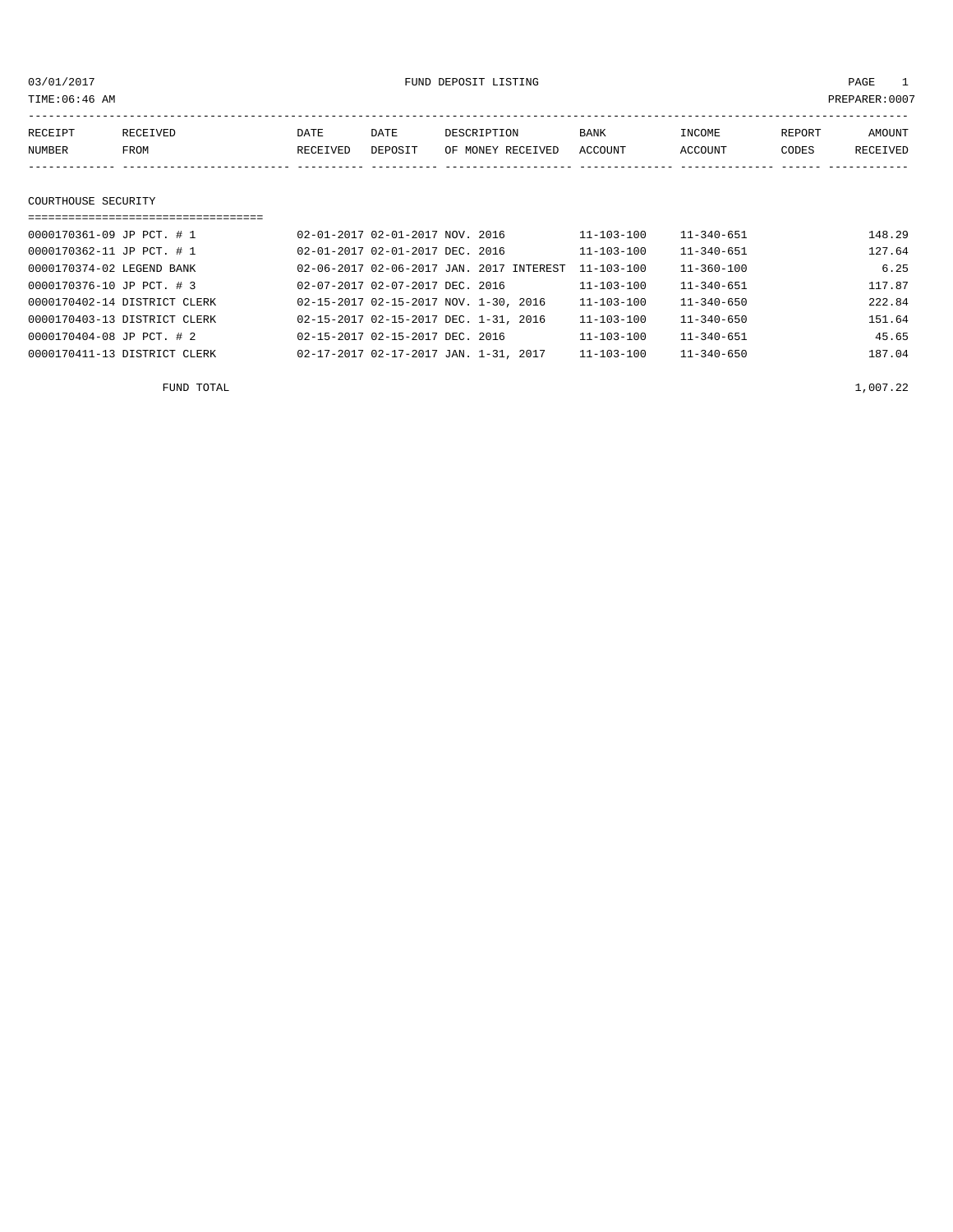TIME:06:46 AM PREPARER:0007

| RECEIPT | RECEIVED | DATE     | DATE    | DESCRIPTION       | <b>BANK</b> | INCOME  | REPORT | AMOUNT   |
|---------|----------|----------|---------|-------------------|-------------|---------|--------|----------|
| NUMBER  | FROM     | RECEIVED | DEPOSIT | OF MONEY RECEIVED | ACCOUNT     | ACCOUNT | CODES  | RECEIVED |
|         |          |          |         |                   |             |         |        |          |
|         |          |          |         |                   |             |         |        |          |

CO.CLK.VITAL STAT.FEE

===================================

| 0000170374-03 LEGEND BANK |  |  | 02-06-2017 02-06-2017 JAN. 2017 INTEREST 12-103-100 | $12 - 360 - 100$ | 0.36 |
|---------------------------|--|--|-----------------------------------------------------|------------------|------|
|                           |  |  |                                                     |                  |      |

FUND TOTAL  $0.36$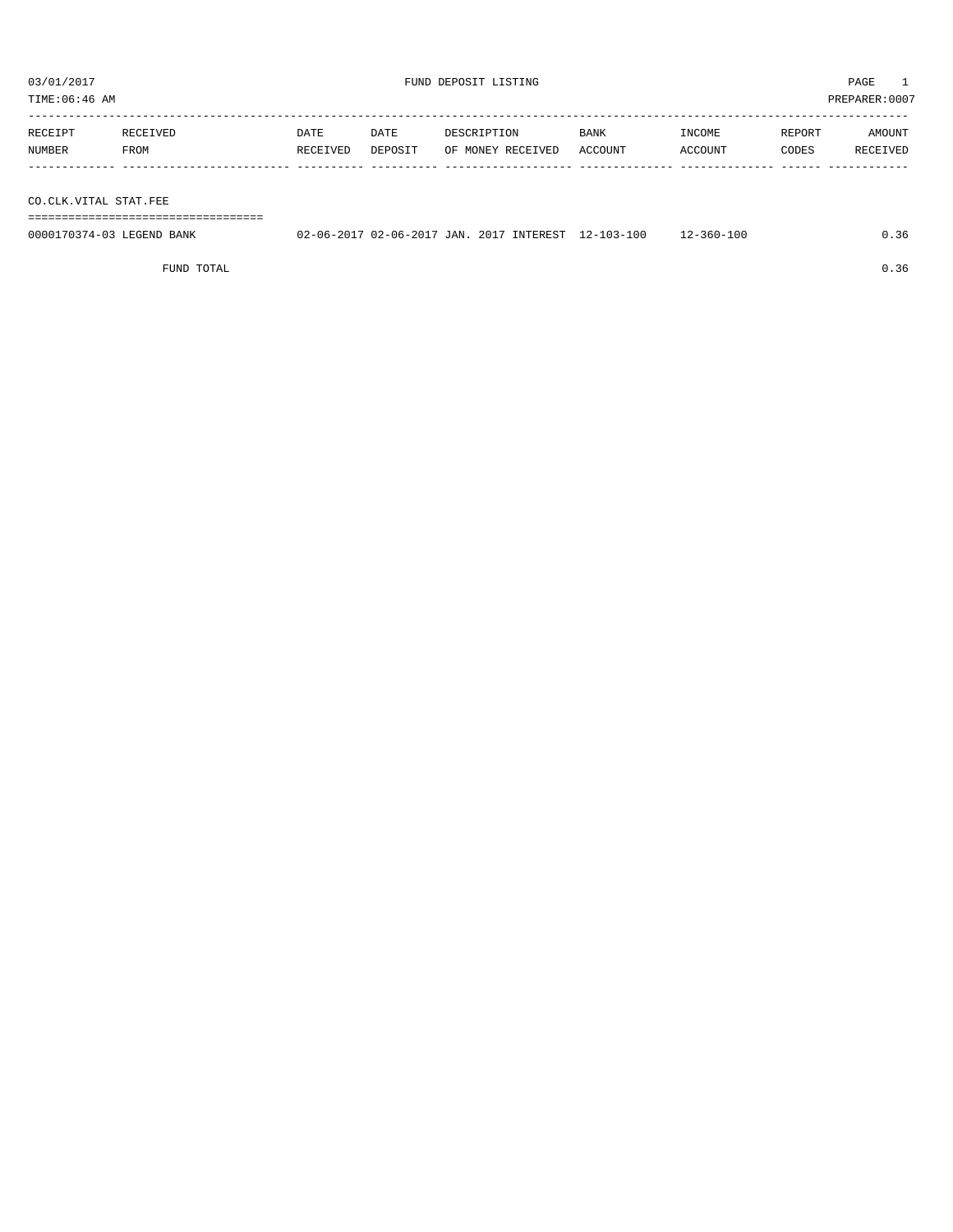03/01/2017 FUND DEPOSIT LISTING PAGE 1

| RECEIPT               | RECEIVED | DATE     | DATE    | DESCRIPTION       | <b>BANK</b> | INCOME  | REPORT | AMOUNT   |  |
|-----------------------|----------|----------|---------|-------------------|-------------|---------|--------|----------|--|
| NUMBER                | FROM     | RECEIVED | DEPOSIT | OF MONEY RECEIVED | ACCOUNT     | ACCOUNT | CODES  | RECEIVED |  |
|                       |          |          |         |                   |             |         |        |          |  |
|                       |          |          |         |                   |             |         |        |          |  |
| BAIL BONDS TRUST FUND |          |          |         |                   |             |         |        |          |  |
|                       |          |          |         |                   |             |         |        |          |  |

| 0000170379-01 CARPENTER'S BAIL BONDS                                   | 02-07-2017 02-07-2017 BOND FEES | 13-103-113       | 13-345-113       | 30.00  |
|------------------------------------------------------------------------|---------------------------------|------------------|------------------|--------|
| 0000170380-01 DOC'S BAIL BONDS                                         | 02-07-2017 02-07-2017 BOND FEES | $13 - 103 - 113$ | $13 - 345 - 113$ | 165.00 |
| 0000170381-01 FANNIN COUNTY BAIL BONDS 02-07-2017 02-07-2017 BOND FEES |                                 | $13 - 103 - 113$ | $13 - 345 - 113$ | 105.00 |
| 0000170413-01 FANNIN COUNTY BAIL BONDS 02-17-2017 02-17-2017 BOND FEES |                                 | $13 - 103 - 113$ | 13-345-113       | 30.00  |
| 0000170414-01 CARPENTER'S BAIL BONDS                                   | 02-17-2017 02-17-2017 BOND FEES | $13 - 103 - 113$ | $13 - 345 - 113$ | 45.00  |
|                                                                        |                                 |                  |                  |        |

FUND TOTAL 375.00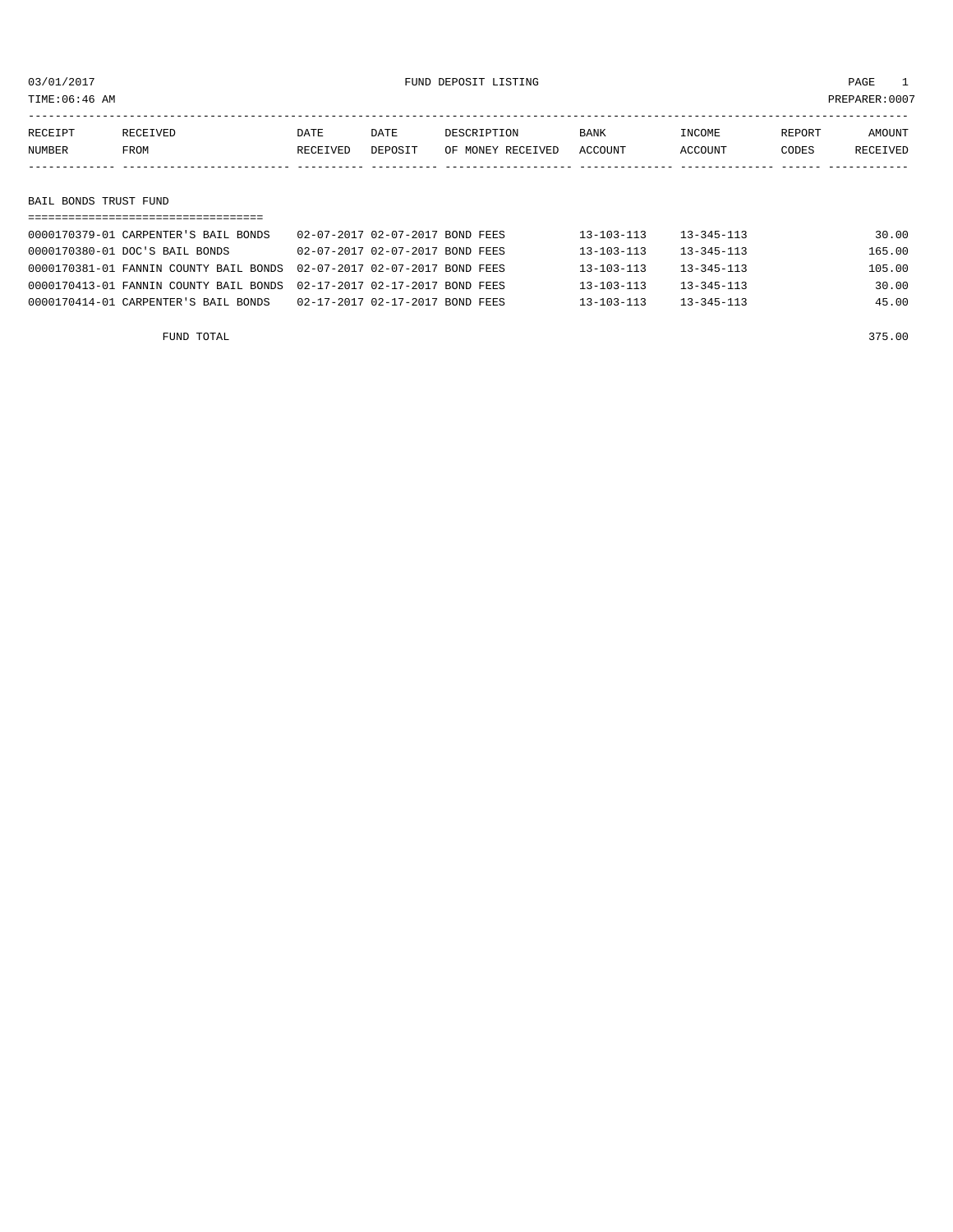| TIME:06:46 AM             |          |          |                                 |                   |                  |                  |        | PREPARER:0007 |
|---------------------------|----------|----------|---------------------------------|-------------------|------------------|------------------|--------|---------------|
| RECEIPT                   | RECEIVED | DATE     | DATE                            | DESCRIPTION       | BANK             | INCOME           | REPORT | AMOUNT        |
| NUMBER                    | FROM     | RECEIVED | DEPOSIT                         | OF MONEY RECEIVED | ACCOUNT          | ACCOUNT          | CODES  | RECEIVED      |
|                           |          |          |                                 |                   |                  |                  |        |               |
| JUSTICE CT.BLDG.SECURITY  |          |          |                                 |                   |                  |                  |        |               |
| 0000170361-10 JP PCT. # 1 |          |          | 02-01-2017 02-01-2017 NOV. 2016 |                   | 14-103-100       | $14 - 370 - 168$ |        | 49.40         |
| 0000170362-12 JP PCT. # 1 |          |          | 02-01-2017 02-01-2017 DEC. 2016 |                   | $14 - 103 - 100$ | $14 - 370 - 168$ |        | 42.56         |

0000170376-11 JP PCT. # 3 02-07-2017 02-07-2017 DEC. 2016 14-103-100 14-370-168 39.27 0000170404-09 JP PCT. # 2 02-15-2017 02-15-2017 DEC. 2016 14-103-100 14-370-168 13.22

FUND TOTAL 2144.45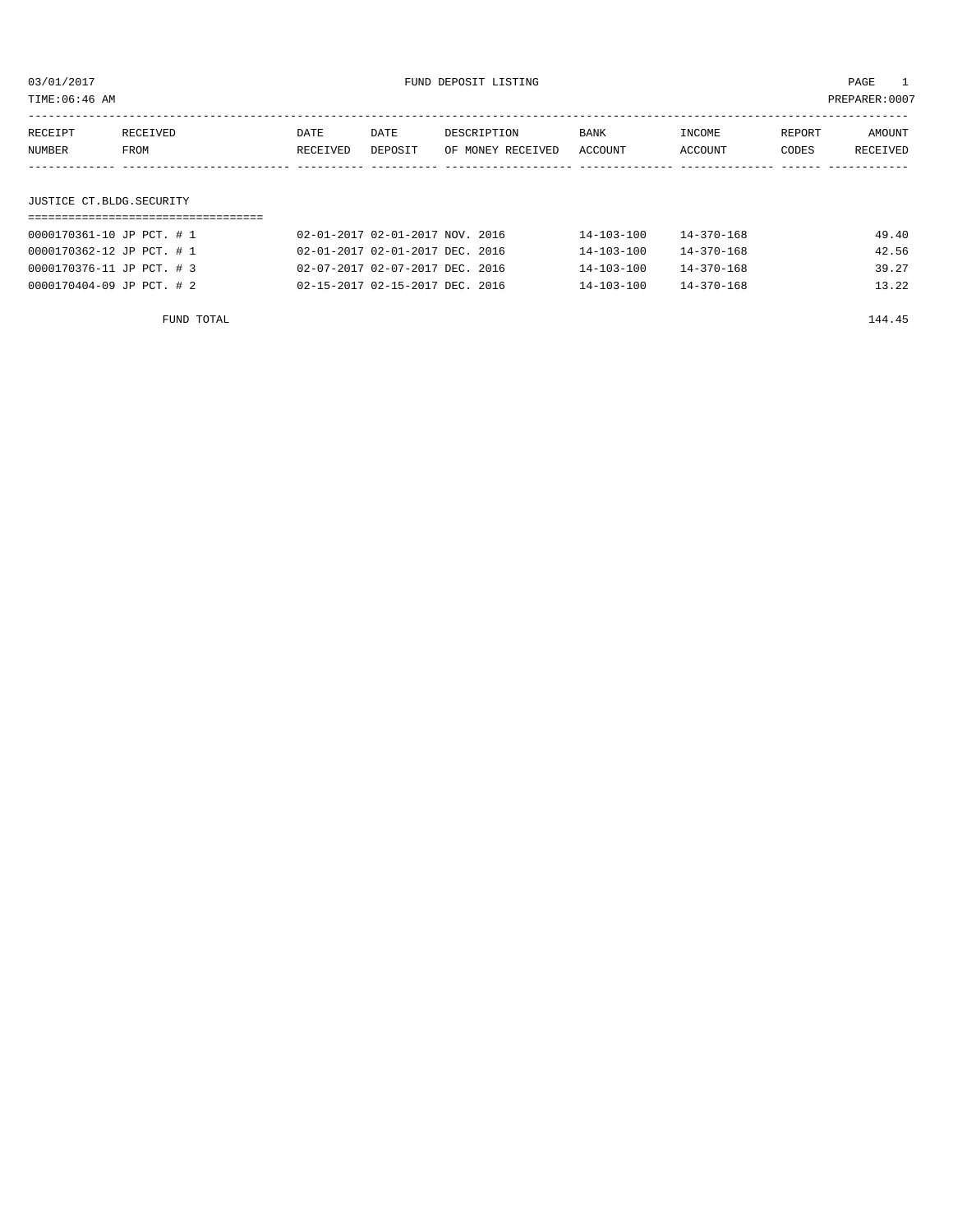TIME:06:46 AM PREPARER:0007

| RECEIPT | RECEIVED | DATE     | DATE    | DESCRIPTION       | <b>BANK</b> | INCOME  | REPORT       | AMOUNT   |
|---------|----------|----------|---------|-------------------|-------------|---------|--------------|----------|
| NUMBER  | FROM     | RECEIVED | DEPOSIT | OF MONEY RECEIVED | ACCOUNT     | ACCOUNT | <b>CODES</b> | RECEIVED |
|         |          |          |         |                   |             |         |              |          |

CO.CLERK RECORD MNGMT.

===================================

| 0000170374-04 LEGEND BANK | 02-06-2017 02-06-2017 JAN. 2017 INTEREST 18-103-100 |  | 18-360-100 | 1.84 |
|---------------------------|-----------------------------------------------------|--|------------|------|
|                           |                                                     |  |            |      |

FUND TOTAL  $1.84$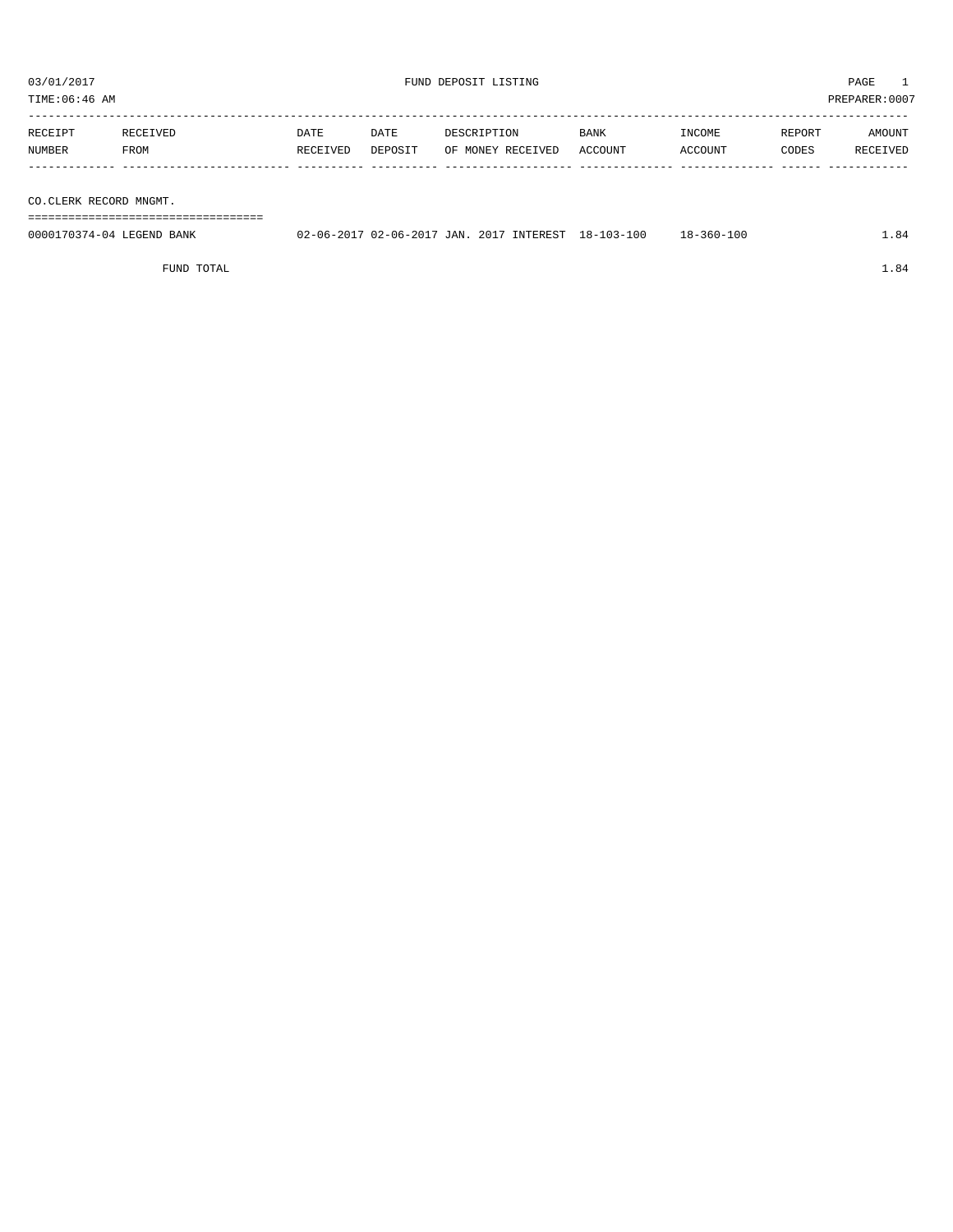03/01/2017 FUND DEPOSIT LISTING PAGE 1

| RECEIPT | RECEIVED | DATE     | DATE    | DESCRIPTION               | <b>BANK</b> | INCOME  | REPORT | <b>AMOUNT</b> |
|---------|----------|----------|---------|---------------------------|-------------|---------|--------|---------------|
| NUMBER  | FROM     | RECEIVED | DEPOSIT | OF MONEY RECEIVED ACCOUNT |             | ACCOUNT | CODES  | RECEIVED      |
|         |          |          |         |                           |             |         |        |               |

DIST.CLK.RECORDS MNGMT.

## =================================== 0000170374-05 LEGEND BANK 02-06-2017 02-06-2017 JAN. 2017 INTEREST 19-103-100 19-360-100 0.36 0000170402-15 DISTRICT CLERK 02-15-2017 02-15-2017 NOV. 1-30, 2016 19-103-100 19-370-136 224.36 0000170403-14 DISTRICT CLERK 02-15-2017 02-15-2017 DEC. 1-31, 2016 19-103-100 19-370-136 111.86 0000170411-14 DISTRICT CLERK 02-17-2017 02-17-2017 JAN. 1-31, 2017 19-103-100 19-370-136 185.74

FUND TOTAL 522.32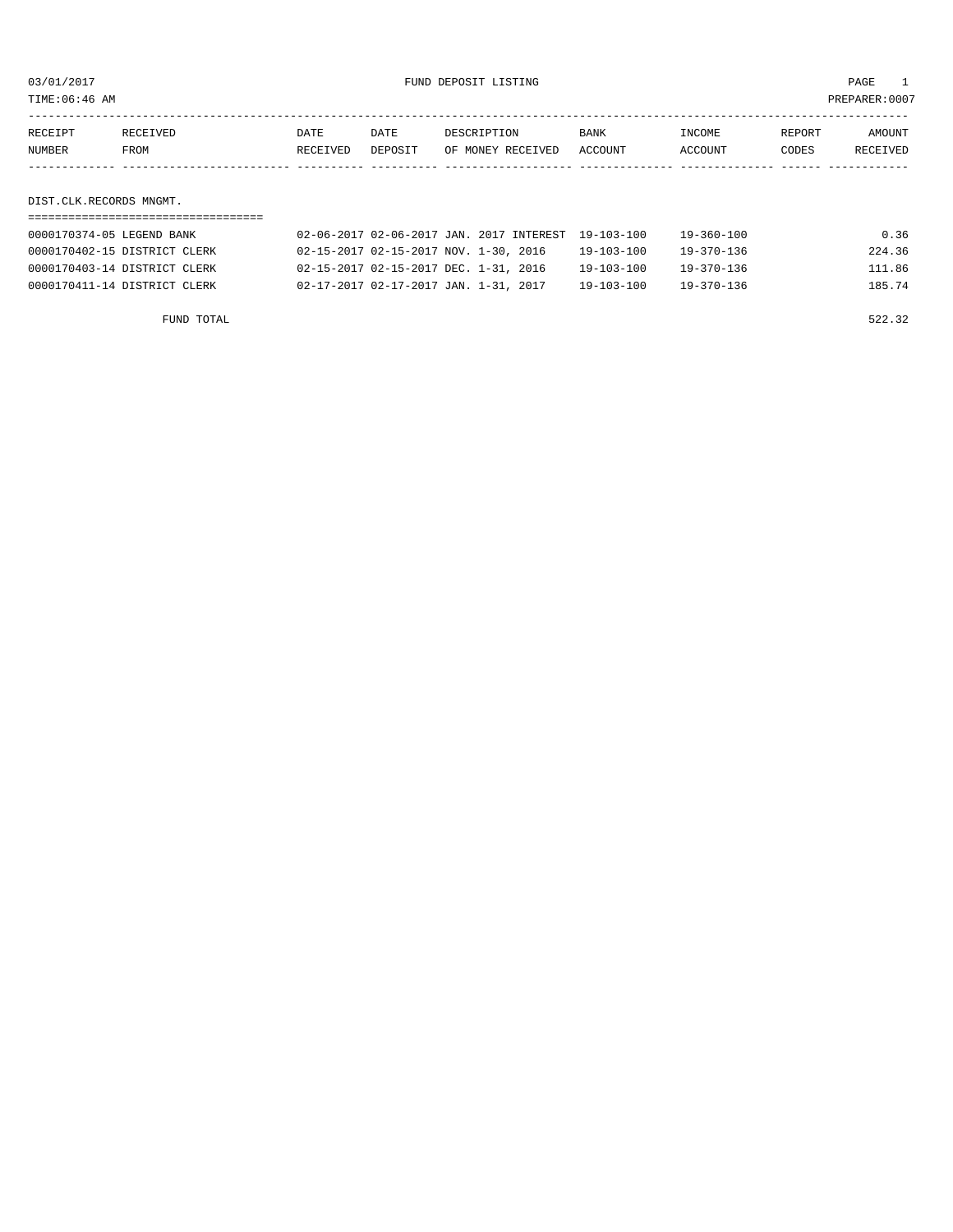03/01/2017 FUND DEPOSIT LISTING PAGE 1

| RECEIPT | RECEIVED    | DATE     | DATE    | DESCRIPTION               | <b>BANK</b> | INCOME  | REPORT | AMOUNT          |
|---------|-------------|----------|---------|---------------------------|-------------|---------|--------|-----------------|
| NUMBER  | <b>FROM</b> | RECEIVED | DEPOSIT | OF MONEY RECEIVED ACCOUNT |             | ACCOUNT | CODES  | <b>RECEIVED</b> |
|         |             |          |         |                           |             |         |        |                 |
|         |             |          |         |                           |             |         |        |                 |

COUNTY OFFICES REC.MNGMT.

| 0000170374-06 LEGEND BANK    | 02-06-2017 02-06-2017 JAN. 2017 INTEREST 20-103-100 |                  | 2.17<br>20-360-100   |
|------------------------------|-----------------------------------------------------|------------------|----------------------|
| 0000170402-16 DISTRICT CLERK | 02-15-2017 02-15-2017 NOV. 1-30, 2016               | $20 - 103 - 100$ | 447.77<br>20-370-135 |
| 0000170403-15 DISTRICT CLERK | 02-15-2017 02-15-2017 DEC. 1-31, 2016               | $20 - 103 - 100$ | 215.64<br>20-370-135 |
| 0000170411-15 DISTRICT CLERK | 02-17-2017 02-17-2017 JAN. 1-31, 2017               | $20 - 103 - 100$ | 399.59<br>20-370-135 |

FUND TOTAL  $1,065.17$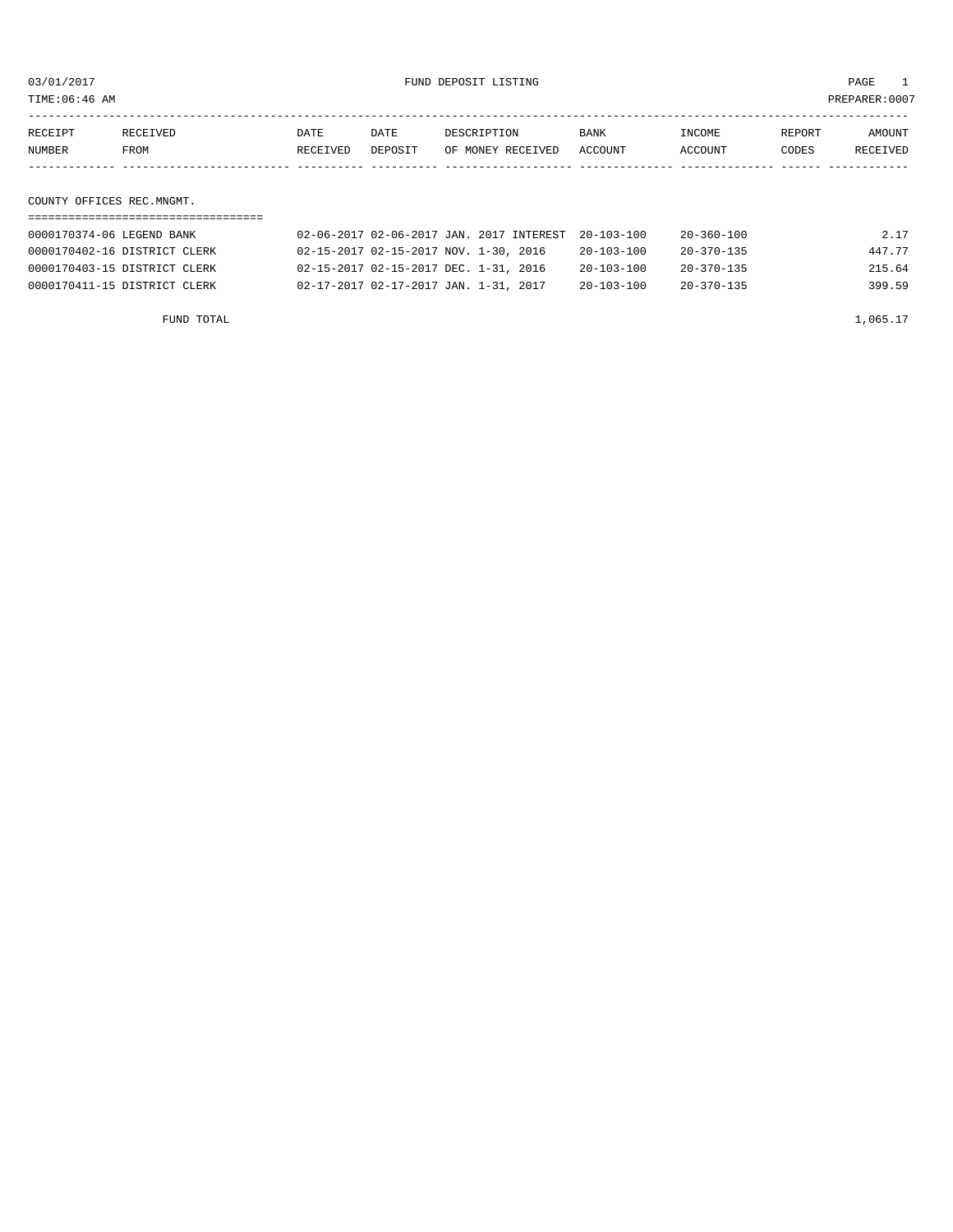| 03/01/2017<br>TIME:06:46 AM                                                                                                                                                                                                                                                                             |                                                                                                                                                                                                                                                                                                                                                                                                                                                               |                  |                                                                                                                                                                                                                                                                                                                                                                     | FUND DEPOSIT LISTING                                                                                                                                                                                                                                                                                                                                                                                          |                                                                                                                                                                                                                                                                                                                                                                |                                                                                                                                                                                                                                                                                                                                                                                                                                  | PAGE<br>1<br>PREPARER: 0007                                                                                                                                                                                                       |
|---------------------------------------------------------------------------------------------------------------------------------------------------------------------------------------------------------------------------------------------------------------------------------------------------------|---------------------------------------------------------------------------------------------------------------------------------------------------------------------------------------------------------------------------------------------------------------------------------------------------------------------------------------------------------------------------------------------------------------------------------------------------------------|------------------|---------------------------------------------------------------------------------------------------------------------------------------------------------------------------------------------------------------------------------------------------------------------------------------------------------------------------------------------------------------------|---------------------------------------------------------------------------------------------------------------------------------------------------------------------------------------------------------------------------------------------------------------------------------------------------------------------------------------------------------------------------------------------------------------|----------------------------------------------------------------------------------------------------------------------------------------------------------------------------------------------------------------------------------------------------------------------------------------------------------------------------------------------------------------|----------------------------------------------------------------------------------------------------------------------------------------------------------------------------------------------------------------------------------------------------------------------------------------------------------------------------------------------------------------------------------------------------------------------------------|-----------------------------------------------------------------------------------------------------------------------------------------------------------------------------------------------------------------------------------|
| RECEIPT<br>NUMBER                                                                                                                                                                                                                                                                                       | RECEIVED<br>FROM                                                                                                                                                                                                                                                                                                                                                                                                                                              | DATE<br>RECEIVED | DATE<br>DEPOSIT                                                                                                                                                                                                                                                                                                                                                     | DESCRIPTION<br>OF MONEY RECEIVED                                                                                                                                                                                                                                                                                                                                                                              | BANK<br>ACCOUNT                                                                                                                                                                                                                                                                                                                                                | INCOME<br><b>ACCOUNT</b>                                                                                                                                                                                                                                                                                                                                                                                                         | REPORT<br>AMOUNT<br>CODES<br>RECEIVED                                                                                                                                                                                             |
| FANNIN CO. R & B #1 FUND                                                                                                                                                                                                                                                                                |                                                                                                                                                                                                                                                                                                                                                                                                                                                               |                  |                                                                                                                                                                                                                                                                                                                                                                     |                                                                                                                                                                                                                                                                                                                                                                                                               |                                                                                                                                                                                                                                                                                                                                                                |                                                                                                                                                                                                                                                                                                                                                                                                                                  |                                                                                                                                                                                                                                   |
| 0000170359-02 TEXPOOL<br>0000170361-12 JP PCT. # 1<br>0000170362-14 JP PCT. # 1<br>0000170374-07 LEGEND BANK<br>0000170376-13 JP PCT. # 3<br>0000170389-02 TAX A/C<br>0000170389-06 TAX A/C<br>0000170392-02 TAX A/C<br>0000170392-06 TAX A/C<br>0000170393-01 CORY MCCRAW<br>0000170404-11 JP PCT. # 2 | =====================================<br>0000170365-03 APPRAISAL DISTRICT<br>0000170365-08 APPRAISAL DISTRICT<br>0000170385-02 APPRAISAL DISTRICT<br>0000170385-07 APPRAISAL DISTRICT<br>0000170396-02 COMPTROLLER - STATE FISCA 02-10-2017 02-10-2017 DEC. 2016 LOCAL SAL 21-103-100<br>0000170402-19 DISTRICT CLERK<br>0000170403-18 DISTRICT CLERK<br>0000170410-03 APPRAISAL DISTRICT<br>0000170410-08 APPRAISAL DISTRICT<br>0000170411-18 DISTRICT CLERK |                  | 02-01-2017 02-01-2017 NOV. 2016<br>02-01-2017 02-01-2017 DEC. 2016<br>02-02-2017 02-02-2017 TAXES<br>02-02-2017 02-02-2017 TAXES<br>02-07-2017 02-07-2017 DEC. 2016<br>02-09-2017 02-09-2017 TAXES<br>02-09-2017 02-09-2017 TAXES<br>02-09-2017 02-09-2017 CULVERT<br>02-15-2017 02-15-2017 DEC. 2016<br>02-16-2017 02-16-2017 TAXES<br>02-16-2017 02-16-2017 TAXES | 02-01-2017 02-01-2017 JAN. 2017 INTEREST 21-103-175<br>02-06-2017 02-06-2017 JAN. 2017 INTEREST 21-103-100<br>02-09-2017 02-09-2017 WEEK OF 01/27/17<br>02-09-2017 02-09-2017 WEEK OF 01/27/17<br>02-09-2017 02-09-2017 WEEK OF 02/03/17<br>02-09-2017 02-09-2017 WEEK OF 02/03/17<br>02-15-2017 02-15-2017 NOV. 1-30, 2016<br>02-15-2017 02-15-2017 DEC. 1-31, 2016<br>02-17-2017 02-17-2017 JAN. 1-31, 2017 | $21 - 103 - 100$<br>$21 - 103 - 100$<br>$21 - 103 - 100$<br>$21 - 103 - 100$<br>$21 - 103 - 100$<br>$21 - 103 - 100$<br>$21 - 103 - 100$<br>$21 - 103 - 100$<br>$21 - 103 - 100$<br>$21 - 103 - 100$<br>$21 - 103 - 100$<br>$21 - 103 - 100$<br>$21 - 103 - 100$<br>$21 - 103 - 100$<br>$21 - 103 - 100$<br>21-103-100<br>$21 - 103 - 100$<br>$21 - 103 - 100$ | $21 - 360 - 100$<br>$21 - 350 - 455$<br>$21 - 350 - 455$<br>$21 - 310 - 110$<br>$21 - 310 - 120$<br>$21 - 360 - 100$<br>$21 - 350 - 457$<br>$21 - 310 - 110$<br>$21 - 310 - 120$<br>$21 - 321 - 300$<br>$21 - 321 - 200$<br>$21 - 321 - 300$<br>$21 - 321 - 200$<br>$21 - 370 - 145$<br>$21 - 318 - 160$<br>$21 - 350 - 450$<br>$21 - 350 - 450$<br>$21 - 350 - 456$<br>$21 - 310 - 110$<br>$21 - 310 - 120$<br>$21 - 350 - 450$ | 7.95<br>545.84<br>521.42<br>48,858.86<br>238.11<br>16.77<br>430.47<br>47,295.73<br>317.93<br>1,296.17<br>7,252.89<br>1,616.13<br>8,663.10<br>337.00<br>4,698.41<br>1,306.98<br>39.37<br>203.44<br>34,895.65<br>263.00<br>1,250.59 |
| 0000170418-02 TAX A/C<br>0000170418-06 TAX A/C<br>0000170419-02 TAX A/C<br>0000170419-06 TAX A/C                                                                                                                                                                                                        | 0000170422-01 MICKY ENGLUTT                                                                                                                                                                                                                                                                                                                                                                                                                                   |                  | 02-21-2017 02-21-2017 CULVERT                                                                                                                                                                                                                                                                                                                                       | 02-21-2017 02-21-2017 WEEK OF 01/27/17<br>02-21-2017 02-21-2017 WEEK OF 01/27/17<br>02-21-2017 02-21-2017 WEEK OF 02/03/17<br>02-21-2017 02-21-2017 WEEK OF 02/03/17                                                                                                                                                                                                                                          | $21 - 103 - 100$<br>$21 - 103 - 100$<br>$21 - 103 - 100$<br>$21 - 103 - 100$<br>$21 - 103 - 100$                                                                                                                                                                                                                                                               | $21 - 321 - 300$<br>$21 - 321 - 200$<br>$21 - 321 - 300$<br>$21 - 321 - 200$<br>$21 - 370 - 145$                                                                                                                                                                                                                                                                                                                                 | 12.23<br>796.06<br>4.08<br>11.25<br>336.90                                                                                                                                                                                        |

0000170425-02 APPRAISAL DISTRICT 02-23-2017 02-23-2017 TAXES 21-103-100 21-310-110 3,766.43 0000170425-07 APPRAISAL DISTRICT 02-23-2017 02-23-2017 TAXES 21-103-100 21-310-120 365.78

FUND TOTAL 165,348.54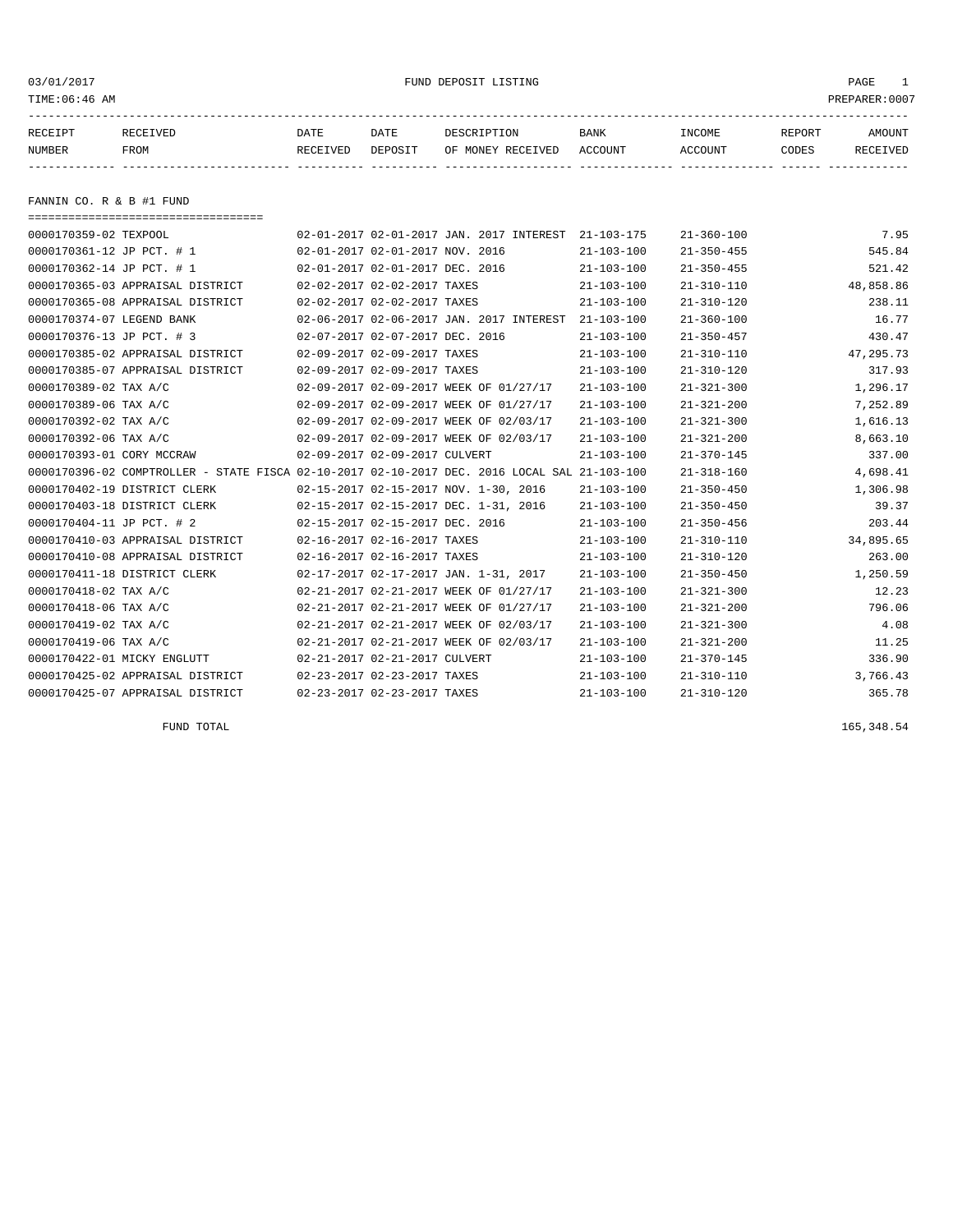| TIME: 06:46 AM            |                                       |                          |                                 |                                                     |                  |                          |                 | PREPARER: 0007     |
|---------------------------|---------------------------------------|--------------------------|---------------------------------|-----------------------------------------------------|------------------|--------------------------|-----------------|--------------------|
| RECEIPT<br>NUMBER         | RECEIVED<br>FROM                      | DATE<br>RECEIVED DEPOSIT | DATE                            | DESCRIPTION<br>OF MONEY RECEIVED ACCOUNT            | BANK             | INCOME<br><b>ACCOUNT</b> | REPORT<br>CODES | AMOUNT<br>RECEIVED |
| FANNIN CO. R & B #2 FUND  |                                       |                          |                                 |                                                     |                  |                          |                 |                    |
| 0000170359-03 TEXPOOL     | ===================================== |                          |                                 | 02-01-2017 02-01-2017 JAN. 2017 INTEREST 22-103-175 |                  | $22 - 360 - 100$         |                 | 173.11             |
|                           | 0000170361-13 JP PCT. # 1             |                          | 02-01-2017 02-01-2017 NOV. 2016 |                                                     | $22 - 103 - 100$ | $22 - 350 - 455$         |                 |                    |
|                           |                                       |                          |                                 |                                                     |                  |                          |                 | 635.83             |
|                           | 0000170362-15 JP PCT. # 1             |                          |                                 | $02-01-2017$ $02-01-2017$ DEC. 2016                 | 22-103-100       | $22 - 350 - 455$         |                 | 607.39             |
|                           | 0000170365-04 APPRAISAL DISTRICT      |                          | 02-02-2017 02-02-2017 TAXES     |                                                     | $22 - 103 - 100$ | $22 - 310 - 110$         |                 | 56,914.09          |
|                           | 0000170365-09 APPRAISAL DISTRICT      |                          | 02-02-2017 02-02-2017 TAXES     |                                                     | $22 - 103 - 100$ | $22 - 310 - 120$         |                 | 277.37             |
|                           | 0000170374-08 LEGEND BANK             |                          |                                 | 02-06-2017 02-06-2017 JAN. 2017 INTEREST            | $22 - 103 - 100$ | $22 - 360 - 100$         |                 | 15.59              |
|                           | 0000170376-14 JP PCT. # 3             |                          | 02-07-2017 02-07-2017 DEC. 2016 |                                                     | 22-103-100       | $22 - 350 - 457$         |                 | 501.44             |
| 0000170377-01 BETTY DILL  |                                       |                          | 02-07-2017 02-07-2017 CULVERT   |                                                     | 22-103-100       | $22 - 370 - 145$         |                 | 135.00             |
|                           | 0000170378-01 VERNON C. ACKERMAN      |                          | 02-07-2017 02-07-2017 CULVERT   |                                                     | $22 - 103 - 100$ | $22 - 370 - 145$         |                 | 233.00             |
|                           | 0000170385-03 APPRAISAL DISTRICT      |                          | 02-09-2017 02-09-2017 TAXES     |                                                     | $22 - 103 - 100$ | $22 - 310 - 110$         |                 | 55,093.26          |
|                           | 0000170385-08 APPRAISAL DISTRICT      |                          |                                 | 02-09-2017 02-09-2017 TAXES                         | $22 - 103 - 100$ | $22 - 310 - 120$         |                 | 370.34             |
|                           | 0000170386-01 DOVE RACING, LLC        |                          | 02-09-2017 02-09-2017 CULVERT   |                                                     | $22 - 103 - 100$ | $22 - 370 - 145$         |                 | 525.00             |
|                           | 0000170387-01 JAMIE JOHNSON           |                          | 02-09-2017 02-09-2017 CULVERT   |                                                     | $22 - 103 - 100$ | $22 - 370 - 145$         |                 | 187.00             |
| 0000170389-03 TAX A/C     |                                       |                          |                                 | 02-09-2017 02-09-2017 WEEK OF 01/27/17              | $22 - 103 - 100$ | $22 - 321 - 300$         |                 | 1,509.86           |
| $0000170389 - 07$ TAX A/C |                                       |                          |                                 | 02-09-2017 02-09-2017 WEEK OF 01/27/17              | $22 - 103 - 100$ | $22 - 321 - 200$         |                 | 8.448.66           |

| 0000170389-03 TAX A/C                                                             |                                 | 02-09-2017 02-09-2017 WEEK OF 01/27/17 | $22 - 103 - 100$ | $22 - 321 - 300$ | 1,509.86  |
|-----------------------------------------------------------------------------------|---------------------------------|----------------------------------------|------------------|------------------|-----------|
| 0000170389-07 TAX A/C                                                             |                                 | 02-09-2017 02-09-2017 WEEK OF 01/27/17 | $22 - 103 - 100$ | $22 - 321 - 200$ | 8,448.66  |
| 0000170392-03 TAX A/C                                                             |                                 | 02-09-2017 02-09-2017 WEEK OF 02/03/17 | $22 - 103 - 100$ | $22 - 321 - 300$ | 1,882.58  |
| 0000170392-07 TAX A/C                                                             |                                 | 02-09-2017 02-09-2017 WEEK OF 02/03/17 | $22 - 103 - 100$ | $22 - 321 - 200$ | 10,091.36 |
| 0000170396-03 COMPTROLLER - STATE FISCA 02-10-2017 02-10-2017 DEC. 2016 LOCAL SAL |                                 |                                        | $22 - 103 - 100$ | $22 - 318 - 160$ | 5,473.02  |
| 0000170401-01 KEITH VAUGHAN                                                       | 02-15-2017 02-15-2017 CULVERT   |                                        | $22 - 103 - 100$ | $22 - 370 - 145$ | 279.00    |
| 0000170402-20 DISTRICT CLERK                                                      |                                 | 02-15-2017 02-15-2017 NOV. 1-30, 2016  | $22 - 103 - 100$ | $22 - 350 - 450$ | 1,522.46  |
| 0000170403-19 DISTRICT CLERK                                                      |                                 | 02-15-2017 02-15-2017 DEC. 1-31, 2016  | $22 - 103 - 100$ | $22 - 350 - 450$ | 45.87     |
| 0000170404-12 JP PCT. # 2                                                         | 02-15-2017 02-15-2017 DEC. 2016 |                                        | $22 - 103 - 100$ | $22 - 350 - 456$ | 236.98    |
| 0000170410-04 APPRAISAL DISTRICT                                                  | 02-16-2017 02-16-2017 TAXES     |                                        | $22 - 103 - 100$ | $22 - 310 - 110$ | 40,648.81 |
| 0000170410-09 APPRAISAL DISTRICT                                                  | 02-16-2017 02-16-2017 TAXES     |                                        | $22 - 103 - 100$ | $22 - 310 - 120$ | 306.36    |
| 0000170411-19 DISTRICT CLERK                                                      |                                 | 02-17-2017 02-17-2017 JAN. 1-31, 2017  | $22 - 103 - 100$ | $22 - 350 - 450$ | 1,456.77  |
| 0000170416-01 CHARLES DUNHAM                                                      | 02-21-2017 02-21-2017 TIN HORN  |                                        | $22 - 103 - 100$ | $22 - 370 - 145$ | 233.40    |
| 0000170418-03 TAX A/C                                                             |                                 | 02-21-2017 02-21-2017 WEEK OF 01/27/17 | $22 - 103 - 100$ | $22 - 321 - 300$ | 14.24     |
| 0000170418-07 TAX A/C                                                             |                                 | 02-21-2017 02-21-2017 WEEK OF 01/27/17 | $22 - 103 - 100$ | $22 - 321 - 200$ | 927.30    |
| 0000170419-03 TAX A/C                                                             |                                 | 02-21-2017 02-21-2017 WEEK OF 02/03/17 | $22 - 103 - 100$ | $22 - 321 - 300$ | 4.75      |
| 0000170419-07 TAX A/C                                                             |                                 | 02-21-2017 02-21-2017 WEEK OF 02/03/17 | $22 - 103 - 100$ | $22 - 321 - 200$ | 13.11     |
| 0000170425-03 APPRAISAL DISTRICT                                                  | 02-23-2017 02-23-2017 TAXES     |                                        | $22 - 103 - 100$ | $22 - 310 - 110$ | 4,387.39  |
| 0000170425-08 APPRAISAL DISTRICT                                                  | 02-23-2017 02-23-2017 TAXES     |                                        | $22 - 103 - 100$ | $22 - 310 - 120$ | 426.08    |
| 0000170439-01 XIONG VANG                                                          | 02-28-2017 02-28-2017 CULVERT   |                                        | $22 - 103 - 100$ | $22 - 370 - 145$ | 279.00    |
|                                                                                   |                                 |                                        |                  |                  |           |

FUND TOTAL 193,855.42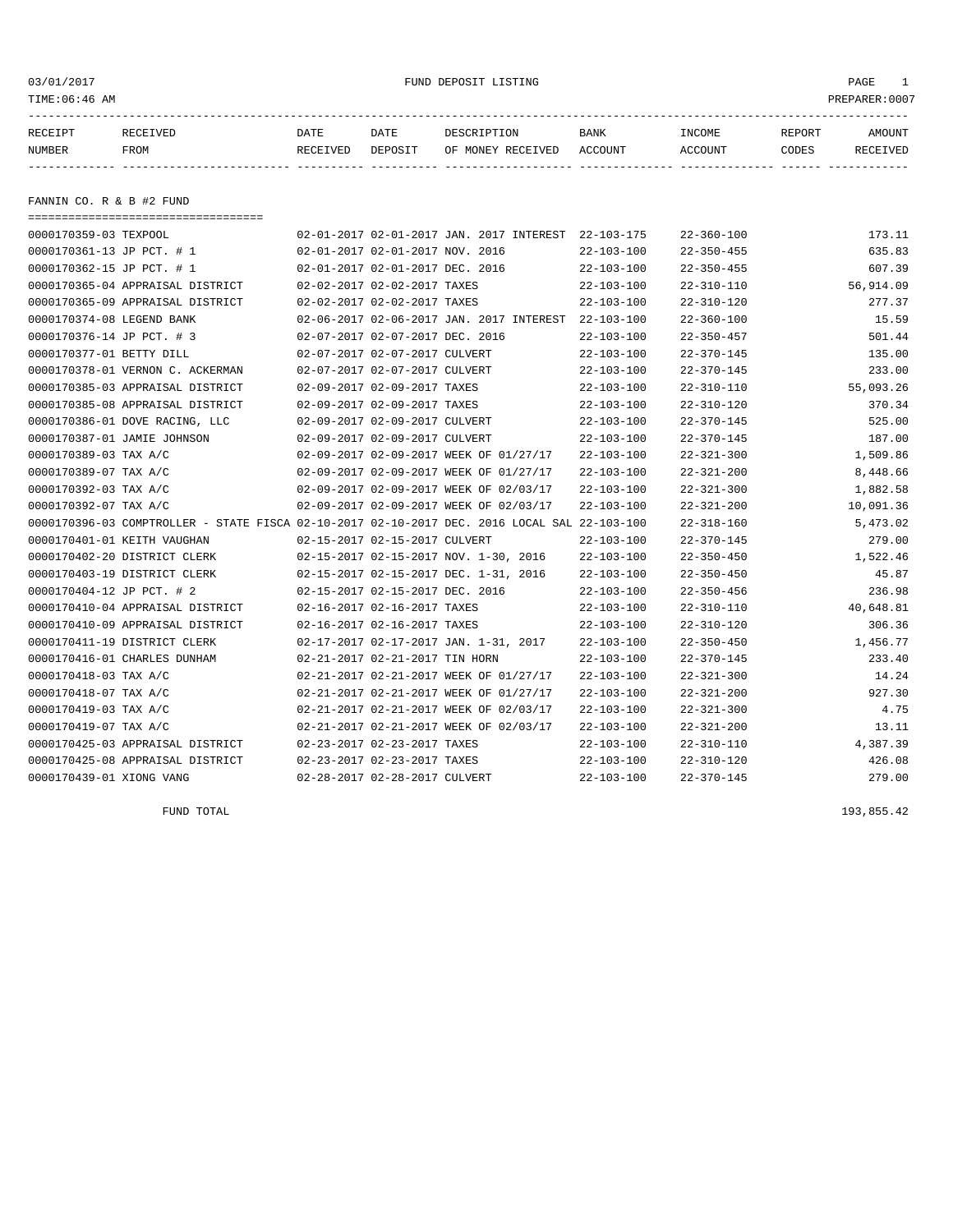| 03/01/2017<br>TIME:06:46 AM |                                                                                              |                  |                                 | FUND DEPOSIT LISTING                                 |                  |                   |                 | PAGE<br>1<br>PREPARER: 0007 |
|-----------------------------|----------------------------------------------------------------------------------------------|------------------|---------------------------------|------------------------------------------------------|------------------|-------------------|-----------------|-----------------------------|
| RECEIPT<br>NUMBER           | RECEIVED<br>FROM                                                                             | DATE<br>RECEIVED | DATE<br>DEPOSIT                 | DESCRIPTION<br>OF MONEY RECEIVED ACCOUNT             | BANK             | INCOME<br>ACCOUNT | REPORT<br>CODES | <b>AMOUNT</b><br>RECEIVED   |
| FANNIN CO. R & B #3 FUND    | ====================================                                                         |                  |                                 |                                                      |                  |                   |                 |                             |
| 0000170359-04 TEXPOOL       |                                                                                              |                  |                                 | 02-01-2017 02-01-2017 JAN. 2017 INTEREST 23-103-175  |                  | $23 - 360 - 100$  |                 | 104.24                      |
| 0000170361-14 JP PCT. # 1   |                                                                                              |                  | 02-01-2017 02-01-2017 NOV. 2016 |                                                      | $23 - 103 - 100$ | $23 - 350 - 455$  |                 | 953.74                      |
| 0000170362-16 JP PCT. # 1   |                                                                                              |                  | 02-01-2017 02-01-2017 DEC. 2016 |                                                      | $23 - 103 - 100$ | $23 - 350 - 455$  |                 | 911.08                      |
|                             | 0000170365-05 APPRAISAL DISTRICT                                                             |                  | 02-02-2017 02-02-2017 TAXES     |                                                      | $23 - 103 - 100$ | $23 - 310 - 110$  |                 | 85, 371.14                  |
|                             | 0000170365-10 APPRAISAL DISTRICT                                                             |                  | 02-02-2017 02-02-2017 TAXES     |                                                      | $23 - 103 - 100$ | $23 - 310 - 120$  |                 | 416.05                      |
| 0000170374-09 LEGEND BANK   |                                                                                              |                  |                                 | 02-06-2017 02-06-2017 JAN. 2017 INTEREST 23-103-100  |                  | $23 - 360 - 100$  |                 | 36.77                       |
| 0000170376-15 JP PCT. # 3   |                                                                                              |                  | 02-07-2017 02-07-2017 DEC. 2016 |                                                      | $23 - 103 - 100$ | $23 - 350 - 457$  |                 | 752.15                      |
|                             | 0000170385-04 APPRAISAL DISTRICT                                                             |                  | 02-09-2017 02-09-2017 TAXES     |                                                      | $23 - 103 - 100$ | $23 - 310 - 110$  |                 | 82,639.89                   |
|                             | 0000170385-09 APPRAISAL DISTRICT                                                             |                  | 02-09-2017 02-09-2017 TAXES     |                                                      | $23 - 103 - 100$ | $23 - 310 - 120$  |                 | 555.51                      |
| 0000170389-04 TAX A/C       |                                                                                              |                  |                                 | 02-09-2017 02-09-2017 WEEK OF 01/27/17               | $23 - 103 - 100$ | $23 - 321 - 300$  |                 | 2,264.80                    |
| 0000170389-08 TAX A/C       |                                                                                              |                  |                                 | 02-09-2017 02-09-2017 WEEK OF 01/27/17               | $23 - 103 - 100$ | $23 - 321 - 200$  |                 | 12,672.99                   |
| 0000170392-04 TAX A/C       |                                                                                              |                  |                                 | 02-09-2017 02-09-2017 WEEK OF 02/03/17               | $23 - 103 - 100$ | $23 - 321 - 300$  |                 | 2,823.88                    |
| 0000170392-08 TAX A/C       |                                                                                              |                  |                                 | 02-09-2017 02-09-2017 WEEK OF 02/03/17               | $23 - 103 - 100$ | $23 - 321 - 200$  |                 | 15, 137.03                  |
|                             | 0000170396-04 COMPTROLLER - STATE FISCA 02-10-2017 02-10-2017 DEC. 2016 LOCAL SAL 23-103-100 |                  |                                 |                                                      |                  | 23-318-160        |                 | 8,209.53                    |
| 0000170399-01 DAVID LEMKE   |                                                                                              |                  | 02-13-2017 02-13-2017 CULVERT   |                                                      | $23 - 103 - 100$ | $23 - 370 - 145$  |                 | 379.50                      |
|                             | 0000170402-21 DISTRICT CLERK                                                                 |                  |                                 | 02-15-2017 02-15-2017 NOV. 1-30, 2016                | $23 - 103 - 100$ | $23 - 350 - 450$  |                 | 2,283.69                    |
|                             | 0000170403-20 DISTRICT CLERK                                                                 |                  |                                 | 02-15-2017 02-15-2017 DEC. 1-31, 2016                | $23 - 103 - 100$ | $23 - 350 - 450$  |                 | 68.80                       |
| 0000170404-13 JP PCT. # 2   |                                                                                              |                  | 02-15-2017 02-15-2017 DEC. 2016 |                                                      | $23 - 103 - 100$ | $23 - 350 - 456$  |                 | 355.48                      |
|                             | 0000170407-01 CITY OF HONEY GROVE                                                            |                  | 02-16-2017 02-16-2017 ROCK      |                                                      | $23 - 103 - 100$ | $23 - 370 - 145$  |                 | 79.77                       |
|                             | 0000170410-05 APPRAISAL DISTRICT                                                             |                  | 02-16-2017 02-16-2017 TAXES     |                                                      | $23 - 103 - 100$ | $23 - 310 - 110$  |                 | 60,973.21                   |
|                             | 0000170410-10 APPRAISAL DISTRICT                                                             |                  | 02-16-2017 02-16-2017 TAXES     |                                                      | $23 - 103 - 100$ | $23 - 310 - 120$  |                 | 459.54                      |
|                             | 0000170411-20 DISTRICT CLERK                                                                 |                  |                                 | 02-17-2017 02-17-2017 JAN. 1-31, 2017                | $23 - 103 - 100$ | $23 - 350 - 450$  |                 | 2,185.16                    |
|                             | 0000170417-01 PAUL LESTER WRECKER                                                            |                  |                                 | 02-21-2017 02-21-2017 SALE OF SCRAP METAL 23-103-100 |                  | $23 - 370 - 130$  |                 | 456.72                      |
| 0000170418-04 TAX A/C       |                                                                                              |                  |                                 | 02-21-2017 02-21-2017 WEEK OF 01/27/17               | $23 - 103 - 100$ | $23 - 321 - 300$  |                 | 21.37                       |
| 0000170418-08 TAX A/C       |                                                                                              |                  |                                 | 02-21-2017 02-21-2017 WEEK OF 01/27/17               | $23 - 103 - 100$ | $23 - 321 - 200$  |                 | 1,390.95                    |
| 0000170419-04 TAX A/C       |                                                                                              |                  |                                 | 02-21-2017 02-21-2017 WEEK OF 02/03/17               | $23 - 103 - 100$ | $23 - 321 - 300$  |                 | 7.12                        |
| 0000170419-08 TAX A/C       |                                                                                              |                  |                                 | 02-21-2017 02-21-2017 WEEK OF 02/03/17               | $23 - 103 - 100$ | 23-321-200        |                 | 19.66                       |
|                             | 0000170425-04 APPRAISAL DISTRICT                                                             |                  | 02-23-2017 02-23-2017 TAXES     |                                                      | $23 - 103 - 100$ | $23 - 310 - 110$  |                 | 6,581.09                    |
|                             | 0000170425-09 APPRAISAL DISTRICT                                                             |                  | 02-23-2017 02-23-2017 TAXES     |                                                      | $23 - 103 - 100$ | $23 - 310 - 120$  |                 | 639.12                      |
|                             | 0000170426-01 PAUL LESTER WRECKER                                                            |                  |                                 | 02-23-2017 02-23-2017 SALE OF SCRAP METAL 23-103-100 |                  | $23 - 370 - 130$  |                 | 1,092.00                    |
|                             | 0000170429-01 JEFFREY BREWER                                                                 |                  | 02-27-2017 02-27-2017 CULVERT   |                                                      | $23 - 103 - 100$ | $23 - 370 - 145$  |                 | 379.50                      |
|                             | 0000170432-01 SCHOENING LAND & CATTLE                                                        |                  | 02-27-2017 02-27-2017 CULVERT   |                                                      | $23 - 103 - 100$ | $23 - 370 - 145$  |                 | 456.00                      |
|                             | 0000170433-01 PAUL LESTER WRECKER                                                            |                  |                                 | 02-27-2017 02-27-2017 SALE OF SCRAP METAL 23-103-100 |                  | $23 - 370 - 130$  |                 | 376.32                      |

FUND TOTAL 291,053.80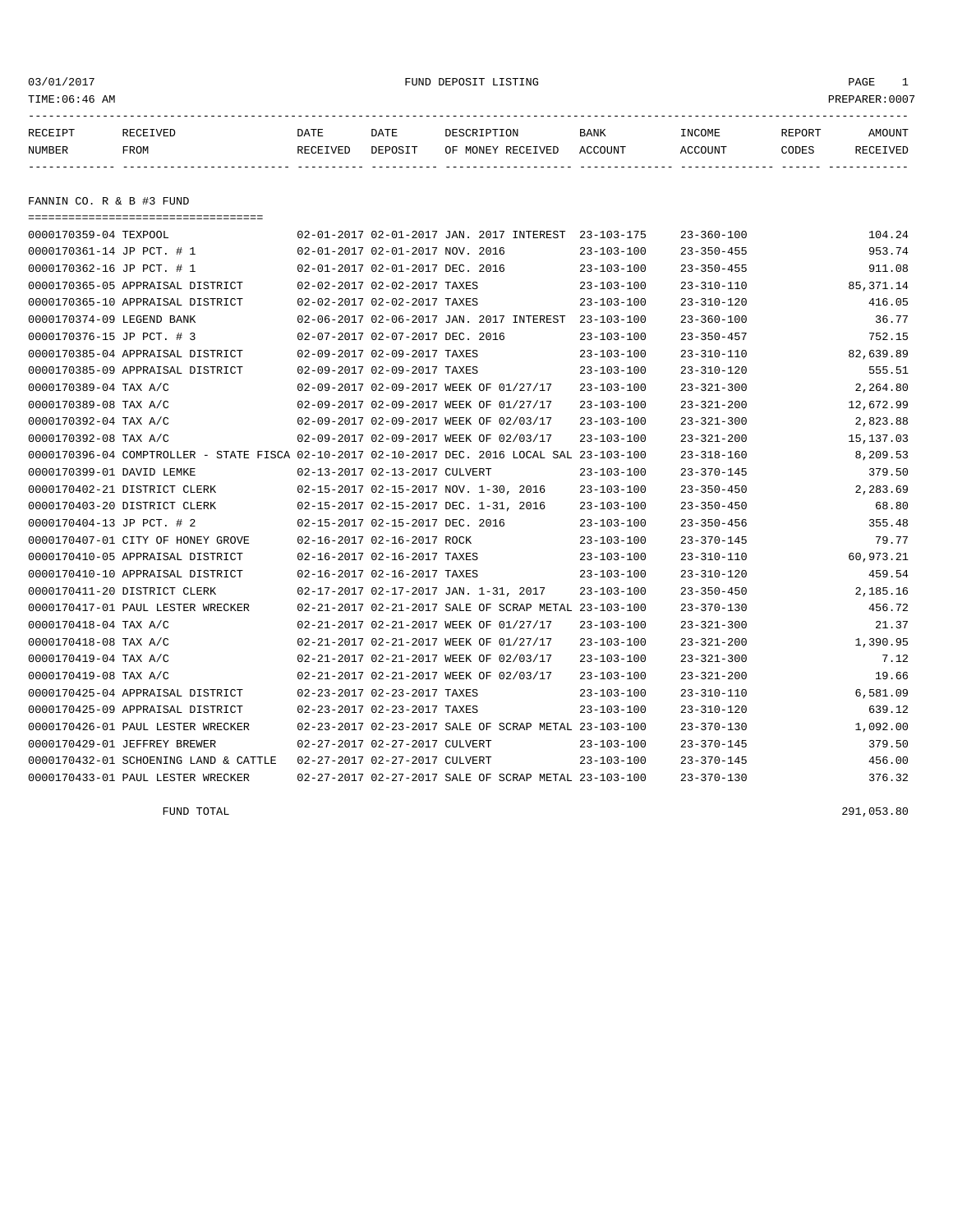03/01/2017 FUND DEPOSIT LISTING PAGE 1

| <b>NUMBER</b> | <b>FROM</b>     | RECEIVED | DEPOSIT | OF MONEY RECEIVED ACCOUNT |             | <b>ACCOUNT</b> | CODES         | <b>RECEIVED</b> |
|---------------|-----------------|----------|---------|---------------------------|-------------|----------------|---------------|-----------------|
| RECEIPT       | <b>RECEIVED</b> | DATE     | DATE    | DESCRIPTION               | <b>BANK</b> | <b>TNCOME</b>  | <b>REPORT</b> | AMOUNT          |
|               |                 |          |         |                           |             |                |               |                 |

FANNIN CO. R & B #4 FUND

| ======================================                                                       |                                 |                             |                                                      |                  |                  |           |
|----------------------------------------------------------------------------------------------|---------------------------------|-----------------------------|------------------------------------------------------|------------------|------------------|-----------|
| 0000170359-05 TEXPOOL                                                                        |                                 |                             | 02-01-2017 02-01-2017 JAN. 2017 INTEREST 24-103-175  |                  | $24 - 360 - 100$ | 91.55     |
| 0000170361-15 JP PCT. # 1                                                                    | 02-01-2017 02-01-2017 NOV. 2016 |                             |                                                      | $24 - 103 - 100$ | $24 - 350 - 455$ | 542.89    |
| 0000170362-17 JP PCT. # 1                                                                    | 02-01-2017 02-01-2017 DEC. 2016 |                             |                                                      | $24 - 103 - 100$ | $24 - 350 - 455$ | 518.61    |
| 0000170364-01 SGW COMMERCIAL, LLC                                                            |                                 |                             | 02-02-2017 02-02-2017 GRAVEL CR 2999 - SH 24-103-100 |                  | $24 - 370 - 145$ | 3,700.00  |
| 0000170365-06 APPRAISAL DISTRICT                                                             |                                 | 02-02-2017 02-02-2017 TAXES |                                                      | $24 - 103 - 100$ | $24 - 310 - 110$ | 48,595.14 |
| 0000170365-11 APPRAISAL DISTRICT                                                             | 02-02-2017 02-02-2017 TAXES     |                             |                                                      | $24 - 103 - 100$ | $24 - 310 - 120$ | 236.83    |
| 0000170372-01 CHRIS SHIVERS                                                                  | 02-06-2017 02-06-2017 TIN HORN  |                             |                                                      | $24 - 103 - 100$ | $24 - 370 - 145$ | 250.00    |
| 0000170374-10 LEGEND BANK                                                                    |                                 |                             | 02-06-2017 02-06-2017 JAN. 2017 INTEREST 24-103-100  |                  | $24 - 360 - 100$ | 10.42     |
| 0000170376-16 JP PCT. # 3                                                                    | 02-07-2017 02-07-2017 DEC. 2016 |                             |                                                      | $24 - 103 - 100$ | $24 - 350 - 457$ | 428.14    |
| 0000170385-05 APPRAISAL DISTRICT                                                             | 02-09-2017 02-09-2017 TAXES     |                             |                                                      | $24 - 103 - 100$ | $24 - 310 - 110$ | 47,040.45 |
| 0000170385-10 APPRAISAL DISTRICT                                                             | 02-09-2017 02-09-2017 TAXES     |                             |                                                      | $24 - 103 - 100$ | $24 - 310 - 120$ | 316.21    |
| 0000170389-05 TAX A/C                                                                        |                                 |                             | 02-09-2017 02-09-2017 WEEK OF 01/27/17               | $24 - 103 - 100$ | $24 - 321 - 300$ | 1,289.17  |
| 0000170389-09 TAX A/C                                                                        |                                 |                             | 02-09-2017 02-09-2017 WEEK OF 01/27/17               | $24 - 103 - 100$ | $24 - 321 - 200$ | 7,213.75  |
| 0000170392-05 TAX A/C                                                                        |                                 |                             | 02-09-2017 02-09-2017 WEEK OF 02/03/17               | $24 - 103 - 100$ | $24 - 321 - 300$ | 1,607.41  |
| 0000170392-09 TAX A/C                                                                        |                                 |                             | 02-09-2017 02-09-2017 WEEK OF 02/03/17               | $24 - 103 - 100$ | $24 - 321 - 200$ | 8,616.34  |
| 0000170396-05 COMPTROLLER - STATE FISCA 02-10-2017 02-10-2017 DEC. 2016 LOCAL SAL 24-103-100 |                                 |                             |                                                      |                  | $24 - 318 - 160$ | 4,673.05  |
| 0000170402-22 DISTRICT CLERK                                                                 |                                 |                             | 02-15-2017 02-15-2017 NOV. 1-30, 2016                | $24 - 103 - 100$ | $24 - 350 - 450$ | 1,299.93  |
| 0000170403-21 DISTRICT CLERK                                                                 |                                 |                             | 02-15-2017 02-15-2017 DEC. 1-31, 2016                | $24 - 103 - 100$ | $24 - 350 - 450$ | 39.16     |
| 0000170404-14 JP PCT. # 2                                                                    | 02-15-2017 02-15-2017 DEC. 2016 |                             |                                                      | $24 - 103 - 100$ | $24 - 350 - 456$ | 202.35    |
| 0000170410-06 APPRAISAL DISTRICT                                                             | 02-16-2017 02-16-2017 TAXES     |                             |                                                      | $24 - 103 - 100$ | $24 - 310 - 110$ | 34,707.29 |
| 0000170410-11 APPRAISAL DISTRICT                                                             | 02-16-2017 02-16-2017 TAXES     |                             |                                                      | $24 - 103 - 100$ | $24 - 310 - 120$ | 261.59    |
| 0000170411-21 DISTRICT CLERK                                                                 |                                 |                             | 02-17-2017 02-17-2017 JAN. 1-31, 2017                | $24 - 103 - 100$ | $24 - 350 - 450$ | 1,243.85  |
| 0000170418-05 TAX A/C                                                                        |                                 |                             | 02-21-2017 02-21-2017 WEEK OF 01/27/17               | $24 - 103 - 100$ | $24 - 321 - 300$ | 12.16     |
| 0000170418-09 TAX A/C                                                                        |                                 |                             | 02-21-2017 02-21-2017 WEEK OF 01/27/17               | $24 - 103 - 100$ | $24 - 321 - 200$ | 791.76    |
| 0000170419-05 TAX A/C                                                                        |                                 |                             | 02-21-2017 02-21-2017 WEEK OF 02/03/17               | $24 - 103 - 100$ | $24 - 321 - 300$ | 4.05      |
| 0000170419-09 TAX A/C                                                                        |                                 |                             | 02-21-2017 02-21-2017 WEEK OF 02/03/17               | $24 - 103 - 100$ | $24 - 321 - 200$ | 11.20     |
| 0000170425-05 APPRAISAL DISTRICT                                                             | 02-23-2017 02-23-2017 TAXES     |                             |                                                      | $24 - 103 - 100$ | $24 - 310 - 110$ | 3,746.10  |
| 0000170425-10 APPRAISAL DISTRICT                                                             |                                 | 02-23-2017 02-23-2017 TAXES |                                                      | $24 - 103 - 100$ | $24 - 310 - 120$ | 363.80    |

FUND TOTAL 167,813.20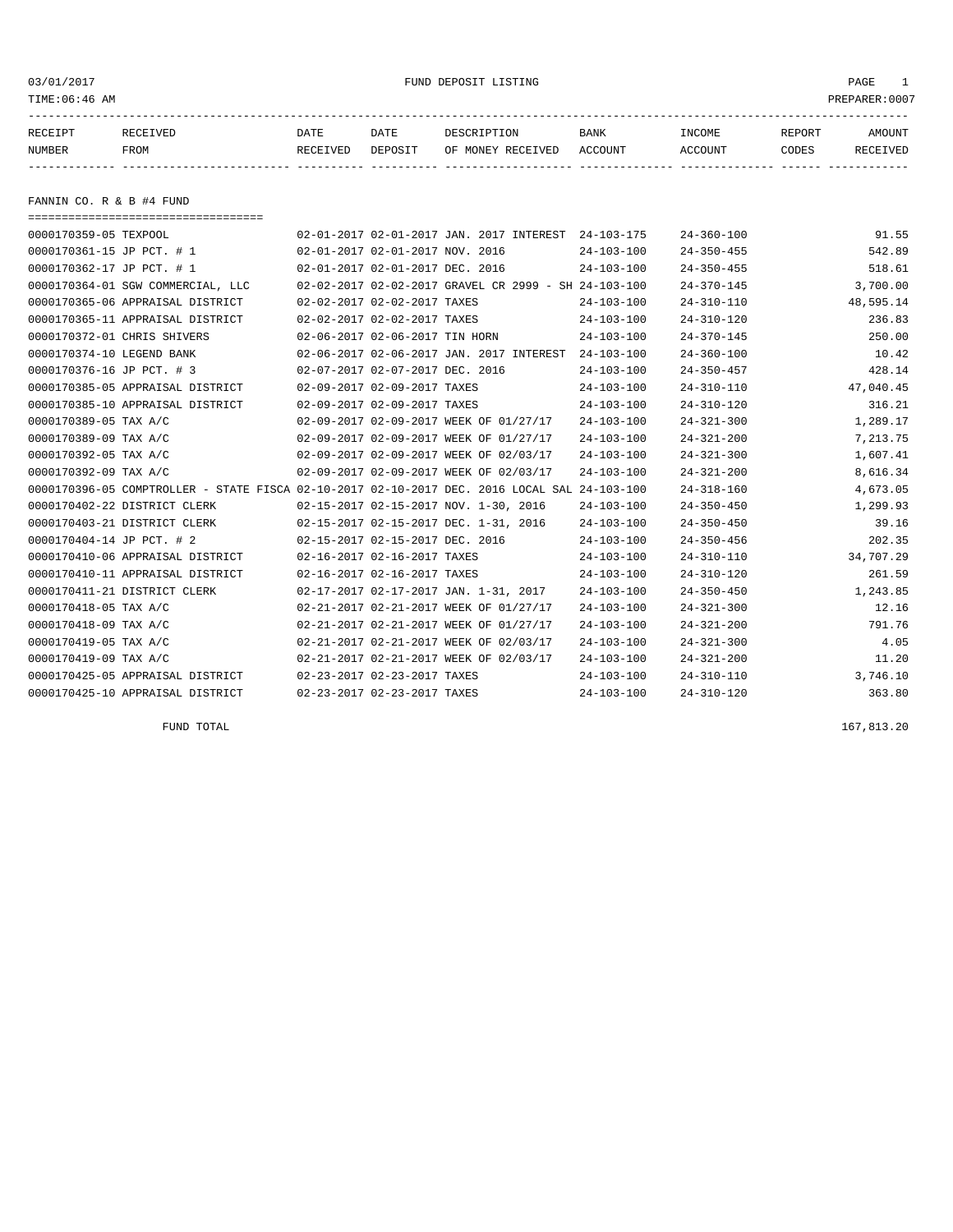| TIME:06:46 AM |                           |          |                                 |                   |                  |                  |        | PREPARER:0007 |
|---------------|---------------------------|----------|---------------------------------|-------------------|------------------|------------------|--------|---------------|
|               |                           |          |                                 |                   |                  |                  |        |               |
| RECEIPT       | RECEIVED                  | DATE     | DATE                            | DESCRIPTION       | BANK             | INCOME           | REPORT | AMOUNT        |
| NUMBER        | FROM                      | RECEIVED | DEPOSIT                         | OF MONEY RECEIVED | ACCOUNT          | ACCOUNT          | CODES  | RECEIVED      |
|               |                           |          |                                 |                   |                  |                  |        |               |
|               |                           |          |                                 |                   |                  |                  |        |               |
|               | J.P.#1 JUST.CT.TECHNOLOGY |          |                                 |                   |                  |                  |        |               |
|               |                           |          |                                 |                   |                  |                  |        |               |
|               | 0000170361-11 JP PCT. # 1 |          | 02-01-2017 02-01-2017 NOV. 2016 |                   | $26 - 103 - 100$ | $26 - 370 - 455$ |        | 197.71        |

0000170362-13 JP PCT. # 1 02-01-2017 02-01-2017 DEC. 2016 26-103-100 26-370-455 170.17 0000170374-11 LEGEND BANK 02-06-2017 02-06-2017 JAN. 2017 INTEREST 26-103-100 26-360-100 2.59

FUND TOTAL 370.47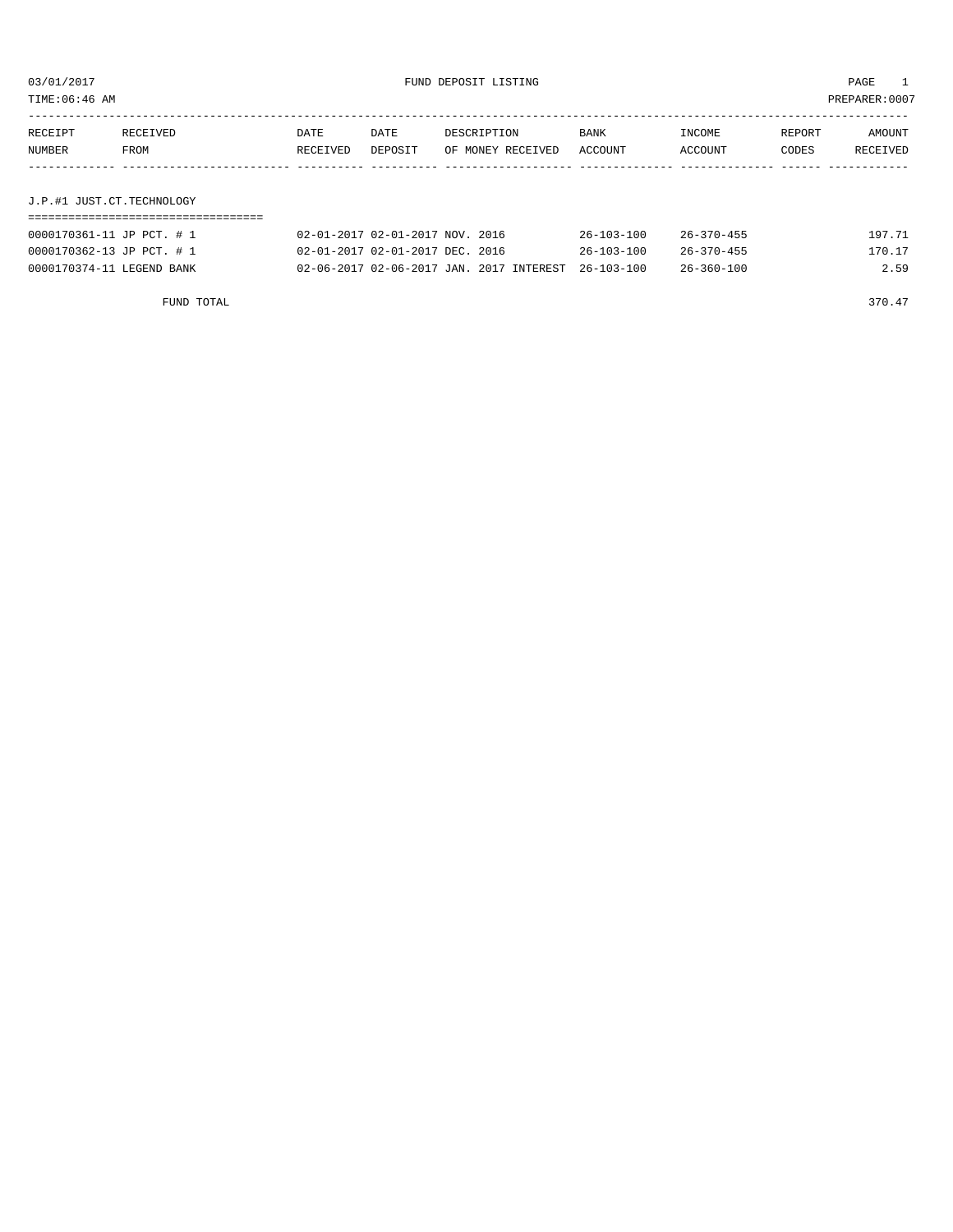| TIME:06:46 AM |          |          |         |                   |             |         |        | PREPARER:0007 |
|---------------|----------|----------|---------|-------------------|-------------|---------|--------|---------------|
|               |          |          |         |                   |             |         |        |               |
| RECEIPT       | RECEIVED | DATE     | DATE    | DESCRIPTION       | <b>BANK</b> | INCOME  | REPORT | AMOUNT        |
| NUMBER        | FROM     | RECEIVED | DEPOSIT | OF MONEY RECEIVED | ACCOUNT     | ACCOUNT | CODES  | RECEIVED      |
|               |          |          |         |                   |             |         |        |               |

J.P.#2 JUST.CT.TECHNOLOGY

| --------------------------------- |                                                     |                  |                  |       |
|-----------------------------------|-----------------------------------------------------|------------------|------------------|-------|
| 0000170374-12 LEGEND BANK         | 02-06-2017 02-06-2017 JAN. 2017 INTEREST 27-103-100 |                  | $27 - 360 - 100$ | 0.55  |
| 0000170404-10 JP PCT. # 2         | 02-15-2017 02-15-2017 DEC. 2016                     | $27 - 103 - 100$ | $27 - 370 - 456$ | 52.87 |

FUND TOTAL 53.42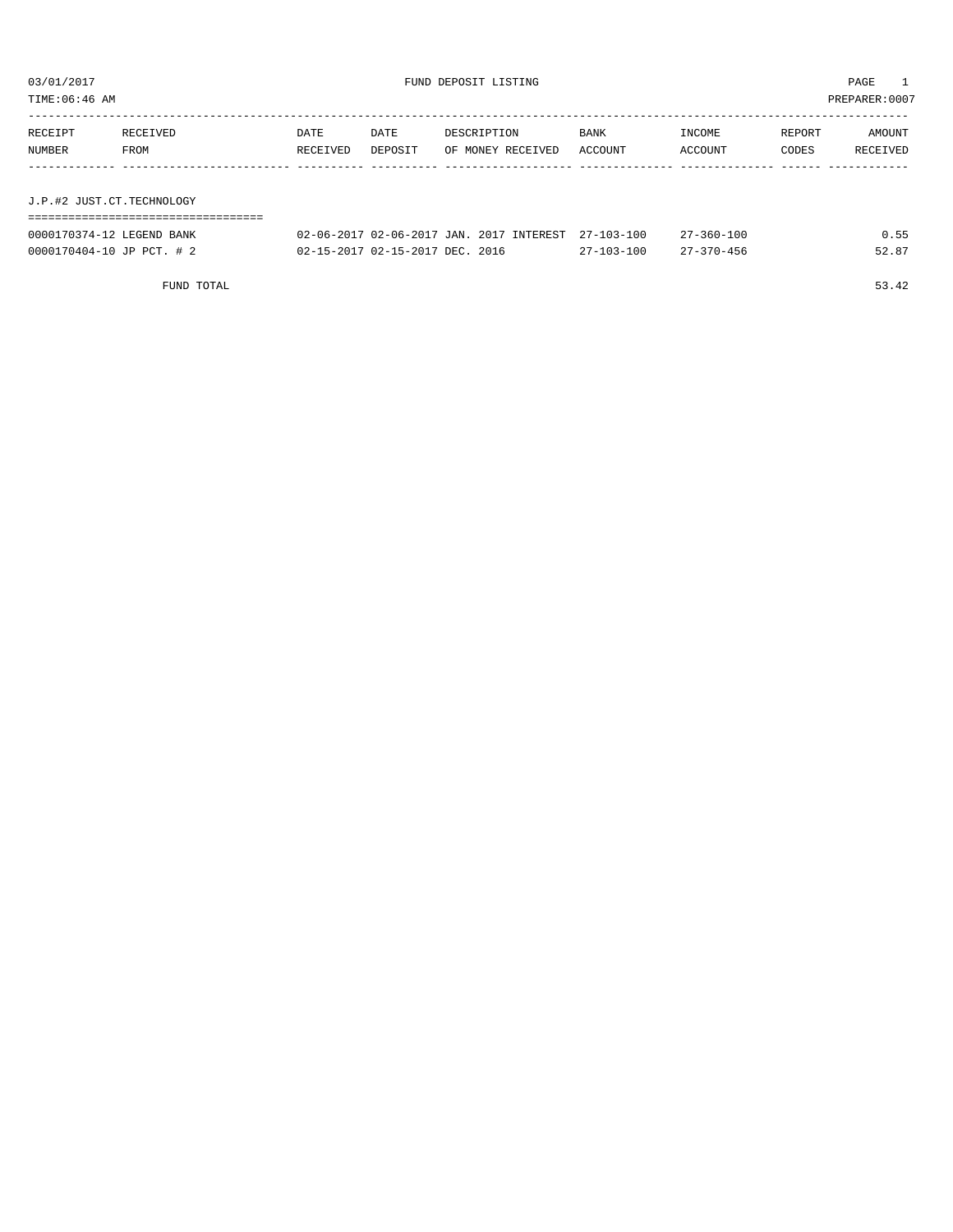| 03/01/2017<br>TIME:06:46 AM |                           | FUND DEPOSIT LISTING |                                 |                                          |                  | PAGE<br>PREPARER: 0007 |        |          |  |
|-----------------------------|---------------------------|----------------------|---------------------------------|------------------------------------------|------------------|------------------------|--------|----------|--|
| RECEIPT                     | RECEIVED                  | DATE                 | DATE                            | DESCRIPTION                              | BANK             | INCOME                 | REPORT | AMOUNT   |  |
| NUMBER                      | FROM                      | RECEIVED             | DEPOSIT                         | OF MONEY RECEIVED                        | ACCOUNT          | ACCOUNT                | CODES  | RECEIVED |  |
|                             |                           |                      |                                 |                                          |                  |                        |        |          |  |
|                             | J.P.#3 JUST.CT.TECHNOLOGY |                      |                                 |                                          |                  |                        |        |          |  |
| 0000170374-13 LEGEND BANK   |                           |                      |                                 | 02-06-2017 02-06-2017 JAN. 2017 INTEREST | $28 - 103 - 100$ | $28 - 360 - 100$       |        | 0.19     |  |
| 0000170376-12 JP PCT. # 3   |                           |                      | 02-07-2017 02-07-2017 DEC. 2016 |                                          | $28 - 103 - 100$ | $28 - 370 - 456$       |        | 157.16   |  |

FUND TOTAL 157.35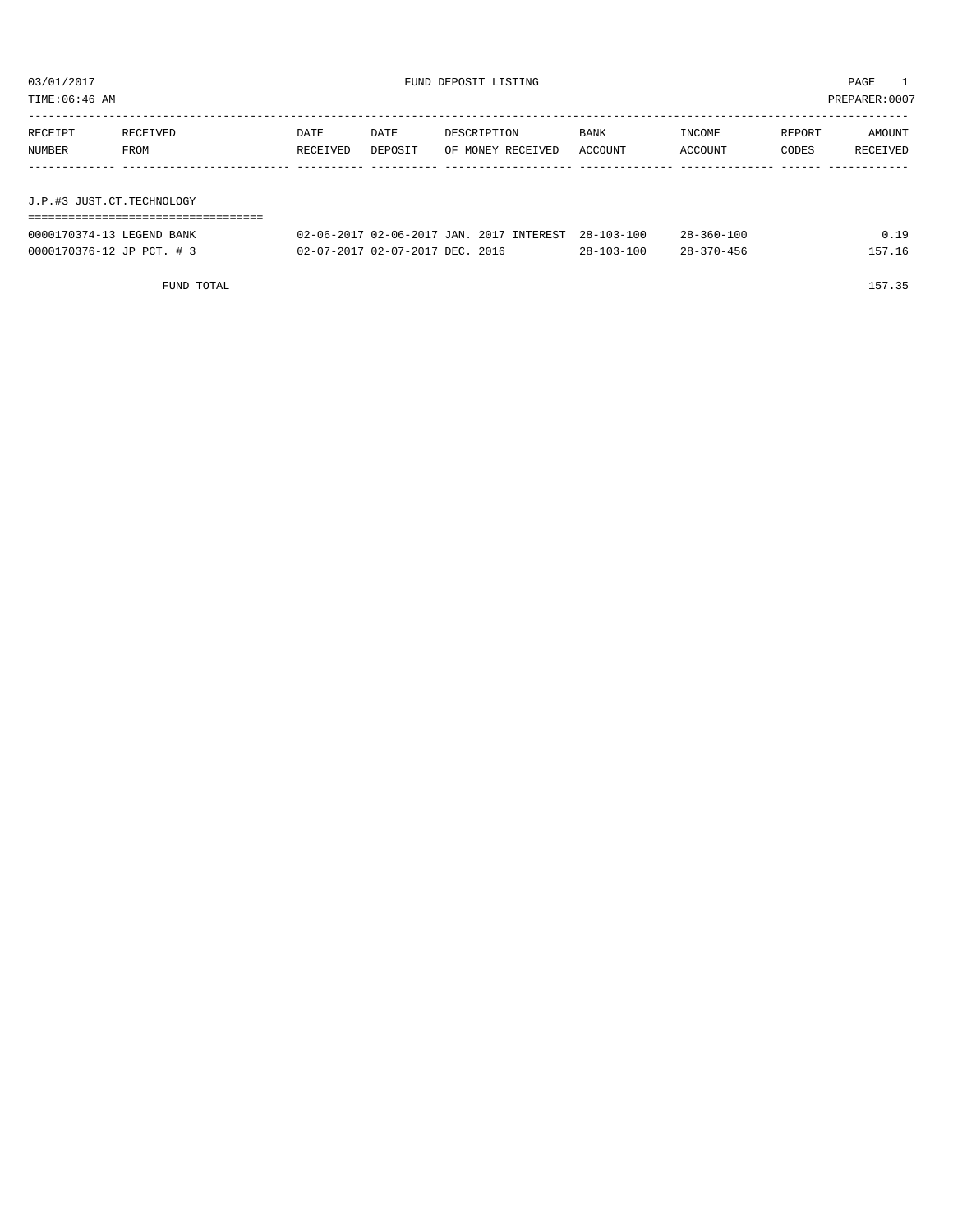03/01/2017 FUND DEPOSIT LISTING PAGE 1

| RECEIPT | <b>RECEIVED</b> | DATE     | DATE    | DESCRIPTION       | BANK    | INCOME  | REPORT | AMOUNT   |
|---------|-----------------|----------|---------|-------------------|---------|---------|--------|----------|
| NUMBER  | FROM            | RECEIVED | DEPOSIT | OF MONEY RECEIVED | ACCOUNT | ACCOUNT | CODES  | RECEIVED |
|         |                 |          |         |                   |         |         |        |          |

DISTRICT CT.RECORDS ARCHIVE

| 0000170374-14 LEGEND BANK    | 02-06-2017 02-06-2017 JAN. 2017 INTEREST 34-103-100 |                  | 34-360-100 | 1.05   |
|------------------------------|-----------------------------------------------------|------------------|------------|--------|
| 0000170402-17 DISTRICT CLERK | 02-15-2017 02-15-2017 NOV. 1-30, 2016               | $34 - 103 - 100$ | 34-370-450 | 356.06 |
| 0000170403-16 DISTRICT CLERK | 02-15-2017 02-15-2017 DEC. 1-31, 2016               | $34 - 103 - 100$ | 34-370-450 | 199.82 |
| 0000170411-16 DISTRICT CLERK | 02-17-2017 02-17-2017 JAN. 1-31, 2017               | $34 - 103 - 100$ | 34-370-450 | 307.93 |

FUND TOTAL 864.86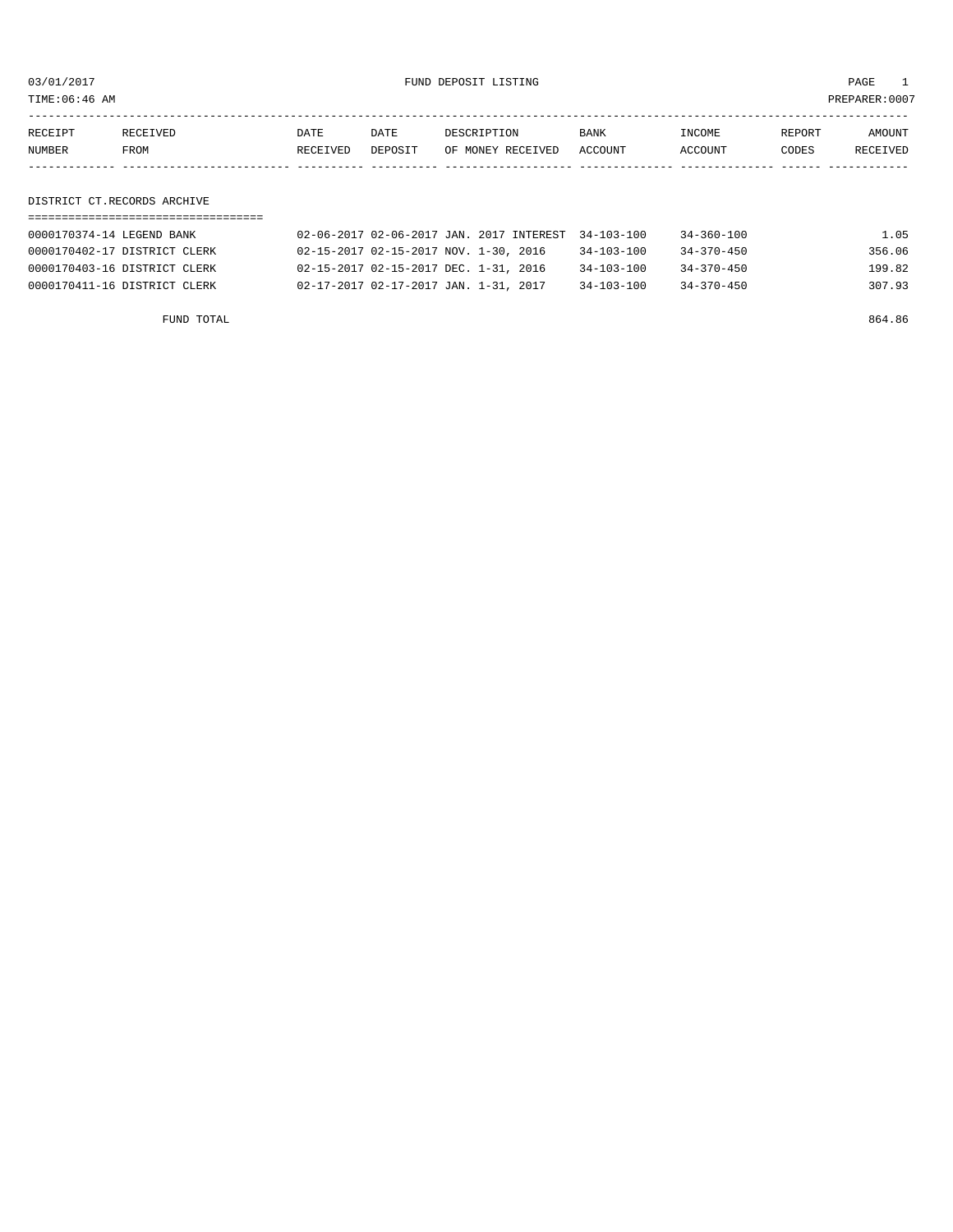TIME:06:46 AM PREPARER:0007

| RECEIPT | RECEIVED    | DATE     | DATE    | DESCRIPTION       | <b>BANK</b> | INCOME  | REPORT | AMOUNT          |
|---------|-------------|----------|---------|-------------------|-------------|---------|--------|-----------------|
| NUMBER  | <b>FROM</b> | RECEIVED | DEPOSIT | OF MONEY RECEIVED | ACCOUNT     | ACCOUNT | CODES  | <b>RECEIVED</b> |
|         |             |          |         |                   |             |         |        |                 |

#### LAW LIBRARY FUND

| 0000170374-15 LEGEND BANK    | 02-06-2017 02-06-2017 JAN. 2017 INTEREST 35-103-100 | $35 - 360 - 100$                     | 7.20   |
|------------------------------|-----------------------------------------------------|--------------------------------------|--------|
| 0000170402-18 DISTRICT CLERK | 02-15-2017 02-15-2017 NOV. 1-30, 2016               | $35 - 103 - 100$<br>$35 - 340 - 450$ | 665.00 |
| 0000170403-17 DISTRICT CLERK | 02-15-2017 02-15-2017 DEC. 1-31, 2016               | $35 - 103 - 100$<br>$35 - 340 - 450$ | 454.37 |
| 0000170411-17 DISTRICT CLERK | 02-17-2017 02-17-2017 JAN. 1-31, 2017               | $35 - 103 - 100$<br>$35 - 340 - 450$ | 595.00 |

FUND TOTAL  $1,721.57$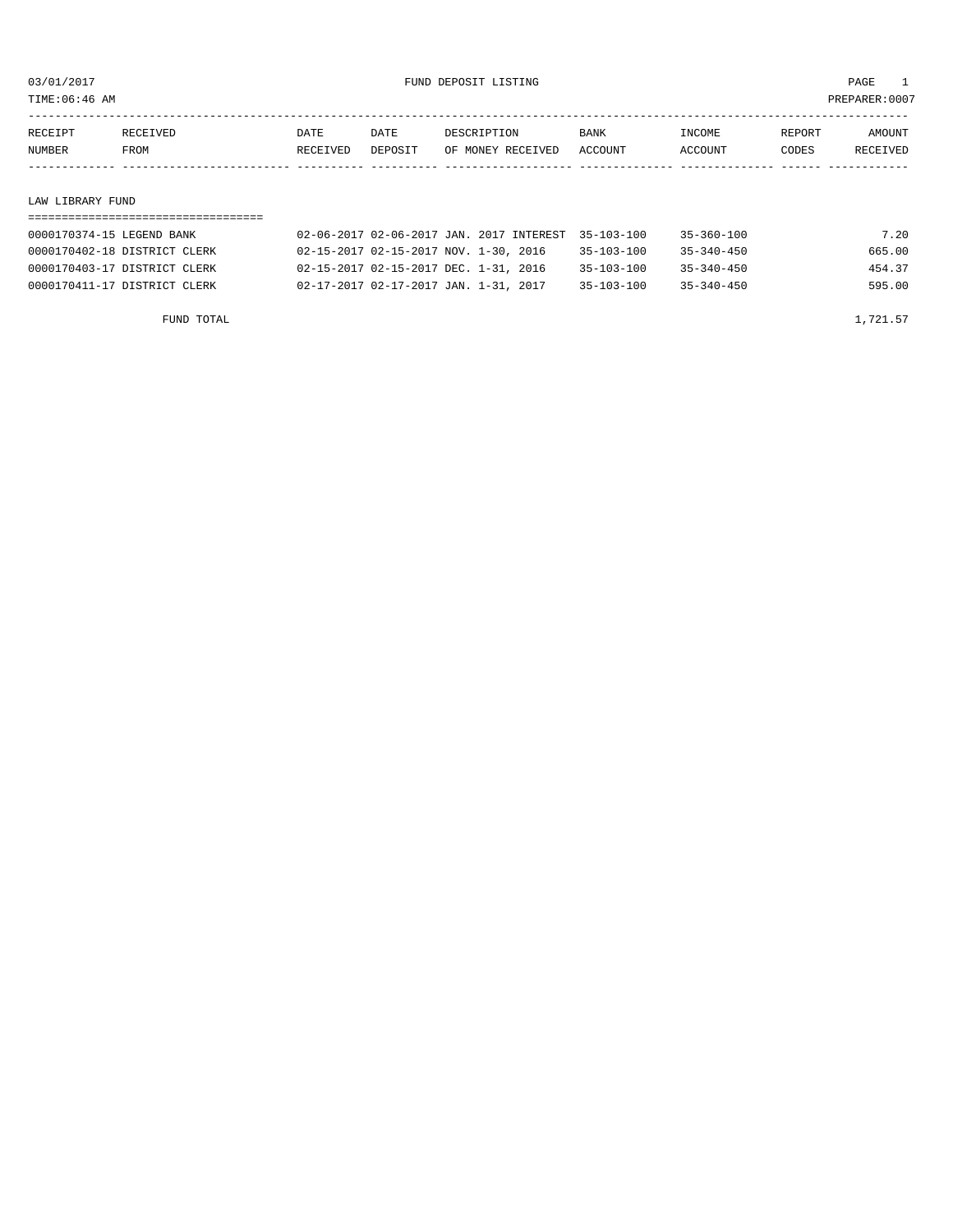TIME:06:46 AM PREPARER:0007

| RECEIPT               | RECEIVED    | DATE     | DATE    | DESCRIPTION       | <b>BANK</b> | INCOME  | REPORT | AMOUNT   |
|-----------------------|-------------|----------|---------|-------------------|-------------|---------|--------|----------|
| NUMBER                | <b>FROM</b> | RECEIVED | DEPOSIT | OF MONEY RECEIVED | ACCOUNT     | ACCOUNT | CODES  | RECEIVED |
|                       |             |          |         |                   |             |         |        |          |
|                       |             |          |         |                   |             |         |        |          |
| D.A. FEE ACCOUNT FUND |             |          |         |                   |             |         |        |          |

| 0000170356-01 DISTRICT ATTORNEY TRUST | 02-01-2017 02-01-2017 CHECK FEES                    | $36 - 103 - 136$ | $36 - 340 - 475$ | 171.56 |  |  |  |  |  |  |
|---------------------------------------|-----------------------------------------------------|------------------|------------------|--------|--|--|--|--|--|--|
| 0000170374-23 LEGEND BANK             | 02-06-2017 02-06-2017 JAN. 2017 INTEREST 36-103-136 |                  | 36-360-100       | 0.08   |  |  |  |  |  |  |
| 0000170374-24 LEGEND BANK             | 02-06-2017 02-06-2017 JAN. 2017 INTEREST 36-103-236 |                  | 36-360-236       | 0.12   |  |  |  |  |  |  |
| 0000170406-01 FANNIN COUNTY CSCD      | 02-16-2017 02-16-2017 BLOOD DRAWS                   | $36 - 103 - 136$ | $36 - 370 - 130$ | 107.60 |  |  |  |  |  |  |

FUND TOTAL 279.36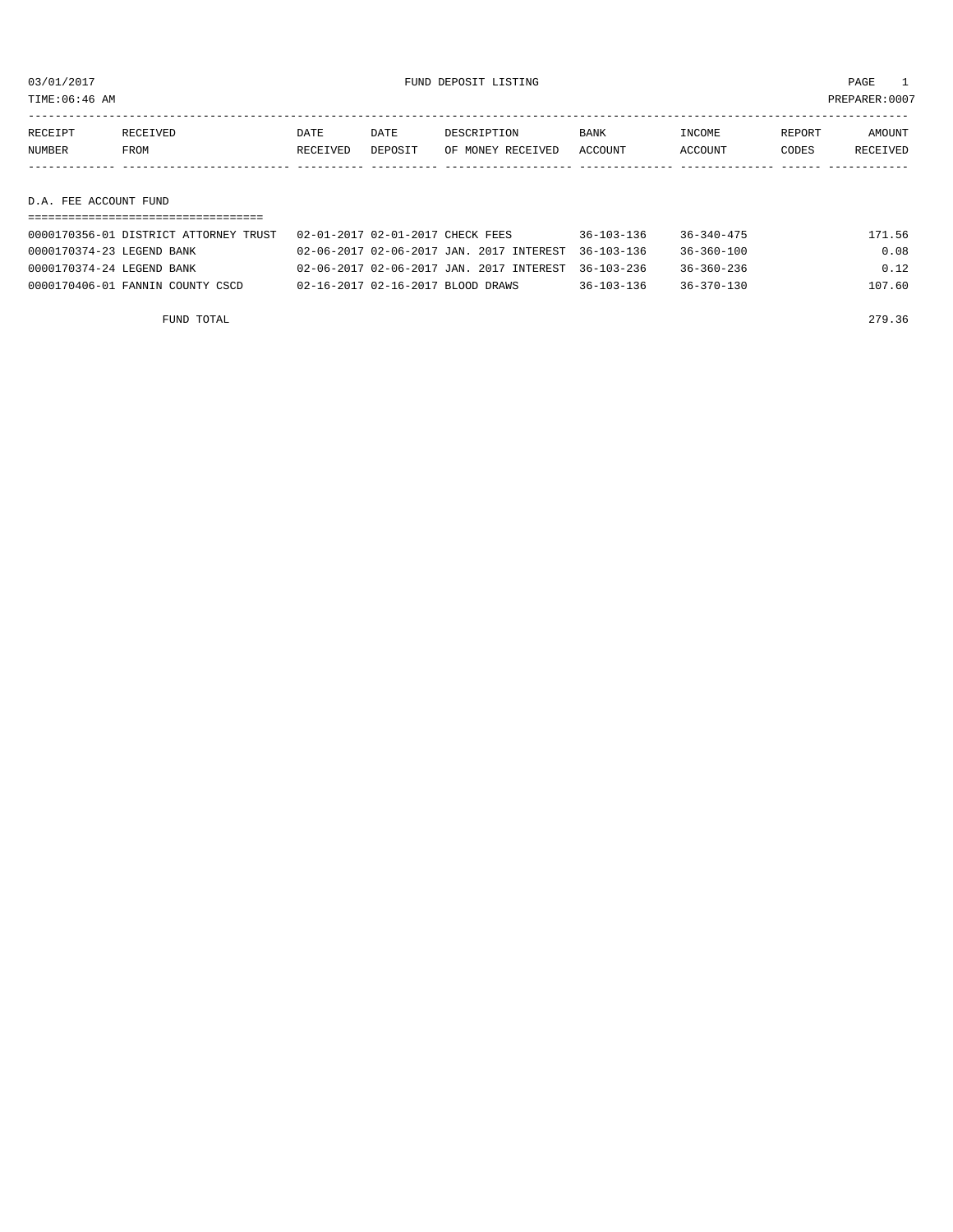TIME:06:46 AM PREPARER:0007

| RECEIPT | RECEIVED | DATE     | DATE    | DESCRIPTION       | <b>BANK</b> | INCOME  | REPORT | AMOUNT   |
|---------|----------|----------|---------|-------------------|-------------|---------|--------|----------|
| NUMBER  | FROM     | RECEIVED | DEPOSIT | OF MONEY RECEIVED | ACCOUNT     | ACCOUNT | CODES  | RECEIVED |
|         |          |          |         |                   |             |         |        |          |

#### CONTRABAND SEIZURE

===================================

| 0000170374-25 LEGEND BANK | 02-06-2017 02-06-2017 JAN. 2017 INTEREST 37-103-137 |  | $37 - 360 - 100$ | .09 |
|---------------------------|-----------------------------------------------------|--|------------------|-----|
|                           |                                                     |  |                  |     |

FUND TOTAL 0.09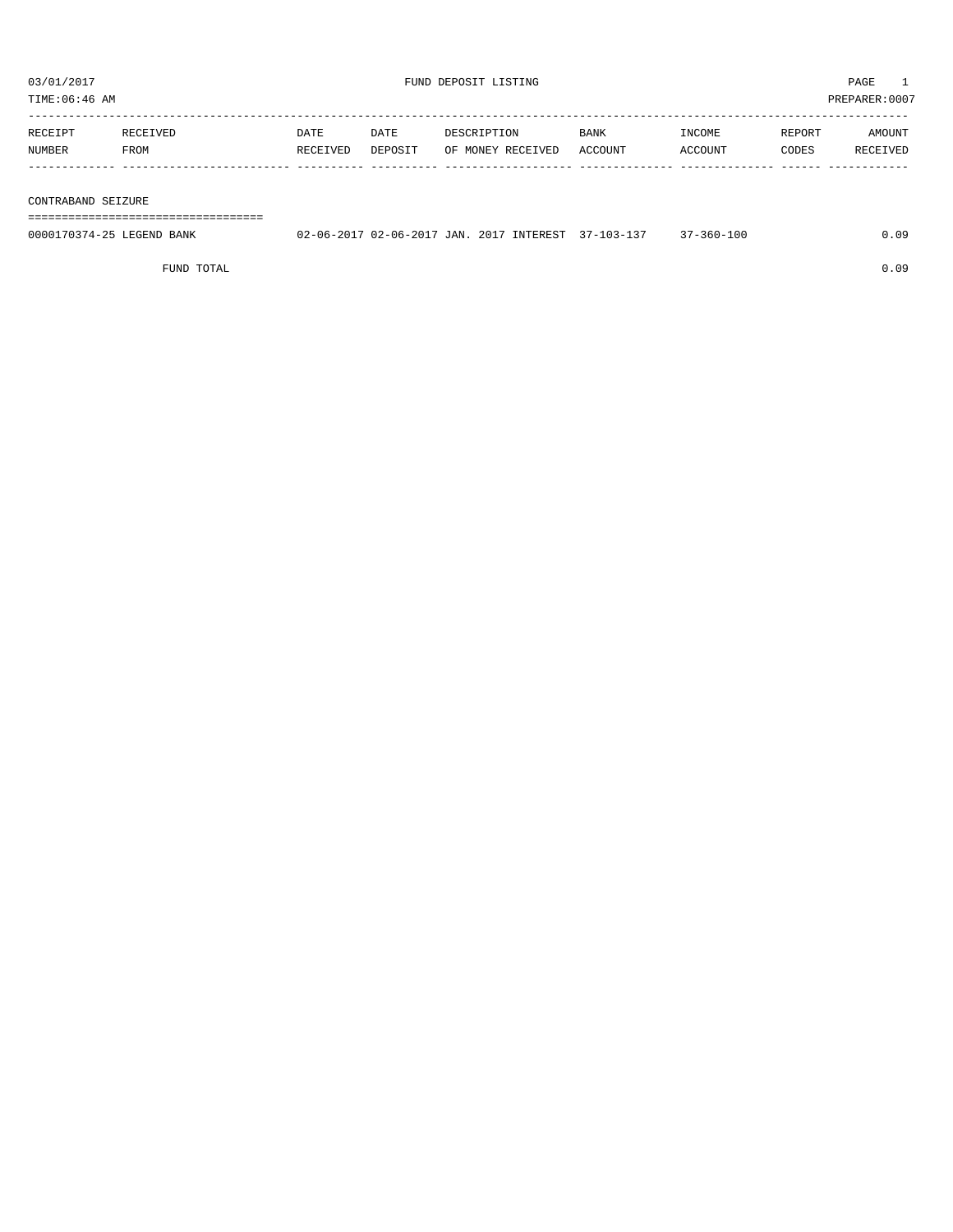TIME:06:46 AM PREPARER:0007

| RECEIPT | RECEIVED | DATE     | DATE    | DESCRIPTION       | <b>BANK</b> | INCOME  | REPORT | AMOUNT   |
|---------|----------|----------|---------|-------------------|-------------|---------|--------|----------|
| NUMBER  | FROM     | RECEIVED | DEPOSIT | OF MONEY RECEIVED | ACCOUNT     | ACCOUNT | CODES  | RECEIVED |
|         |          |          |         |                   |             |         |        |          |
|         |          |          |         |                   |             |         |        |          |
|         |          |          |         |                   |             |         |        |          |

IHC CO-OP GIN

## ===================================

| 0000170359-06 TEXPOOL     |  | 02-01-2017 02-01-2017 JAN. 2017 INTEREST 38-103-175 | $38 - 360 - 100$ | 8.34 |
|---------------------------|--|-----------------------------------------------------|------------------|------|
| 0000170374-16 LEGEND BANK |  | 02-06-2017 02-06-2017 JAN. 2017 INTEREST 38-103-100 | $38 - 360 - 100$ | 0.03 |

FUND TOTAL  $8.37$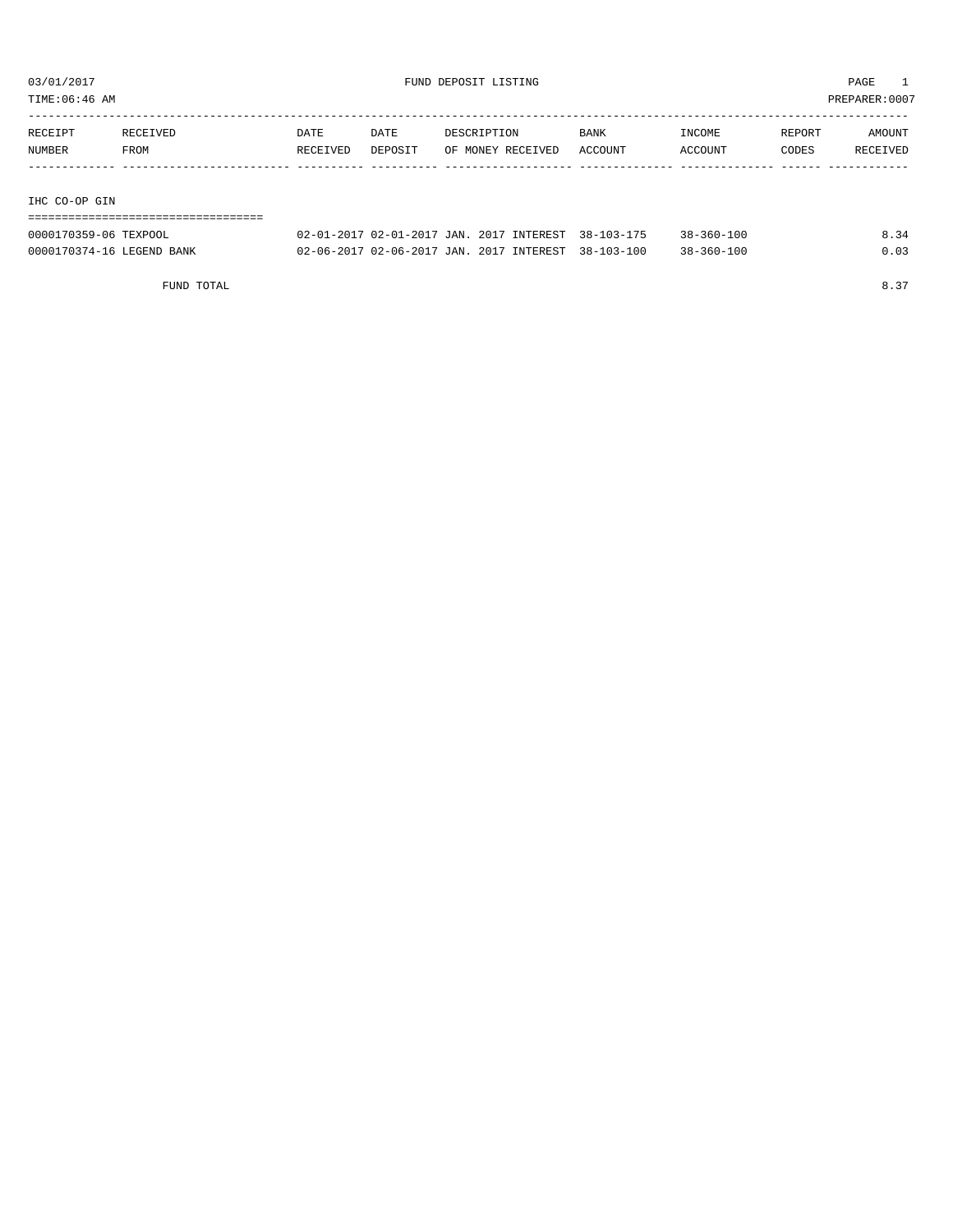TIME:06:46 AM PREPARER:0007

| RECEIPT         | RECEIVED | DATE     | DATE    | DESCRIPTION       | BANK    | INCOME         | REPORT | AMOUNT   |
|-----------------|----------|----------|---------|-------------------|---------|----------------|--------|----------|
| NUMBER          | FROM     | RECEIVED | DEPOSIT | OF MONEY RECEIVED | ACCOUNT | <b>ACCOUNT</b> | CODES  | RECEIVED |
|                 |          |          |         |                   |         |                |        |          |
|                 |          |          |         |                   |         |                |        |          |
| IHC B.R. COOPER |          |          |         |                   |         |                |        |          |

===================================

| 0000170359-07 TEXPOOL     | 02-01-2017 02-01-2017 JAN. 2017 INTEREST 39-103-175 |  | 39-360-100       | 2.76 |
|---------------------------|-----------------------------------------------------|--|------------------|------|
| 0000170374-17 LEGEND BANK | 02-06-2017 02-06-2017 JAN. 2017 INTEREST 39-103-100 |  | $39 - 360 - 100$ | 0.59 |

FUND TOTAL 3.35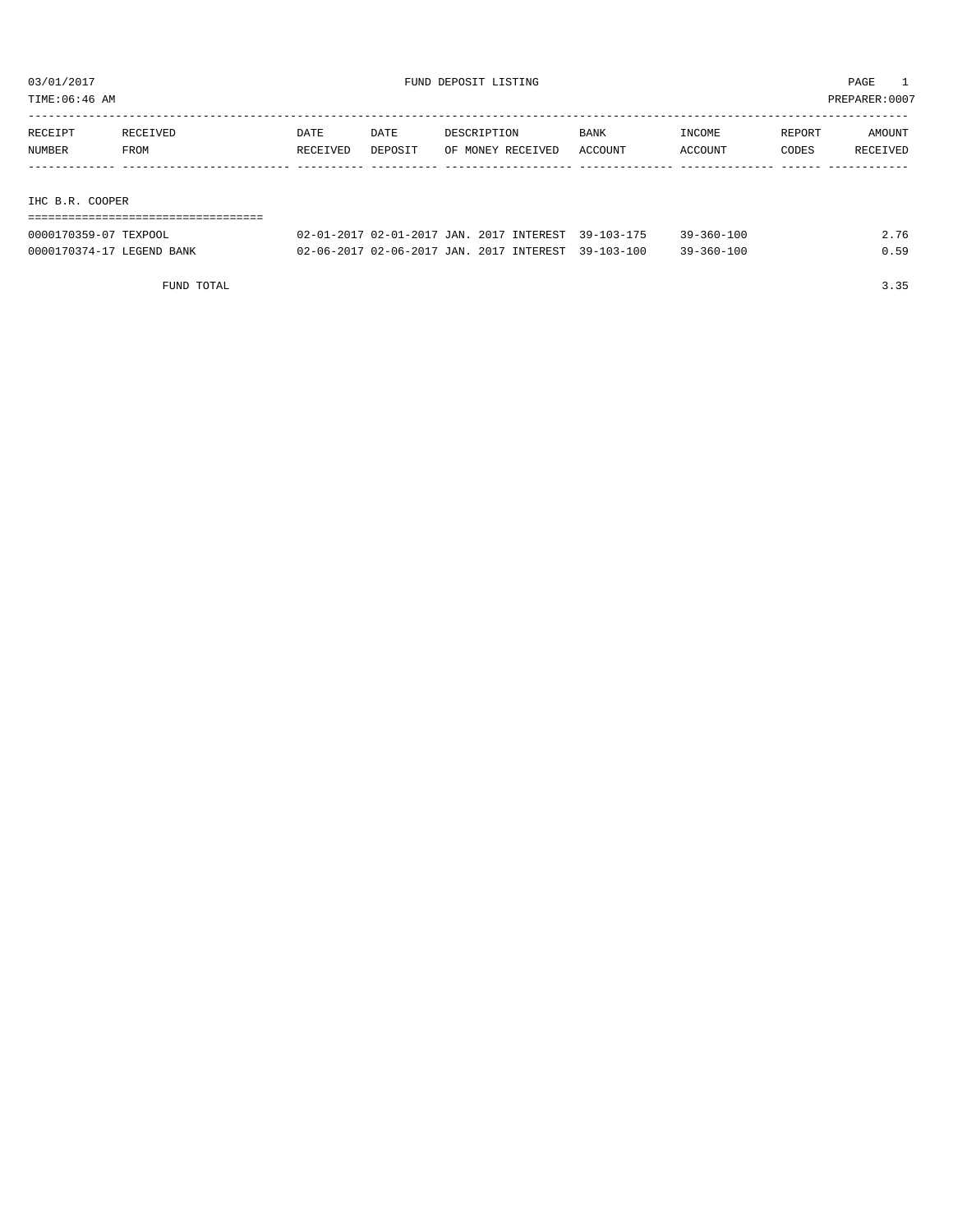TIME:06:46 AM PREPARER:0007

| RECEIPT | RECEIVED | DATE     | DATE    | DESCRIPTION       | <b>BANK</b> | INCOME         | REPORT | AMOUNT   |
|---------|----------|----------|---------|-------------------|-------------|----------------|--------|----------|
| NUMBER  | FROM     | RECEIVED | DEPOSIT | OF MONEY RECEIVED | ACCOUNT     | <b>ACCOUNT</b> | CODES  | RECEIVED |
|         |          |          |         |                   |             |                |        |          |

INVESTIGATOR/LEOSE GRANT

===================================

| 0000170437-01<br>TEXAS .<br>" COMPTROLLER | 02-27-2017 02-27-2017 PEACE OFFICER ALLOC 49-103-100 |  | $49 - 330 - 475$ | 682.5° |
|-------------------------------------------|------------------------------------------------------|--|------------------|--------|
|                                           |                                                      |  |                  |        |

FUND TOTAL 682.59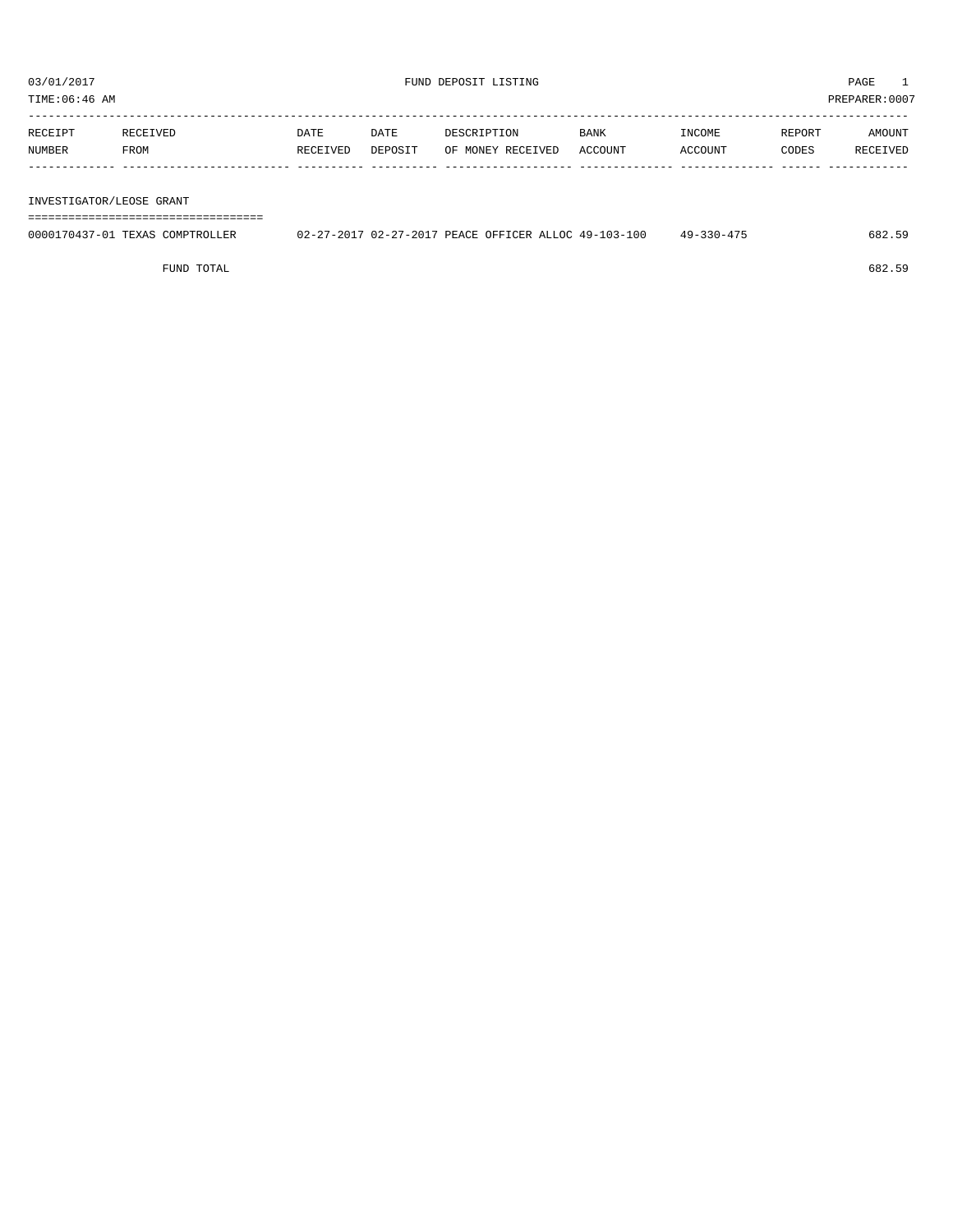TIME:06:46 AM PREPARER:0007

| RECEIPT | RECEIVED | DATE     | DATE    | DESCRIPTION       | <b>BANK</b> | INCOME  | REPORT       | AMOUNT   |
|---------|----------|----------|---------|-------------------|-------------|---------|--------------|----------|
| NUMBER  | FROM     | RECEIVED | DEPOSIT | OF MONEY RECEIVED | ACCOUNT     | ACCOUNT | <b>CODES</b> | RECEIVED |
|         |          |          |         |                   |             |         |              |          |

## CO.CLK.COURT RECORDS PRESERVATION

===================================

| 0000170374-18 LEGEND BANK | 02-06-2017 02-06-2017 JAN. 2017 INTEREST 52-103-100 |  | $52 - 360 - 100$ | า 59 |
|---------------------------|-----------------------------------------------------|--|------------------|------|
|                           |                                                     |  |                  |      |

FUND TOTAL 0.59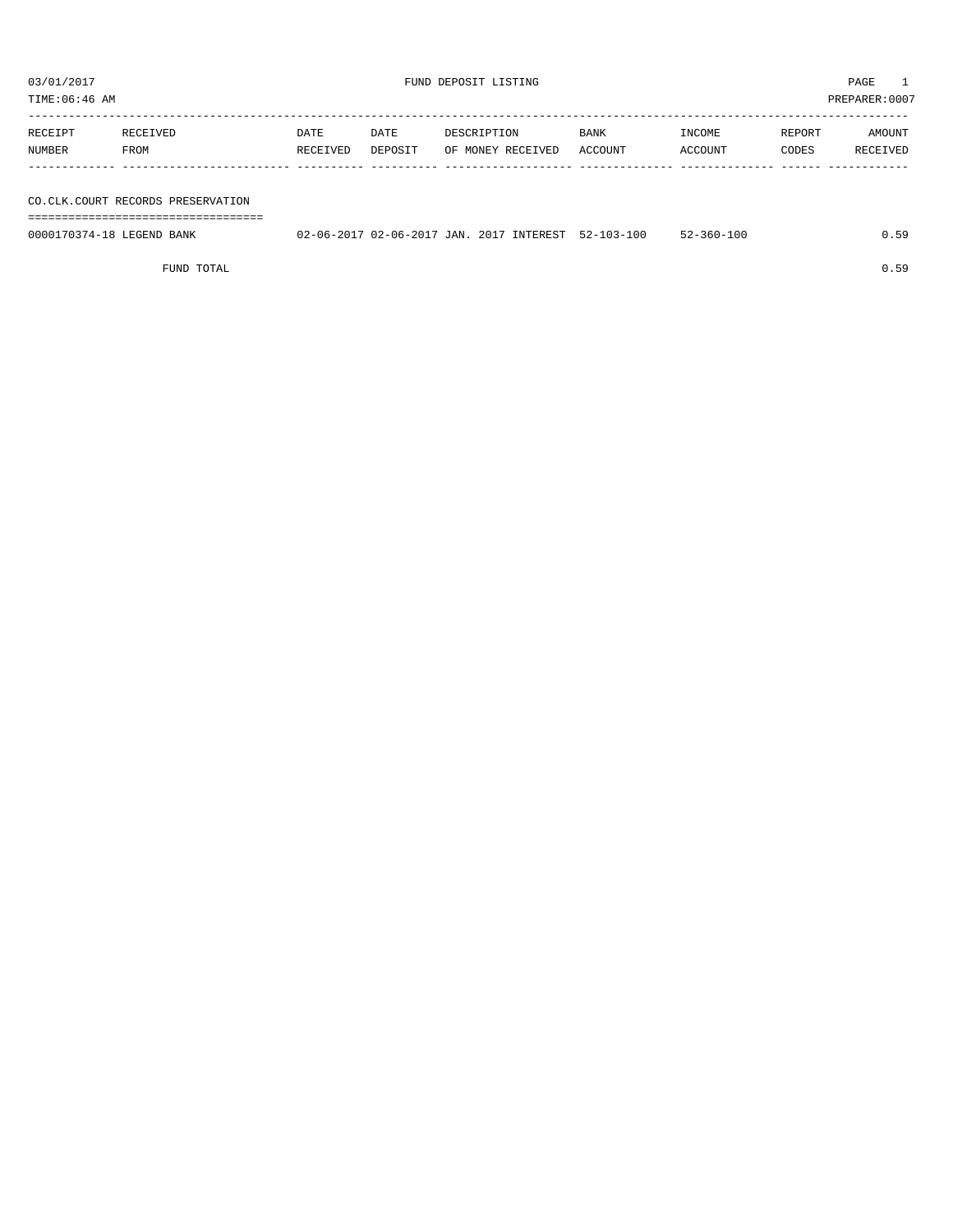TIME:06:46 AM PREPARER:0007

| RECEIPT | RECEIVED | DATE     | DATE    | DESCRIPTION       | BANK    | INCOME  | REPORT | AMOUNT   |
|---------|----------|----------|---------|-------------------|---------|---------|--------|----------|
| NUMBER  | FROM     | RECEIVED | DEPOSIT | OF MONEY RECEIVED | ACCOUNT | ACCOUNT | CODES  | RECEIVED |
|         |          |          |         |                   |         |         |        |          |
|         |          |          |         |                   |         |         |        |          |

F.C. LAW ENFORCEMENT EDUCATION

| ----------------------------    |                                                      |                  |          |
|---------------------------------|------------------------------------------------------|------------------|----------|
| 0000170374-26 LEGEND BANK       | 02-06-2017 02-06-2017 JAN. 2017 INTEREST 55-103-155  | $55 - 360 - 100$ | 0.01     |
| 0000170441-01 TEXAS COMPTROLLER | 02-28-2017 02-28-2017 PEACE OFFICER ALLOC 55-103-155 | 55-370-160       | 2,211,27 |

FUND TOTAL 2,211.28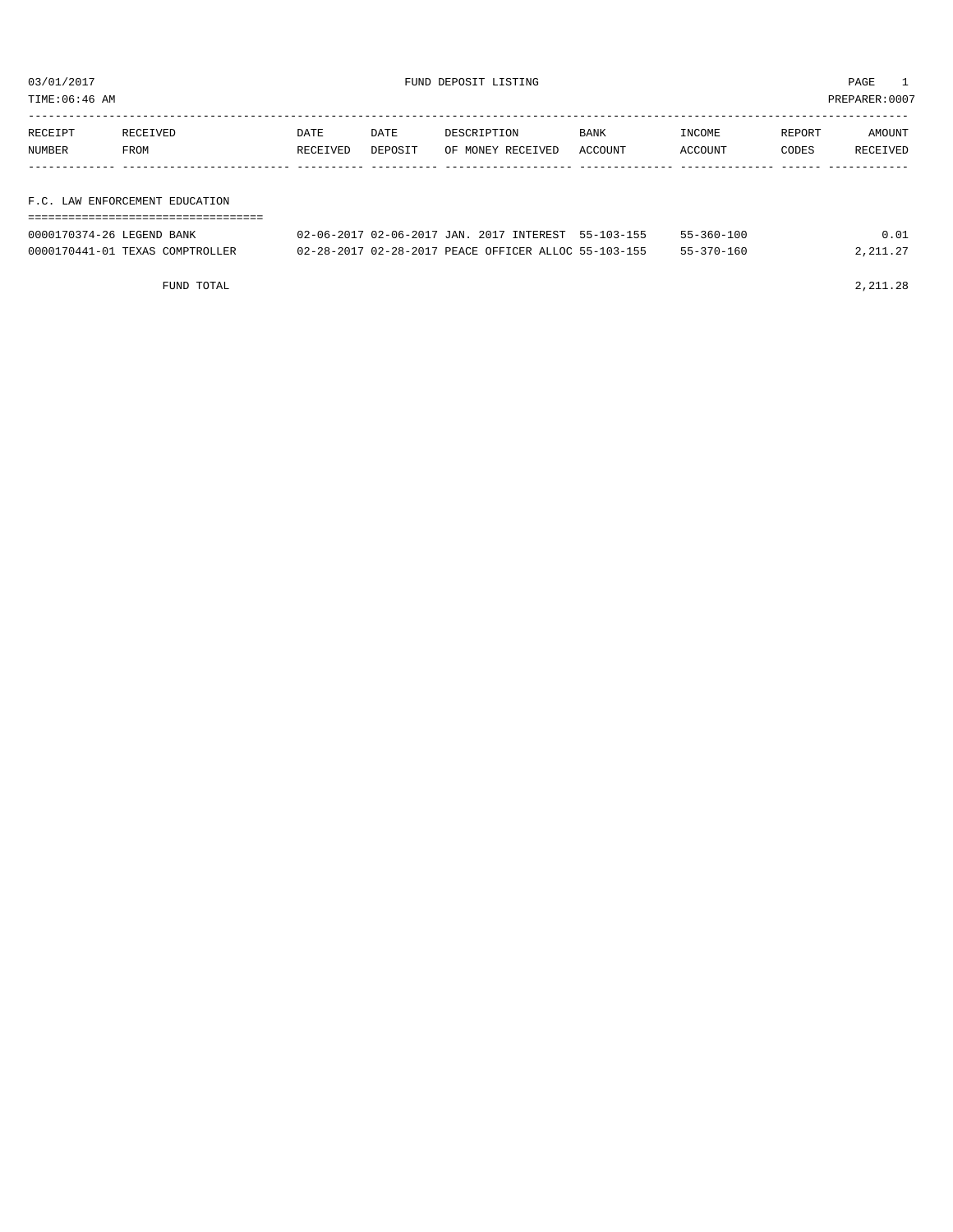TIME:06:46 AM PREPARER:0007

| RECEIPT                | RECEIVED | DATE     | DATE    | DESCRIPTION       | <b>BANK</b> | INCOME  | REPORT | AMOUNT   |
|------------------------|----------|----------|---------|-------------------|-------------|---------|--------|----------|
| NUMBER                 | FROM     | RECEIVED | DEPOSIT | OF MONEY RECEIVED | ACCOUNT     | ACCOUNT | CODES  | RECEIVED |
|                        |          |          |         |                   |             |         |        |          |
|                        |          |          |         |                   |             |         |        |          |
| F C SHERIFF FORFEITURE |          |          |         |                   |             |         |        |          |

## ===================================

| 0000170367-01 BONHAM POLICE DEPT. | 02-03-2017 02-03-2017 SHARED ASSETS                 | $56 - 103 - 156$ | $56 - 352 - 200$ | 3,300.00 |
|-----------------------------------|-----------------------------------------------------|------------------|------------------|----------|
| 0000170374-27 LEGEND BANK         | 02-06-2017 02-06-2017 JAN, 2017 INTEREST 56-103-156 |                  | 56-360-100       | 0.30     |

FUND TOTAL 3,300.30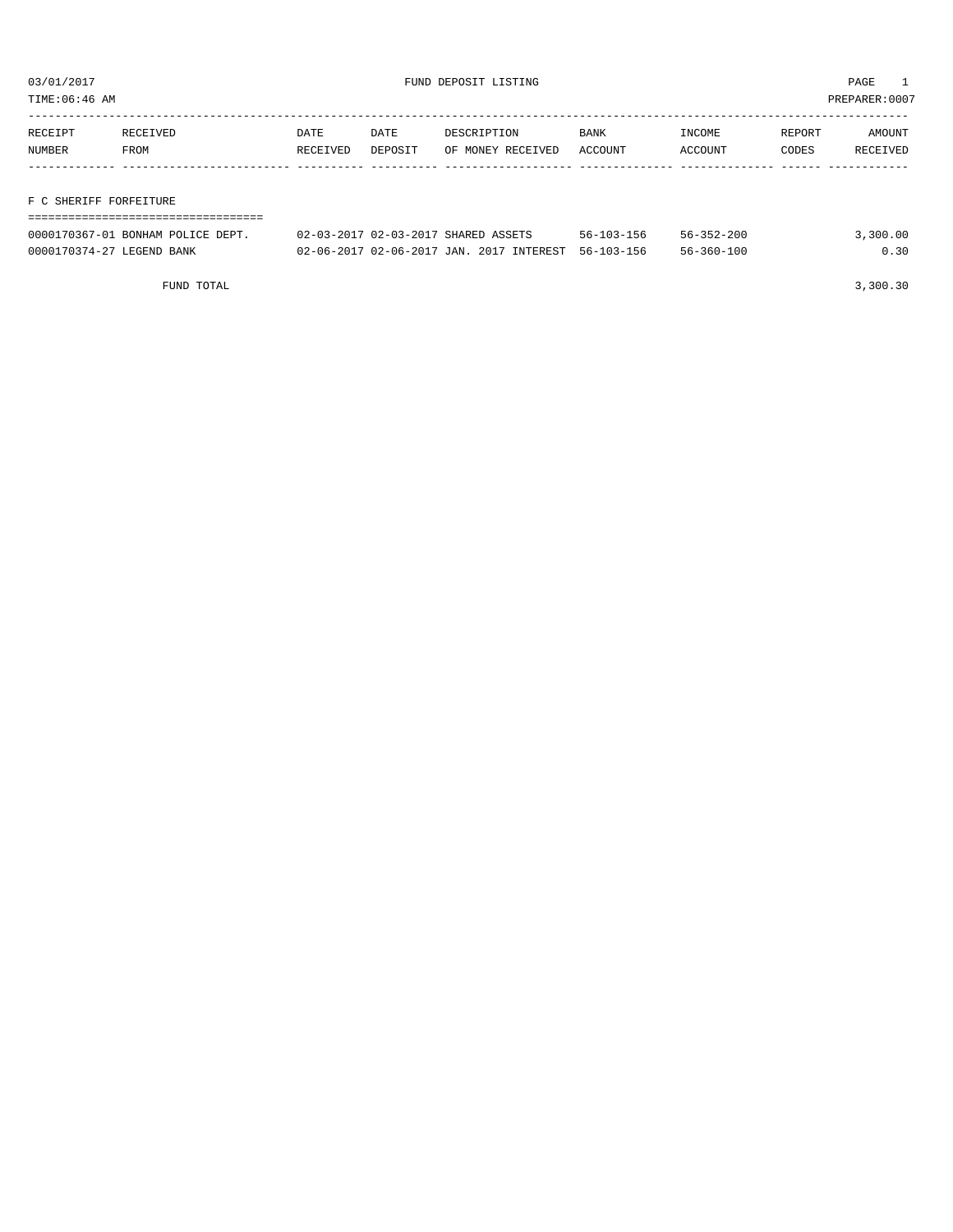TIME:06:46 AM PREPARER:0007

| RECEIPT | <b>RECEIVED</b> | DATE     | DATE    | DESCRIPTION       | <b>BANK</b> | TNCOME. | REPORT | AMOUNT          |
|---------|-----------------|----------|---------|-------------------|-------------|---------|--------|-----------------|
| NUMBER  | FROM            | RECEIVED | DEPOSIT | OF MONEY RECEIVED | ACCOUNT     | ACCOUNT | CODES  | <b>RECEIVED</b> |
|         |                 |          |         |                   |             |         |        |                 |

#### DRUG COURT PROGRAM

## ===================================

|                                       |                  | 59-360-100                                          | 1.67   |
|---------------------------------------|------------------|-----------------------------------------------------|--------|
| 02-15-2017 02-15-2017 NOV. 1-30, 2016 | $59 - 103 - 100$ | 59-370-425                                          | 164.91 |
| 02-15-2017 02-15-2017 DEC.1-31, 2016  | $59 - 103 - 100$ | $59 - 370 - 425$                                    | 263.23 |
| 02-17-2017 02-17-2017 JAN. 1-31, 2017 | $59 - 103 - 100$ | $59 - 370 - 425$                                    | 220.46 |
|                                       |                  | 02-06-2017 02-06-2017 JAN. 2017 INTEREST 59-103-100 |        |

FUND TOTAL  $650.27$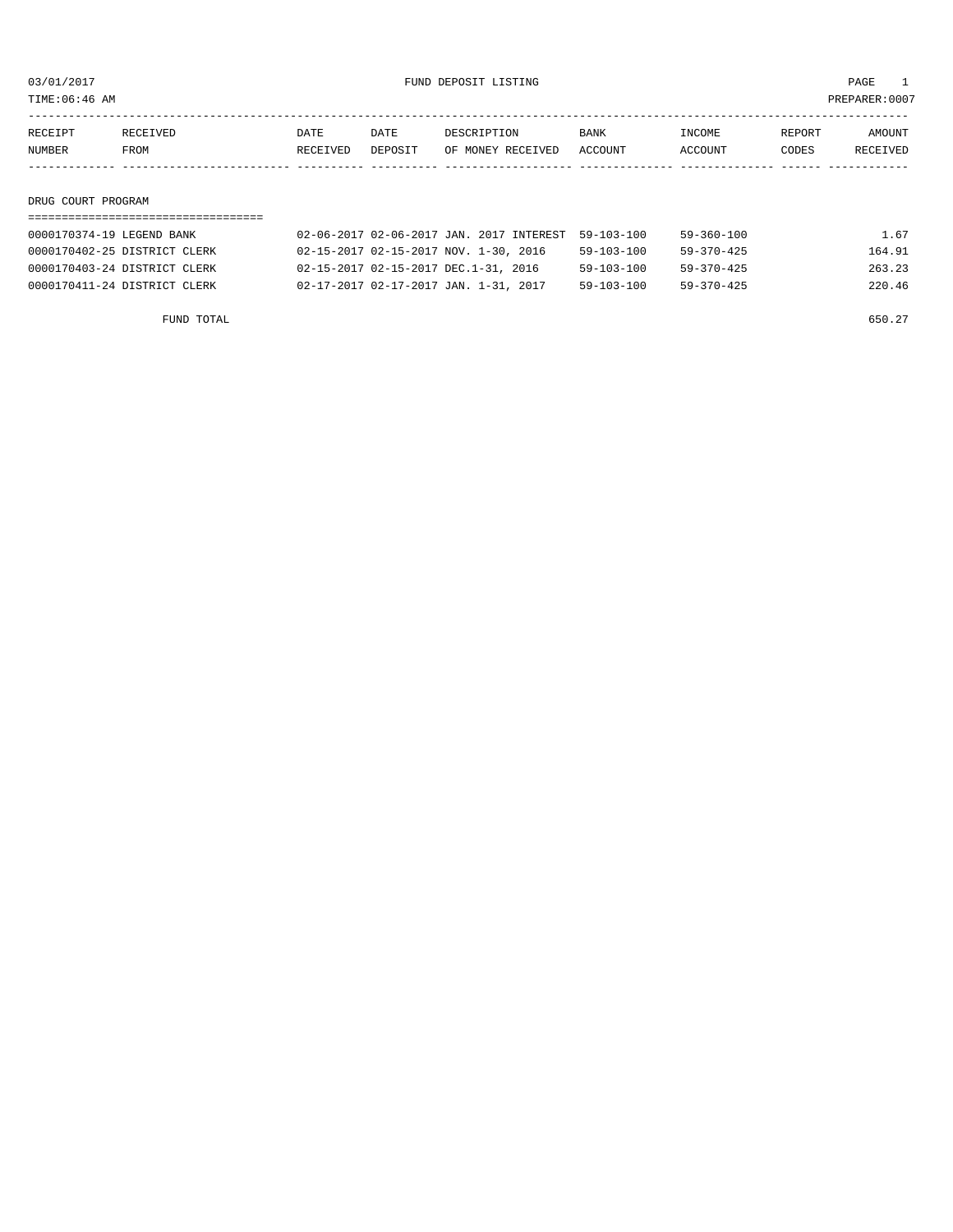03/01/2017 FUND DEPOSIT LISTING PAGE 1

| RECEIPT | RECEIVED | DATE     | DATE    | DESCRIPTION               | BANK | INCOME  | REPORT | <b>AMOUNT</b> |
|---------|----------|----------|---------|---------------------------|------|---------|--------|---------------|
| NUMBER  | FROM     | RECEIVED | DEPOSIT | OF MONEY RECEIVED ACCOUNT |      | ACCOUNT | CODES  | RECEIVED      |
|         |          |          |         |                           |      |         |        |               |
|         |          |          |         |                           |      |         |        |               |

## DIST.CLK.CO.&DIST.CT.TECH.-COMB.FUN ===================================

| 0000170402-23 DISTRICT CLERK | 02-15-2017 02-15-2017 NOV. 1-30, 2016 | 61-103-100 | 61-370-440 | 62.32 |
|------------------------------|---------------------------------------|------------|------------|-------|
| 0000170403-22 DISTRICT CLERK | 02-15-2017 02-15-2017 DEC. 1-31, 2016 | 61-103-100 | 61-370-440 | 56.40 |
| 0000170411-22 DISTRICT CLERK | 02-17-2017 02-17-2017 JAN. 1-31, 2017 | 61-103-100 | 61-370-440 | 63.83 |
|                              |                                       |            |            |       |

FUND TOTAL 182.55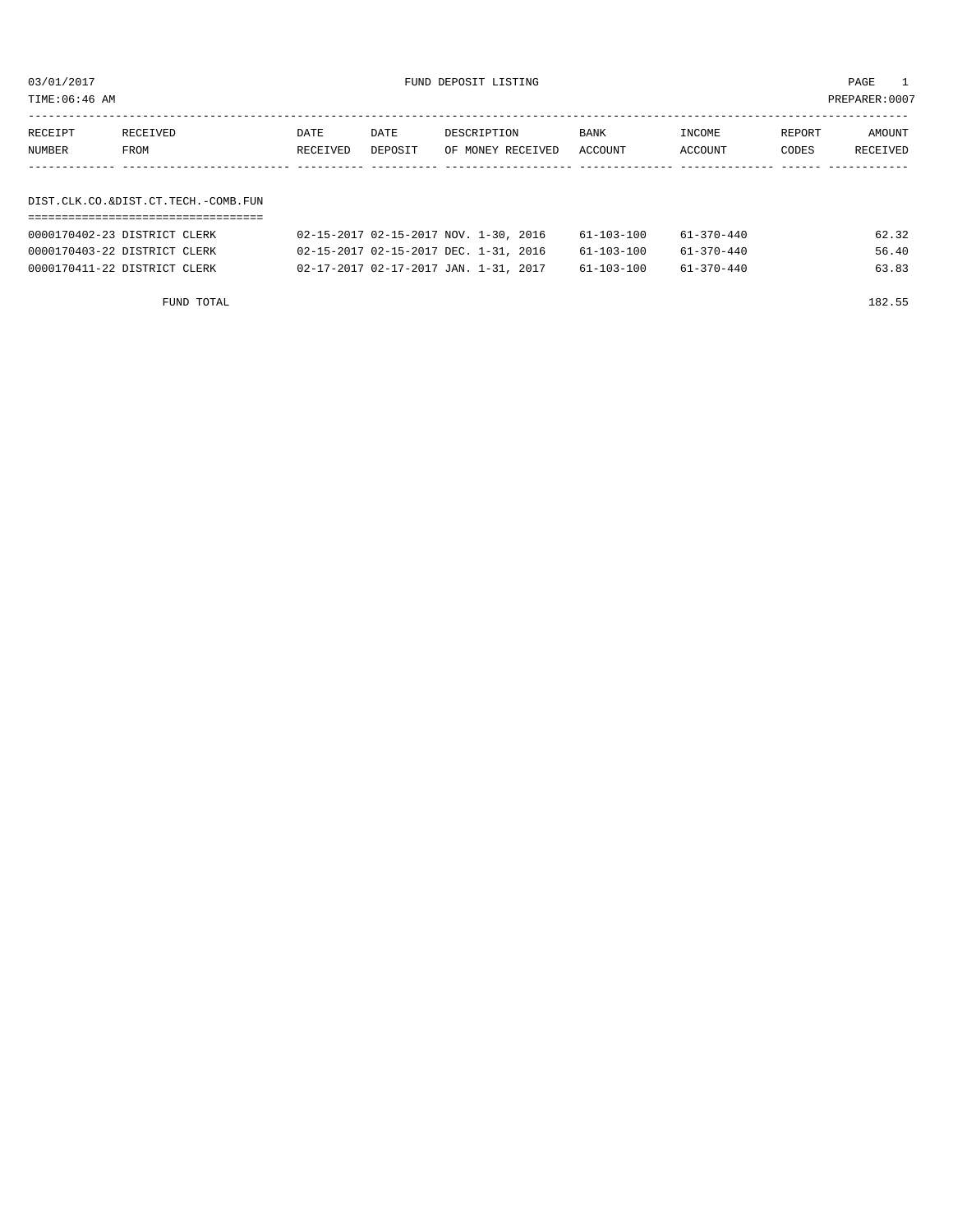03/01/2017 FUND DEPOSIT LISTING PAGE 1

| RECEIPT | <b>RECEIVED</b> | DATE     | DATE    | DESCRIPTION       | <b>BANK</b> | <b>INCOME</b> | REPORT | AMOUNT          |
|---------|-----------------|----------|---------|-------------------|-------------|---------------|--------|-----------------|
| NUMBER  | FROM            | RECEIVED | DEPOSIT | OF MONEY RECEIVED | ACCOUNT     | ACCOUNT       | CODES  | <b>RECEIVED</b> |
|         |                 |          |         |                   |             |               |        |                 |

#### DIST.CLK.COURT RECORDS PRESERVATION ===================================

| 0000170374-20 LEGEND BANK    | 02-06-2017 02-06-2017 JAN. 2017 INTEREST 62-103-100 |                  | 62-360-100 | 1.34   |
|------------------------------|-----------------------------------------------------|------------------|------------|--------|
| 0000170402-24 DISTRICT CLERK | 02-15-2017 02-15-2017 NOV. 1-30, 2016               | 62-103-100       | 62-370-133 | 225.76 |
| 0000170403-23 DISTRICT CLERK | 02-15-2017 02-15-2017 DEC. 1-31, 2016               | 62-103-100       | 62-370-133 | 149.82 |
| 0000170411-23 DISTRICT CLERK | 02-17-2017 02-17-2017 JAN. 1-31, 2017               | $62 - 103 - 100$ | 62-370-133 | 220.00 |
|                              |                                                     |                  |            |        |

FUND TOTAL 596.92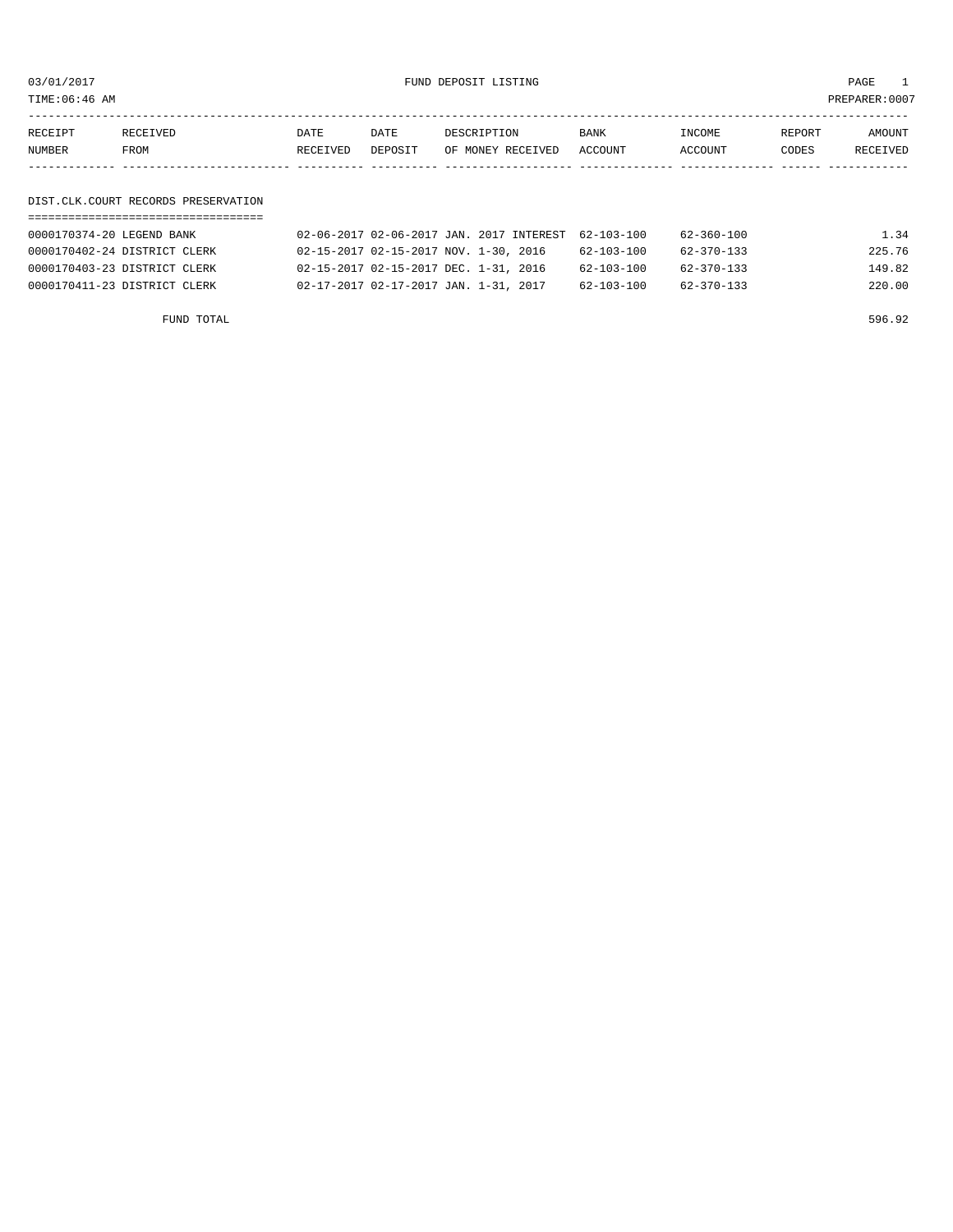${\small \texttt{UND} \texttt{DEPOSTI} \texttt{LISTING} \normalsize \begin{tabular}{lcccc} \texttt{PMS} & \texttt{PMS} & \texttt{PMS} \\ \texttt{PMS} & \texttt{PMS} & \texttt{PMS} & \texttt{PMS} \\ \texttt{PINB} : 06 : 46 \texttt{ AM} & \texttt{PREPARENT:0007} \end{tabular}$ 

PREPARER:0007

| TIME:06:46 AM |  |
|---------------|--|
|               |  |

| RECEIPT | RECEIVED    | DATE     | DATE    | DESCRIPTION       | <b>BANK</b> | INCOME  | REPORT       | AMOUNT   |
|---------|-------------|----------|---------|-------------------|-------------|---------|--------------|----------|
| NUMBER  | <b>FROM</b> | RECEIVED | DEPOSIT | OF MONEY RECEIVED | ACCOUNT     | ACCOUNT | <b>CODES</b> | RECEIVED |
|         |             |          |         |                   |             |         |              |          |

LAW ENF.EDUCATION CONST.#1

===================================

| 0000170434-01 TEXAS COMPTROLLER | 02-27-2017 02-27-2017 PEACE OFFICER ALLOC 63-103-100 |  | $63 - 370 - 160$ | 1,331.81 |
|---------------------------------|------------------------------------------------------|--|------------------|----------|
|                                 |                                                      |  |                  |          |

FUND TOTAL  $1,331.81$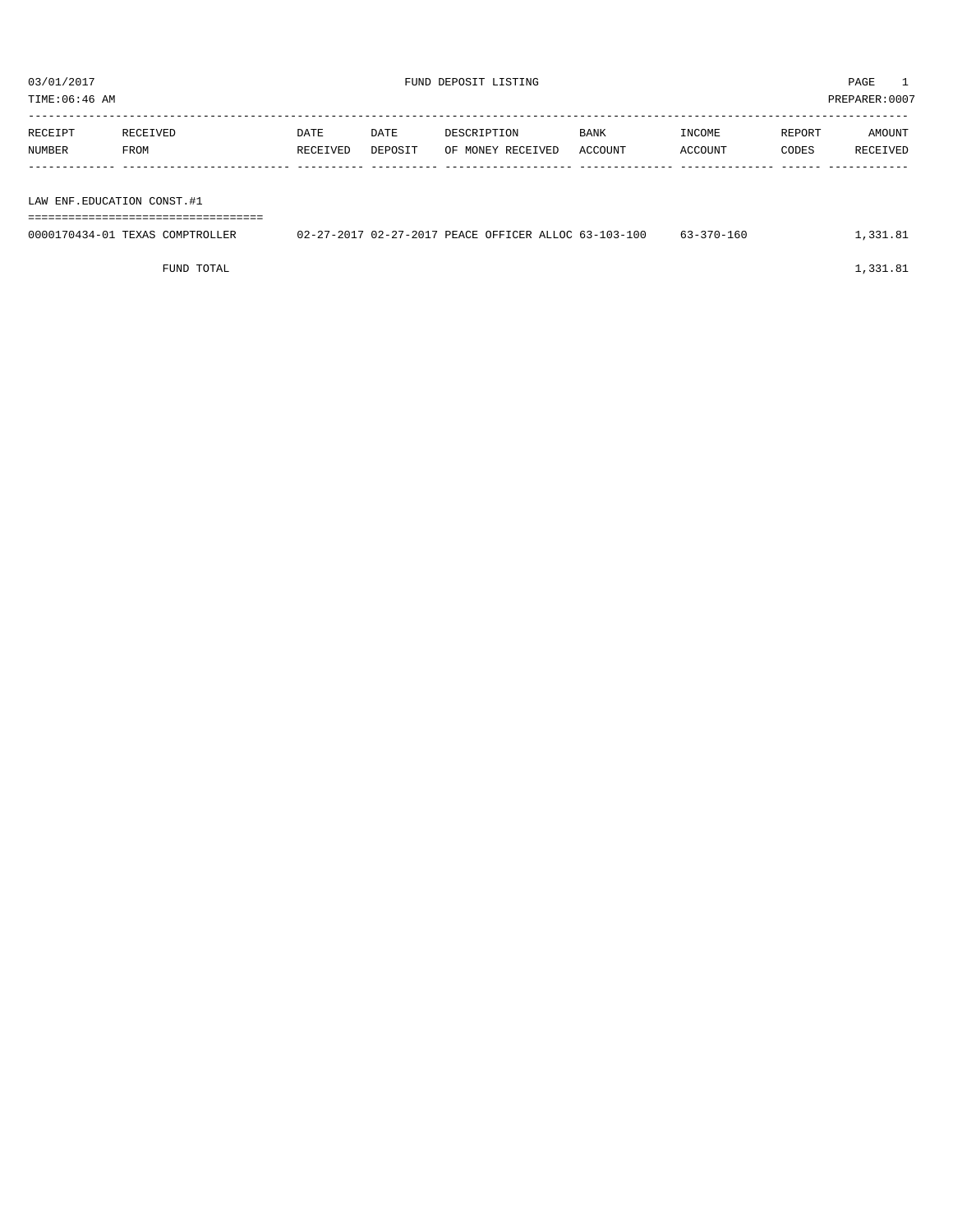TIME:06:46 AM PREPARER:0007

| RECEIPT | RECEIVED | DATE     | DATE    | DESCRIPTION       | <b>BANK</b> | <b>TNCOME</b>  | REPORT | AMOUNT   |
|---------|----------|----------|---------|-------------------|-------------|----------------|--------|----------|
| NUMBER  | FROM     | RECEIVED | DEPOSIT | OF MONEY RECEIVED | ACCOUNT     | <b>ACCOUNT</b> | CODES  | RECEIVED |
|         |          |          |         |                   |             |                |        |          |

LAW ENF.EDUCATION CONST.#2

===================================

| 0000170435-01 TEXAS COMPTROLLER | 02-27-2017 02-27-2017 PEACE OFFICER ALLOC 64-103-100 |  | 64-370-160 |  |
|---------------------------------|------------------------------------------------------|--|------------|--|
|                                 |                                                      |  |            |  |

FUND TOTAL 623.21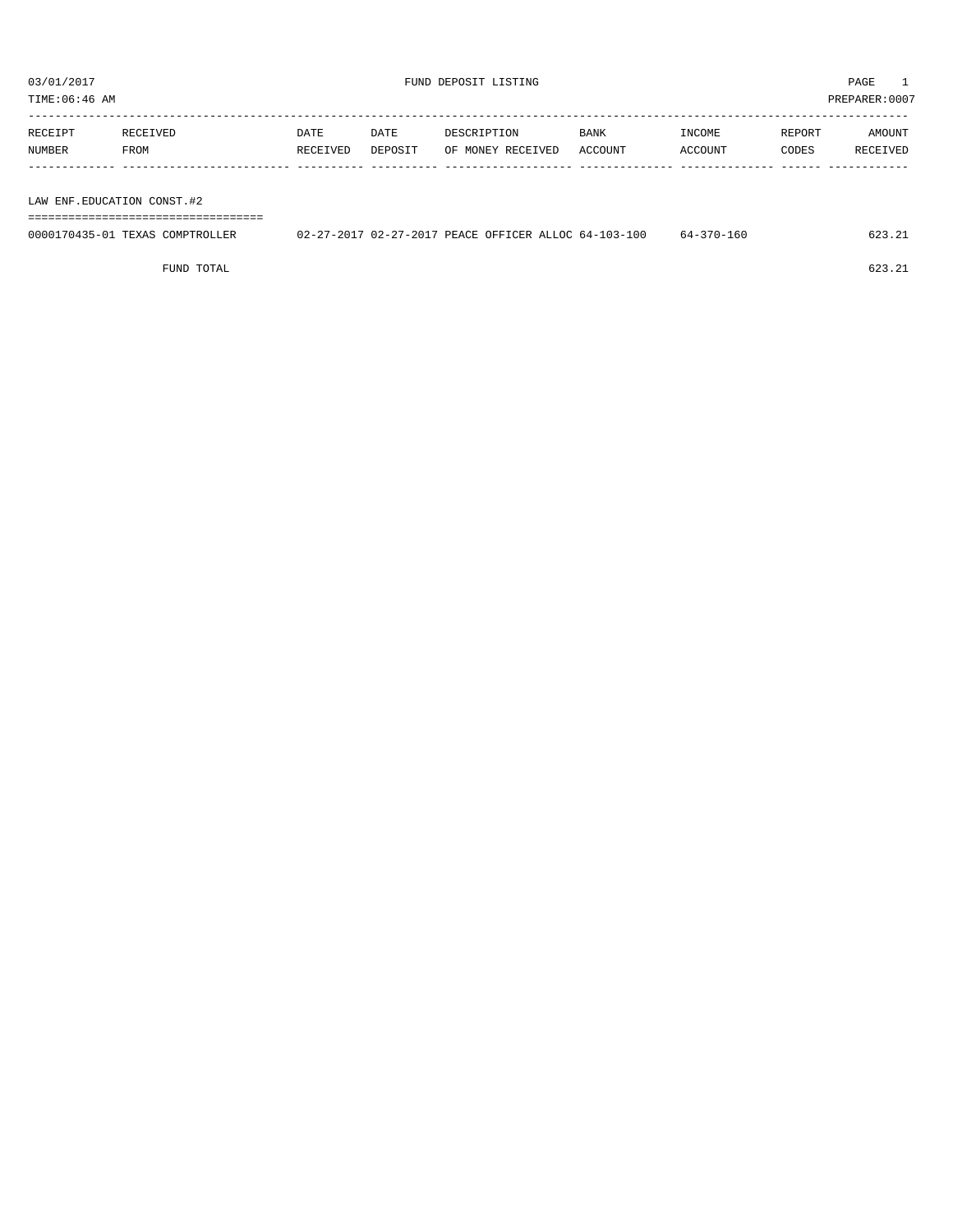${\small \texttt{UND} \texttt{DEPOSTI} \texttt{LISTING} \normalsize \begin{tabular}{lcccc} \texttt{PMS} & \texttt{PMS} & \texttt{PMS} \\ \texttt{PMS} & \texttt{PMS} & \texttt{PMS} & \texttt{PMS} \\ \texttt{PINB} : 06 : 46 \texttt{ AM} & \texttt{PREPARENT:0007} \end{tabular}$ 

PREPARER:0007

| TIME:U6:46 AM |  |  |  |
|---------------|--|--|--|
|               |  |  |  |

| RECEIPT | RECEIVED | DATE     | DATE    | DESCRIPTION       | <b>BANK</b> | INCOME  | REPORT | AMOUNT   |
|---------|----------|----------|---------|-------------------|-------------|---------|--------|----------|
| NUMBER  | FROM     | RECEIVED | DEPOSIT | OF MONEY RECEIVED | ACCOUNT     | ACCOUNT | CODES  | RECEIVED |
|         |          |          |         |                   |             |         |        |          |

LAW ENF.EDUCATION CONST.#3

===================================

| 0000170436-01 TEXAS COMPTROLLER | 02-27-2017 02-27-2017 PEACE OFFICER ALLOC 65-103-100 |  | 65-370-160 | ., 331.81 |
|---------------------------------|------------------------------------------------------|--|------------|-----------|
|                                 |                                                      |  |            |           |

FUND TOTAL  $1,331.81$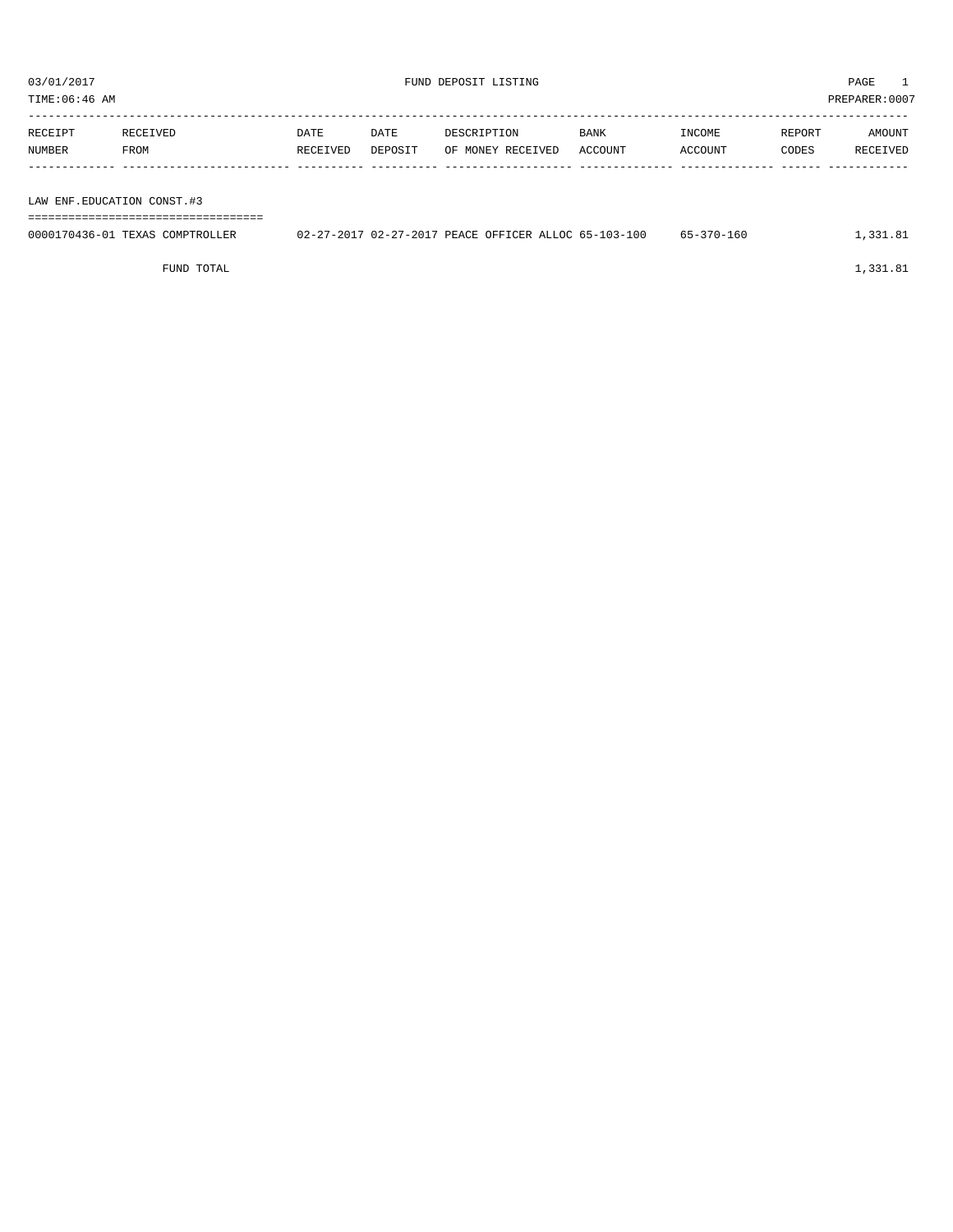TIME:06:46 AM PREPARER:0007

| RECEIPT           | RECEIVED | DATE     | DATE    | DESCRIPTION       | <b>BANK</b> | INCOME  | REPORT | AMOUNT   |  |  |
|-------------------|----------|----------|---------|-------------------|-------------|---------|--------|----------|--|--|
| NUMBER            | FROM     | RECEIVED | DEPOSIT | OF MONEY RECEIVED | ACCOUNT     | ACCOUNT | CODES  | RECEIVED |  |  |
|                   |          |          |         |                   |             |         |        |          |  |  |
|                   |          |          |         |                   |             |         |        |          |  |  |
| RIGHT OF WAY FUND |          |          |         |                   |             |         |        |          |  |  |
|                   |          |          |         |                   |             |         |        |          |  |  |

| 0000170359-08 TEXPOOL     | 02-01-2017 02-01-2017 JAN. 2017 INTEREST 70-103-175 |  | 70-360-100       | 59.01 |
|---------------------------|-----------------------------------------------------|--|------------------|-------|
| 0000170374-21 LEGEND BANK | 02-06-2017 02-06-2017 JAN. 2017 INTEREST 70-103-100 |  | $70 - 360 - 100$ | 0.88  |

FUND TOTAL 59.89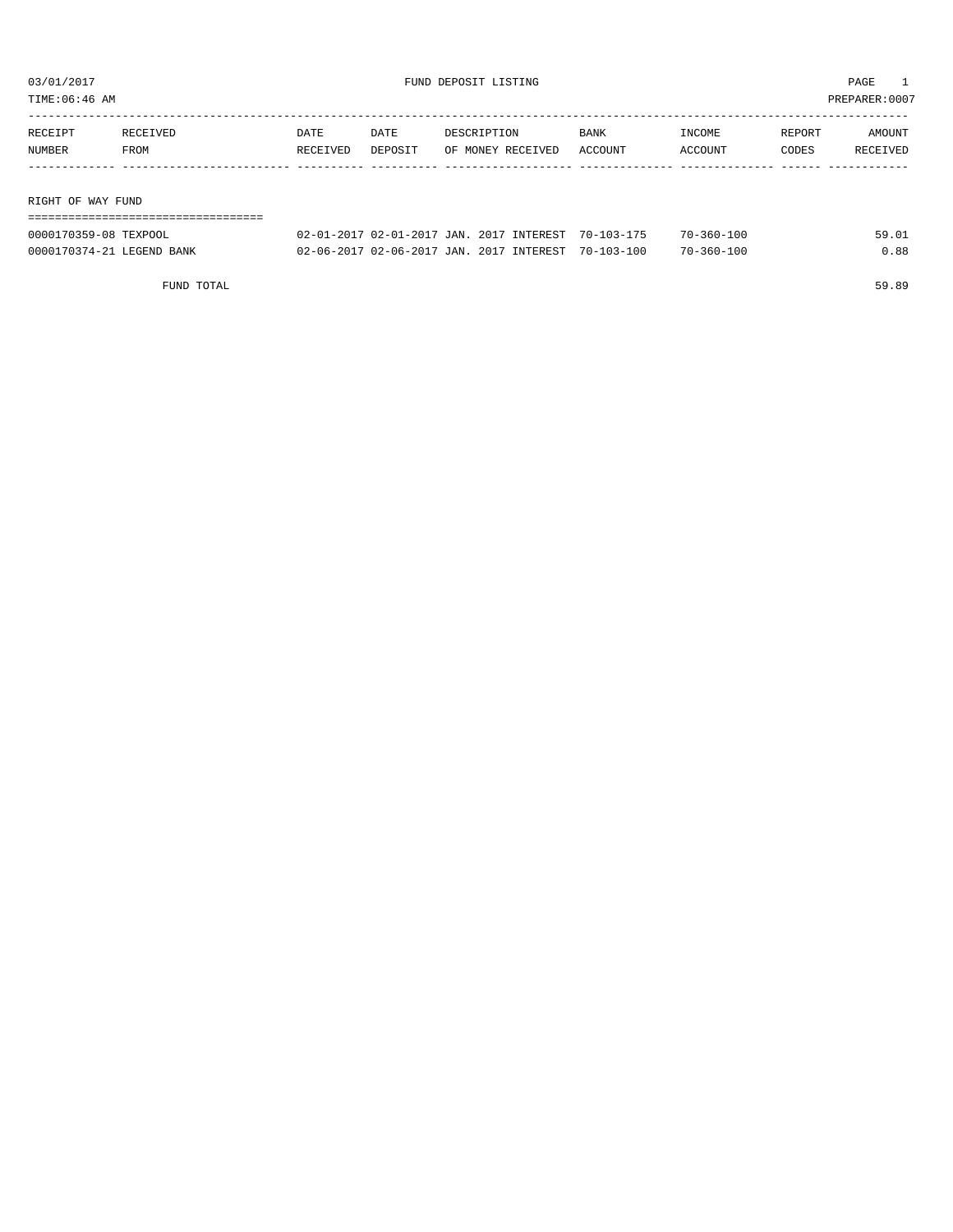03/01/2017 FUND DEPOSIT LISTING PAGE 1

| RECEIPT | <b>RECEIVED</b> | DATE     | DATE    | DESCRIPTION       | <b>BANK</b> | <b>TNCOME</b> | <b>REPORT</b> | AMOUNT          |
|---------|-----------------|----------|---------|-------------------|-------------|---------------|---------------|-----------------|
| NUMBER  | FROM            | RECEIVED | DEPOSIT | OF MONEY RECEIVED | ACCOUNT     | ACCOUNT       | CODES         | <b>RECEIVED</b> |
|         |                 |          |         |                   |             |               |               |                 |

#### JUVENILE PROBATION

| ================================== |                                                      |  |            |                  |        |
|------------------------------------|------------------------------------------------------|--|------------|------------------|--------|
| 0000170375-01 JUVENILE PROBATION   | 02-06-2017 02-06-2017 PID-2121 PROBATION             |  | 87-103-187 | 87-340-575       | 15.00  |
| 0000170394-01 JUVENILE PROBATION   | 02-10-2017 02-10-2017 PTD-2175 PROBATION             |  | 87-103-187 | $87 - 340 - 575$ | 15.00  |
| 0000170395-01 JUVENILE PROBATION   | 02-10-2017 02-10-2017 PID-2138 PROBATION             |  | 87-103-187 | $87 - 340 - 575$ | 20.00  |
| 0000170412-01 JUVENILE PROBATION   | 02-17-2017 02-17-2017 PID-2169/2170 RESTI 87-103-187 |  |            | $87 - 340 - 576$ | 200.00 |
| 0000170431-01 JUVENILE PROBATION   | 02-27-2017 02-27-2017 PID-2163 DEFERRED              |  | 87-103-187 | $87 - 340 - 575$ | 30.00  |
| 0000170431-02 JUVENILE PROBATION   | 02-27-2017 02-27-2017 PID-2163 JOINT REST 87-103-187 |  |            | $87 - 340 - 576$ | 183.00 |
|                                    |                                                      |  |            |                  |        |

FUND TOTAL 463.00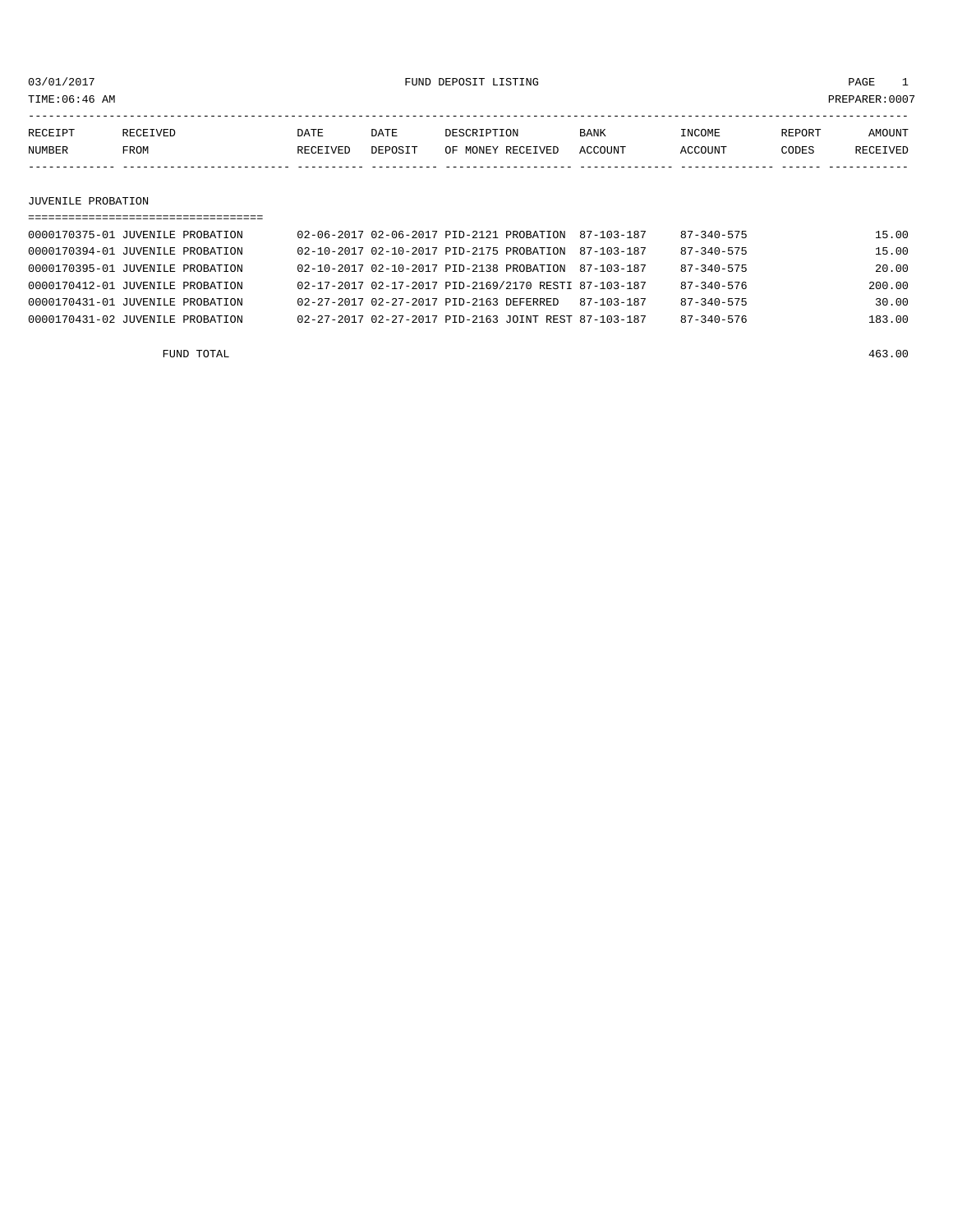03/01/2017 FUND DEPOSIT LISTING PAGE 1

| RECEIPT | <b>RECEIVED</b> | DATE     | DATE    | DESCRIPTION       | <b>BANK</b>    | INCOME         | REPORT | AMOUNT          |
|---------|-----------------|----------|---------|-------------------|----------------|----------------|--------|-----------------|
| NUMBER  | FROM            | RECEIVED | DEPOSIT | OF MONEY RECEIVED | <b>ACCOUNT</b> | <b>ACCOUNT</b> | CODES  | <b>RECEIVED</b> |
|         |                 |          |         |                   |                |                |        |                 |

### TEXAS JUVENILE JUSTICE DEPT.

| =================================== |                                               |                  |                  |           |
|-------------------------------------|-----------------------------------------------|------------------|------------------|-----------|
| 0000170374-28 LEGEND BANK           | 02-06-2017 02-06-2017 JAN. 2017 INTEREST      | 89-103-992       | $89 - 360 - 189$ | 1.42      |
| 0000170428-01 T.J.J.D.              | 02-24-2017 02-24-2017 MENTAL HEALTH           | 89-103-998       | 89-330-919       | 1,404.00  |
| 0000170428-02 T.J.J.D.              | 02-24-2017 02-24-2017 COMM. DIV.              | $89 - 103 - 997$ | $89 - 330 - 918$ | 1,259.00  |
| 0000170428-03 T.J.J.D.              | 02-24-2017 02-24-2017 PRE./POST               | $89 - 103 - 996$ | $89 - 330 - 917$ | 1,196.00  |
| 0000170428-04 T.J.J.D.              | $02 - 24 - 2017$ $02 - 24 - 2017$ COMM. PROG. | $89 - 103 - 994$ | 89-330-916       | 6,341.00  |
| 0000170428-05 T.J.J.D.              | 02-24-2017 02-24-2017 BASIC                   | $89 - 103 - 993$ | $89 - 330 - 915$ | 10,042.00 |
|                                     |                                               |                  |                  |           |

FUND TOTAL  $20,243.42$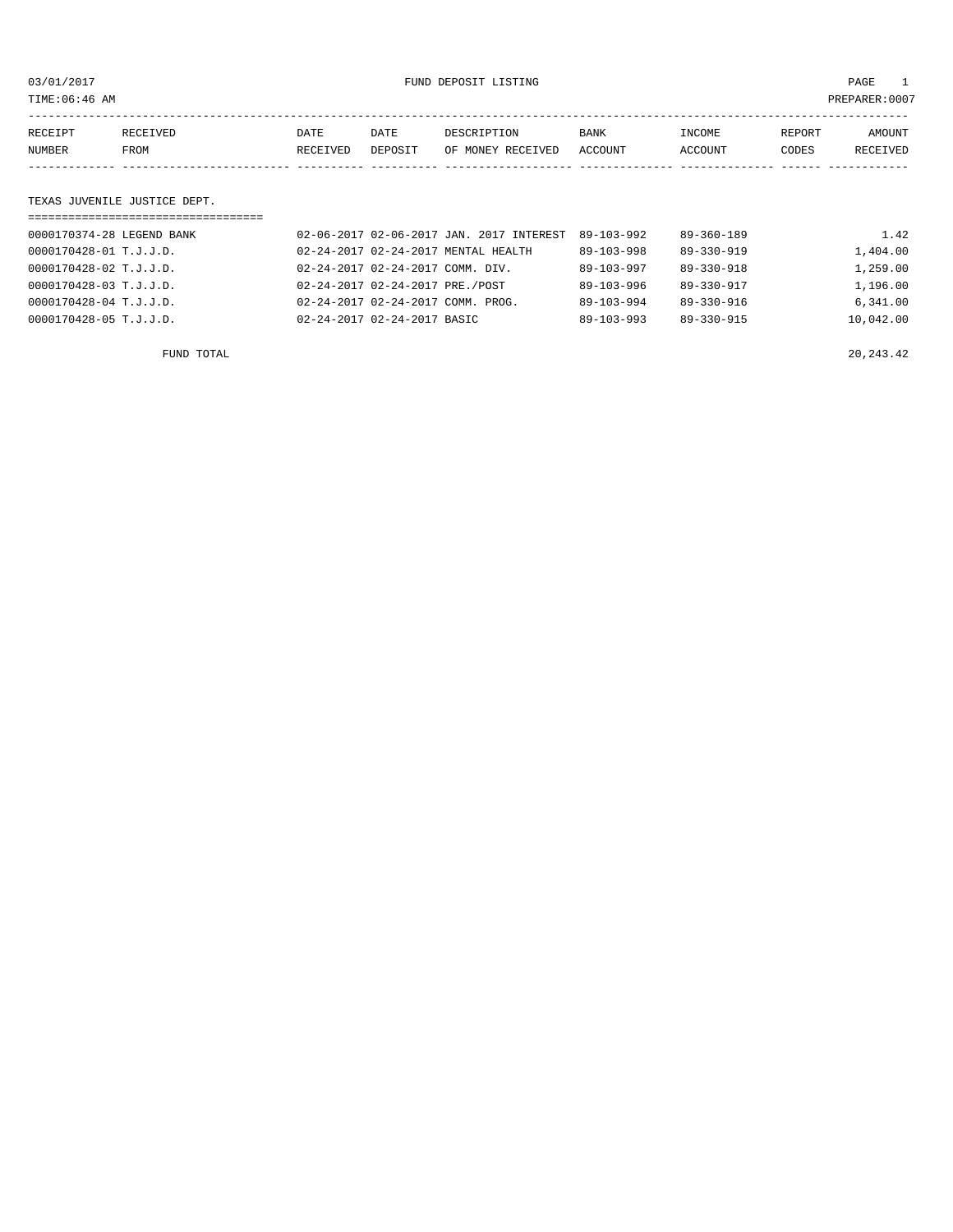TIME:06:46 AM PREPARER:0007

| RECEIPT | RECEIVED    | DATE     | DATE    | DESCRIPTION       | <b>BANK</b> | INCOME         | REPORT | AMOUNT          |
|---------|-------------|----------|---------|-------------------|-------------|----------------|--------|-----------------|
| NUMBER  | <b>FROM</b> | RECEIVED | DEPOSIT | OF MONEY RECEIVED | ACCOUNT     | <b>ACCOUNT</b> | CODES  | <b>RECEIVED</b> |
|         |             |          |         |                   |             |                |        |                 |

#### STATZER FUND

| 0000170359-09 TEXPOOL       | 02-01-2017 02-01-2017 JAN. 2017 INTEREST 92-103-175 | $92 - 360 - 100$<br>17.99  |
|-----------------------------|-----------------------------------------------------|----------------------------|
| 0000170373-01 RICHARD SELLS | 02-06-2017 02-06-2017 STATZLER LEASE FOR 92-103-100 | 560.00<br>$92 - 370 - 100$ |
| 0000170374-22 LEGEND BANK   | 02-06-2017 02-06-2017 JAN. 2017 INTEREST 92-103-100 | $92 - 360 - 100$<br>0.19   |

FUND TOTAL 578.18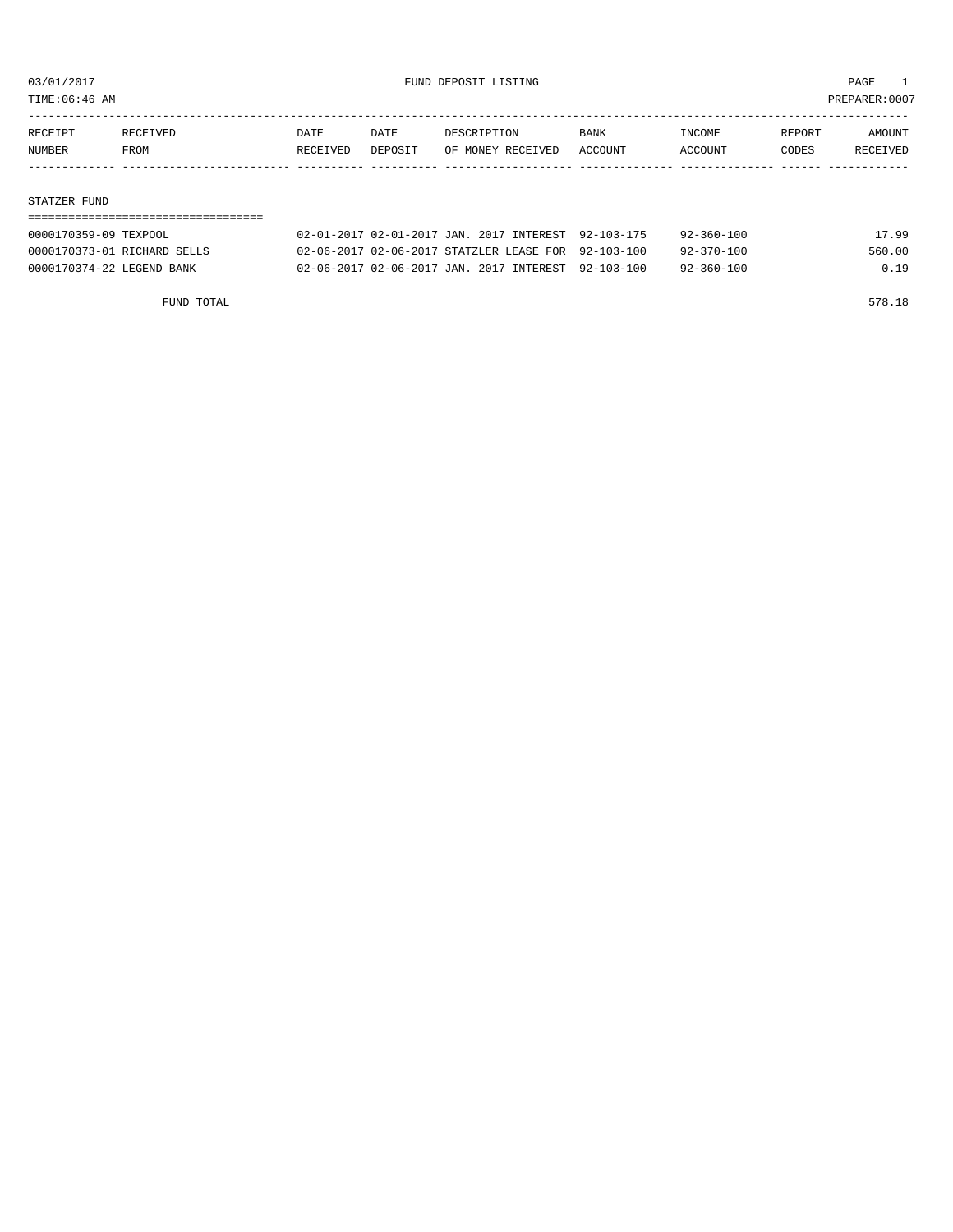| TIME:06:46 AM |          |          |         |                   |                |         |        | PREPARER: 0007 |
|---------------|----------|----------|---------|-------------------|----------------|---------|--------|----------------|
| RECEIPT       | RECEIVED | DATE     | DATE    | DESCRIPTION       | <b>BANK</b>    | INCOME  | REPORT | <b>AMOUNT</b>  |
| <b>NUMBER</b> | FROM     | RECEIVED | DEPOSIT | OF MONEY RECEIVED | <b>ACCOUNT</b> | ACCOUNT | CODES  | RECEIVED       |
|               |          |          |         |                   |                |         |        |                |

#### PAYROLL

===================================

| 0000170400-01 JANIE HERRINGTON | 02-15-2017 02-15-2017 FEB. & MAR. 2017 CO 95-100-100 | $95 - 370 - 130$ | L36.68 |
|--------------------------------|------------------------------------------------------|------------------|--------|
|                                |                                                      |                  |        |

FUND TOTAL 136.68